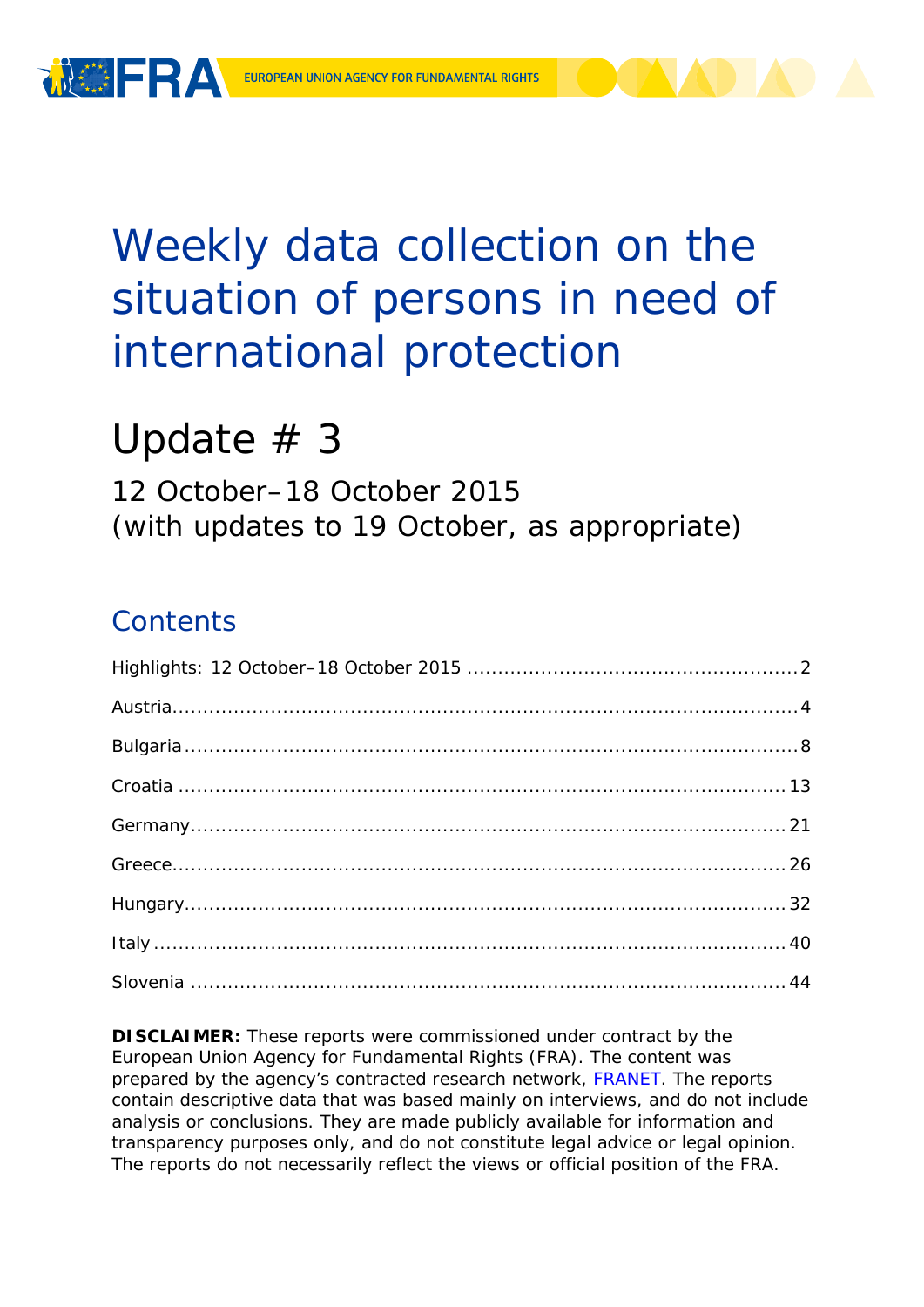## <span id="page-1-0"></span>Highlights: 12 October–18 October 2015

## New arrivals

- Around 48,500 people arrive by sea in Greece; 11,500 more than in the previous week.
- In Greece, three incidents at sea cause the death of nearly 10 people, including children.
- An asylum seeker is shot dead by Bulgarian police during an incident at the border with Turkey.
- Hungary officially closes its border with Croatia on 16 October and reintroduces internal border control at the Slovenian border on 17 October. Migration flows shift through Slovenia where arrival numbers increase drastically to 8000 daily. Armed forces are called in to support the border police.
- About 10,000 people in need of international protection are registered daily in Germany, amounting to a total of 409,000 new arrivals during the period of 5 September to 15 October. Fewer people manage to cross from Northern Germany to Scandinavia during the reporting week compared to previous weeks.

## Initial registration and processing

- In Pozzallo, Italy, lawyers claim that more than 100 people have been notified of an expulsion order without being given the possibility to apply for international protection.
- Hungary rejects claims for asylum in the case of seven Syrian nationals, who are returned to Serbia.
- Bulgaria launches eight investigations against 13 people for irregular border crossing and in Hungary convictions for such offences continue systematically, mostly concerning Syrian and Iraqi nationals who are given a one or two year entry ban.

## Reception conditions

- Reception facilities are strained and often overcrowded in Austria, Bulgaria, Croatia, Greece, Germany and Italy, affecting in particular vulnerable people. The situation is particularly difficult in Greece.
- Serious concerns remain with regards to unaccompanied children in several Member States. On the Greek island of Kos, due to a lack of appropriate facilities, most unaccompanied children are in police custody – together with adults and criminal detainees.
- In Croatia, worsening weather conditions combined with inadequate accommodation and insanitary facilities are causing an increase in flus, colds and respiratory infections, while instances of diarrhoea are increasing in tent camps.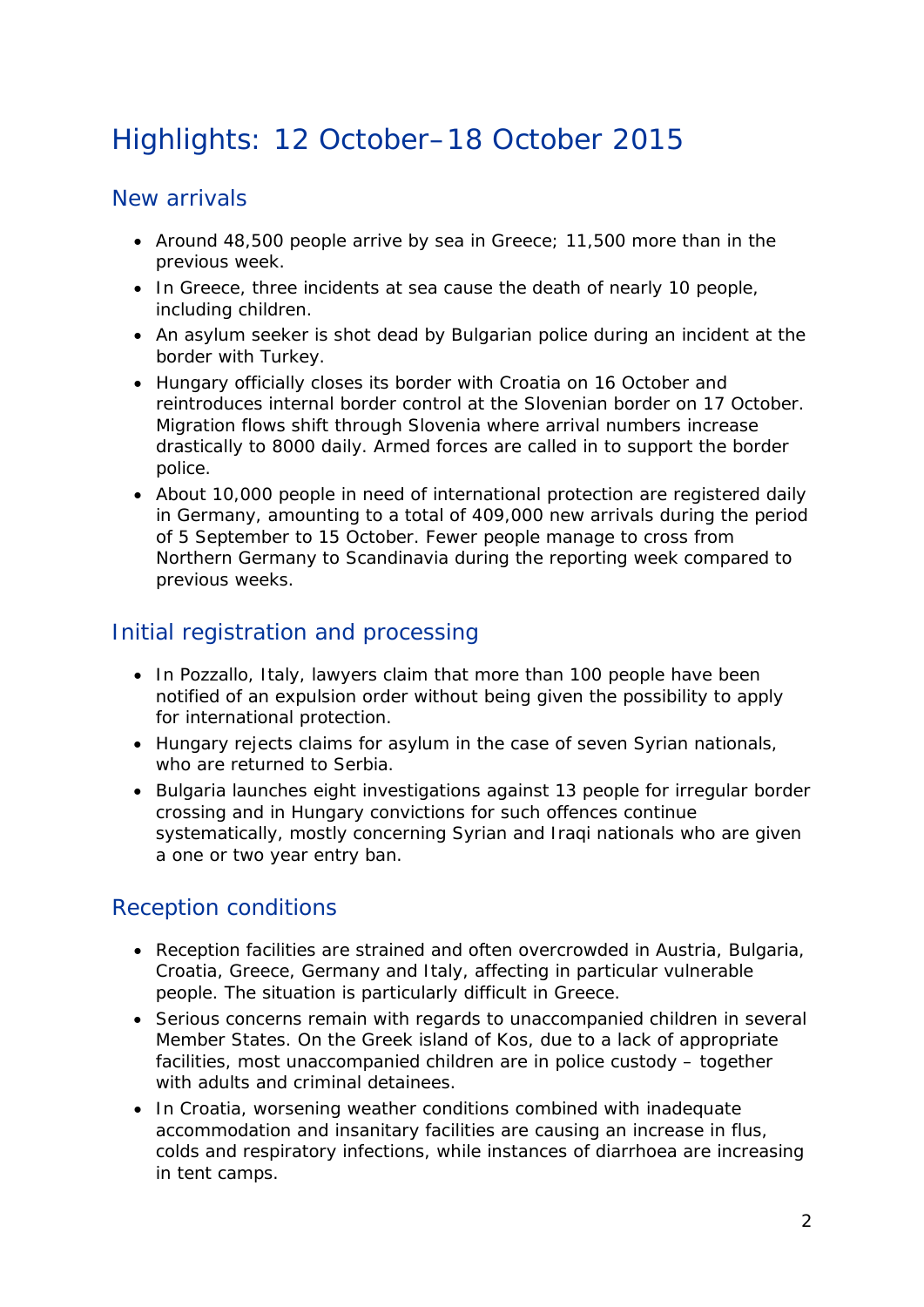• In Greece, the authorities are stopping the provision of food to some of the islands, forcing actors in the field to find ad hoc solutions.

## Legal and policy response

• Germany adopts new laws (which will enter into force on 1 November 2015) to speed up the asylum procedure.

## **Incidents**

• On 17 October, the candidate for mayor in Cologne, Germany, Henriette Reker, a supporter of refugee integration, and four other people become victims of a life-threatening knife attack.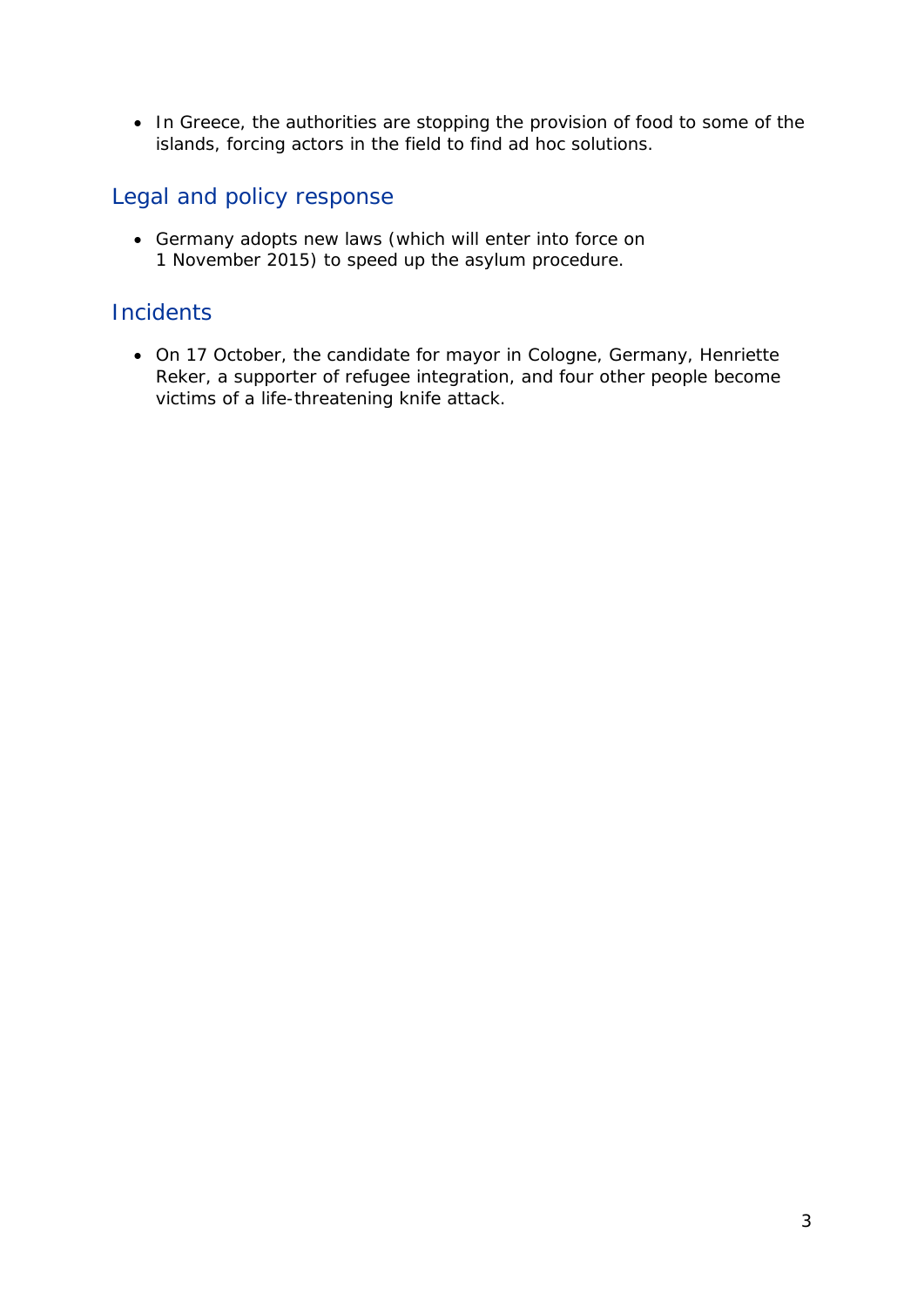## <span id="page-3-0"></span>Austria

## Stakeholders contacted

Interviews took place via phone on 19 and 20 October 2015 with the following stakeholders:

- Federal Ministry of the Interior, Department III/9 (Bundesministerium für Inneres, Abteilung III/9 Grundversorgung und Bundesbetreuung)
- Federal Agency for State Protection and Counter Terrorism (Bundesamt für Verfassungsschutz und Terrorismusbekämpfung, BVT)
- Caritas Austria (Caritas Österreich), Caritas Styria (Caritas Steiermark)
- Red Cross Austria (Rotes Kreuz Österreich)
- Worker's Samaritian Federation (Arbeiter-Samariterbund)
- Child and Youth Ombud Vienna (Kinder- und Jugendanwaltschaft Wien)
- Federal Ministry of the Interior/Department II/2, Operational Affairs (Bundesminsisterium für Inneres/AbteilungII/2 Einsatzangelegenheiten)

## Overview of the situation in terms of size and patterns of new arrivals

The main entrance gate to Austria changed from the Hungarian border in Nickelsdorf to the Slovenian border in Spielfeld in Styria, since the Hungarian (green) borders to Croatia had been closed on [1](#page-3-1)7 October.<sup>1</sup> 1200 newly arrived persons were counted at the border in Spielfeld on 17 and 18 October. The estimation is about [2](#page-3-2)00 persons per hour.<sup>2</sup> Reduced arrivals were caused by the slow clearance at the borders in Croatia, which will lead to a respective increase of arrivals in the next days. The authorities are well prepared.<sup>[3](#page-3-3)</sup> It has been observed that the proportion of families arriving has increased; however, single men prevail.<sup>[4](#page-3-4)</sup>

Most persons are of Syrian and Afghan decent. The number of Pakistani arriving is rising. There are only few unaccompanied minors,<sup>[5](#page-3-5)</sup> and almost no persons with war injuries.<sup>[6](#page-3-6)</sup> The cooperation with the Slovenian authorities is better than with the Hungarian, according to the Interior Ministry and Caritas.

Even though the vast majority of newly arriving persons is in transit, the number of those applying for asylum is increasing.<sup>[7](#page-3-7)</sup> Between 12 and 18 October, 2400 persons applied for asylum in Austria, which constitutes an increase of 300 since the previous week.<sup>[8](#page-3-8)</sup>

<span id="page-3-1"></span><sup>&</sup>lt;sup>1</sup> Federal Ministry of the Interior, Department II/2.<br><sup>2</sup> Red Cross Austria -

<span id="page-3-2"></span> $\frac{2}{3}$  Red Cross Austria.

<span id="page-3-3"></span> $3$  Federal Ministry of the Interior, Department II/2.

<span id="page-3-4"></span><sup>&</sup>lt;sup>4</sup> Caritas Styria.

<span id="page-3-5"></span> $5$  Red Cross Austria.

<span id="page-3-6"></span><sup>&</sup>lt;sup>6</sup> Caritas Styria.<br><sup>7</sup> Caritas Austria

<span id="page-3-7"></span>Caritas Austria and Styria, Red Cross Austria, Federal Ministry of the Interior, Department III/9.

<span id="page-3-8"></span><sup>8</sup> Federal Ministry of the Interior, Department III/9.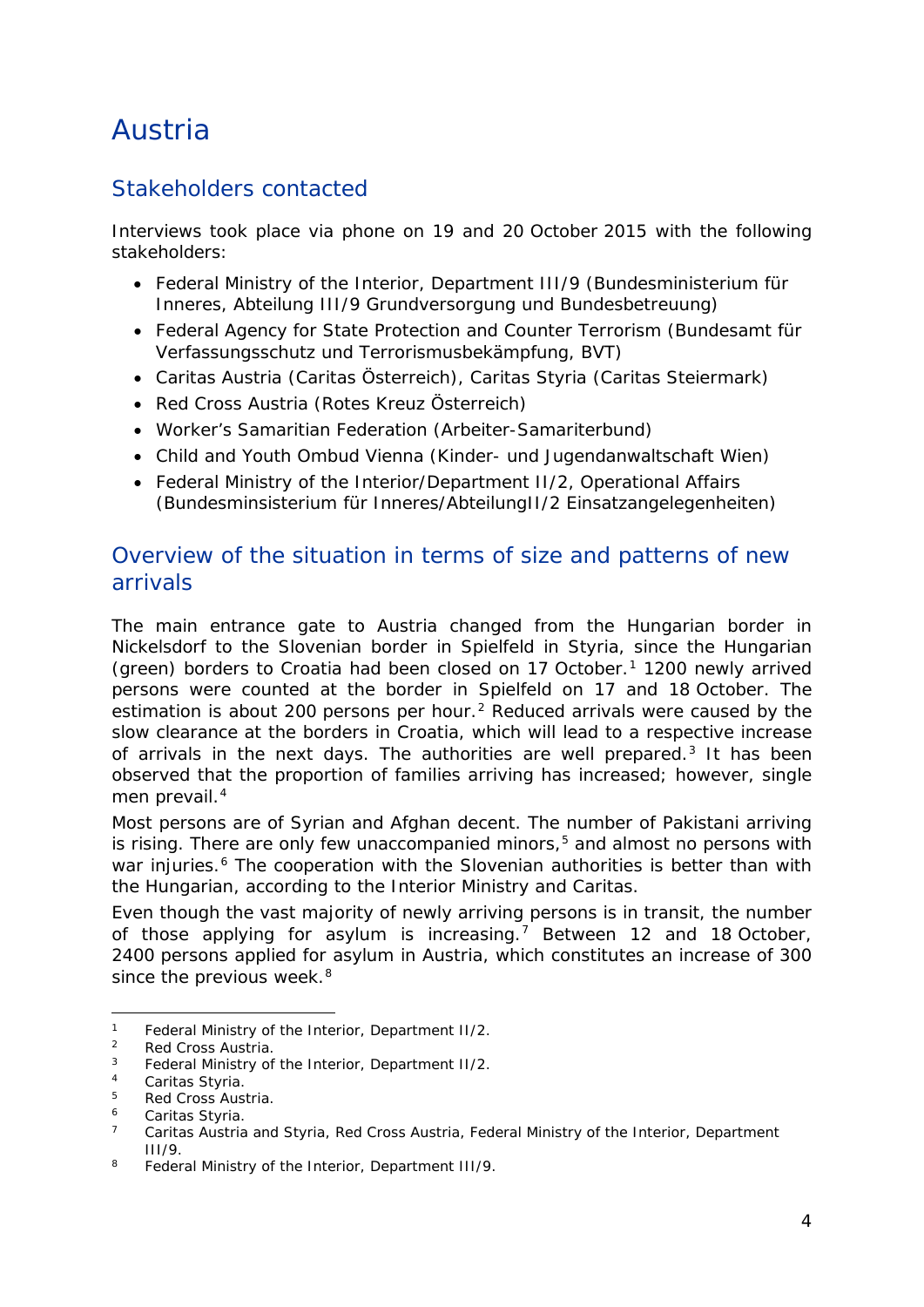<span id="page-4-4"></span>As some provinces do not comply with their duty to accommodate asylum seekers, the reception centres under federal competence are still over-burdened. Therefore, the authorities register asylum seekers, carry out the initial health checks and provide them with a folder which informs them that they should turn to the Federal Office for Foreigners and Asylum (*Bundesamt für Fremdenwesen und Asyl, BFA*) without giving them further information on the asylum procedure.<sup>[9](#page-4-0)</sup>

Expulsions are carried out at the Slovenian border according to Schengen rules. However, law enforcement forces are strictly ordered to apply the proportionality principles and not return elderly people, sick or disabled persons, children or larger groups if there is a danger to individuals (e.g. caused by riots or panic).[10](#page-4-1)

There are no migrants at airports. The situation in Salzburg at the German border is becoming more difficult due to the internal border checks by Germany.<sup>[11](#page-4-2)</sup>

## Fundamental rights issue concerning initial registration and fingerprinting for Eurodac

Nothing new to report.

## Challenges and developments concerning reception conditions of new arrivals, also in relation to provision of healthcare

The change of routes used to cross the border to Austria was a challenge on 17 and 18 October.<sup>[12](#page-4-3)</sup> The main challenge has been the lack of accommodation all over Austria.<sup>[13](#page-4-4)</sup> The number of shelterless asylum seekers is increasing.<sup>[14](#page-4-4)</sup> Additionally, the weather conditions require winter-proof accommodation which are not sufficiently available yet.

Initial health checks cannot always be carried out due to a lack of capacity by the authorities.[15](#page-4-5) Healthcare can be provided to everyone who is asking for it, as the Red Cross operates field hospitals at the borders concerned.[16](#page-4-4) Flu and bad cold infections are increasing, many children are affected.<sup>[17](#page-4-4)</sup>

A further challenge is the planning of professional and volunteer resources due to the fact that the numbers of new arrivals strongly fluctuate.<sup>[18](#page-4-6)</sup>

The conditions of and for children are generally good.<sup>[19](#page-4-7)</sup> Single mothers with children use the supplies provided by volunteers more often than other persons.<sup>20</sup> Vulnerable groups, e.g. mothers with babies, receive preferential treatment in

<span id="page-4-0"></span><sup>9</sup> Federal Ministry of the Interior, Department III/9.<br>10 Federal Ministry of the Interior, Department II/3  $\overline{9}$ 

<span id="page-4-1"></span><sup>&</sup>lt;sup>10</sup> Federal Ministry of the Interior, Department II/2.<br><sup>11</sup> Eoderal Ministry of the Interior, Department II/2.

<span id="page-4-2"></span><sup>&</sup>lt;sup>11</sup> Federal Ministry of the Interior, Department II/2.<br><sup>12</sup> Eoderal Ministry of the Interior, Department II/2.

<span id="page-4-3"></span><sup>&</sup>lt;sup>12</sup> Federal Ministry of the Interior, Department II/2.<br><sup>13</sup> Eederal Ministry of the Interior, Department III/9

Federal Ministry of the Interior, Department III/9; Red Cross Austria; Caritas Styria; Worker's-Samaritian Federation Austria; Child and Youth Ombud Vienna.

<sup>14</sup> Red Cross Austria; Caritas Styria; Worker's-Samaritian Federation Austria.<br>15 Red Cross Austria: Caritas Austria: Worker's Samaritian Federation Austria. <sup>15</sup> Red Cross Austria; Caritas Austria; Worker's-Samaritian Federation Austria

<span id="page-4-5"></span><sup>&</sup>lt;sup>16</sup> Red Cross Austria; Caritas Austria.

<sup>&</sup>lt;sup>17</sup> Red Cross Austria.<br><sup>18</sup> Ped Cross Austria:

Red Cross Austria; Caritas Styria; Worker's-Samaritian Federation Austria.

<span id="page-4-6"></span><sup>19</sup> Red Cross Austria; Caritas Styria; Worker's-Samaritian Federation Austria.

<span id="page-4-7"></span><sup>20</sup> Red Cross Austria; Caritas Austria.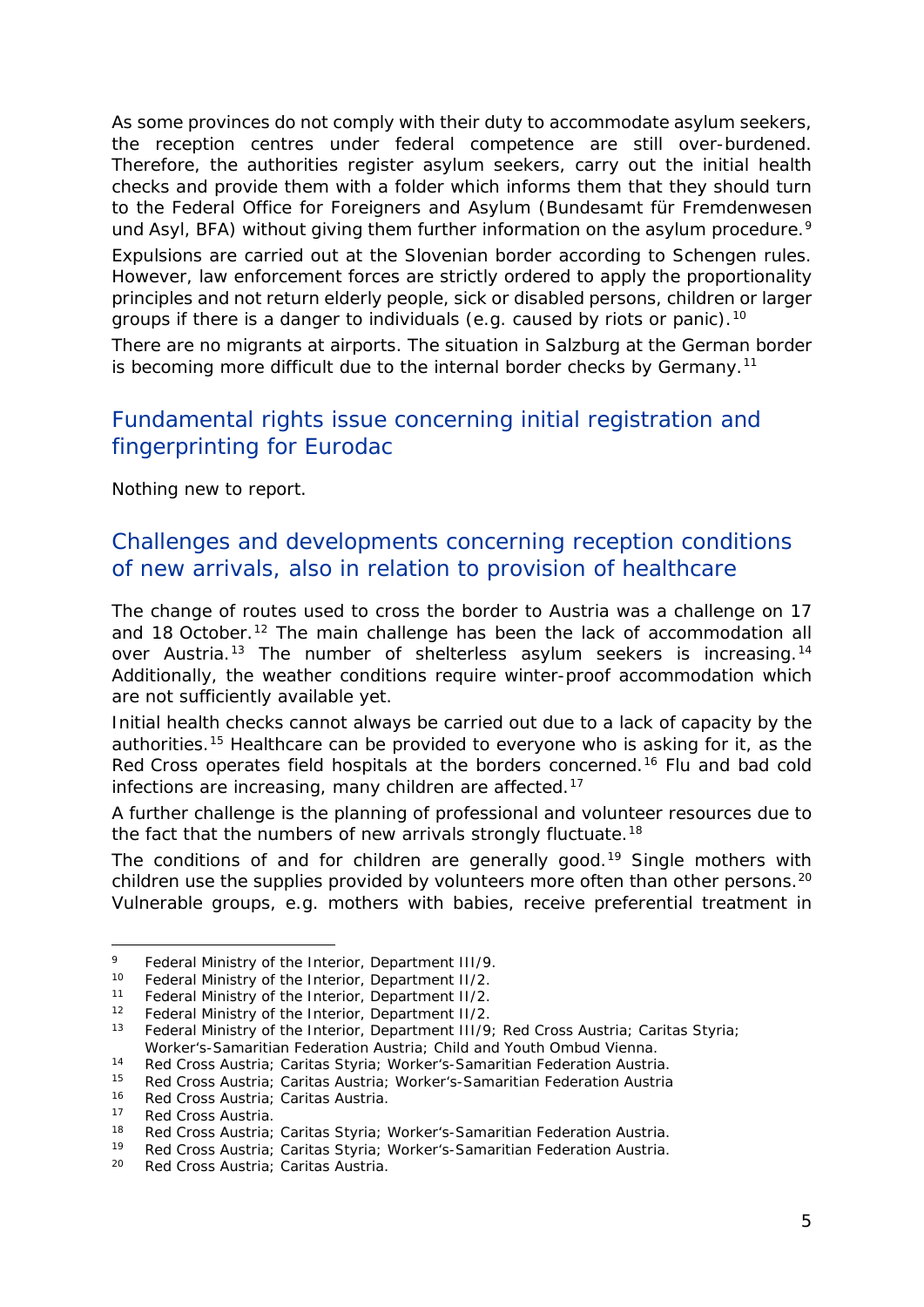<span id="page-5-5"></span>terms of placement in reception facilities.<sup>[21](#page-5-0)</sup> Childcare institutions are financially under pressure because the Ministry of Interior is in default with the payments of increased allowances.<sup>[22](#page-5-1)</sup> Hygienic conditions of a childcare corner at the Westbahnhof in Vienna are not up to standard.<sup>[23](#page-5-2)</sup>

In Vienna, juveniles are able to attend schools and education facilities.<sup>[24](#page-5-3)</sup>

## Social response to the situation – including rallies, voluntary work (such as humanitarian assistance, private persons hosting asylum seekers) and similar actions

The general atmosphere is predominantly positive. There are still sufficient volunteers available, even though the readiness to help starts to decrease as university starts and holidays are used up.<sup>[25](#page-5-4)</sup> However, offers for accommodation by private individuals are rising, also for juveniles.<sup>[26](#page-5-5)</sup>

Despite the general empathy, the general public has increasingly doubts and worries about the future. In particular, possible conflicts feared to be imported from the countries of origin give reason for concerns in the general population, according to the Ministry of Interior.<sup>[27](#page-5-6)</sup>

### Legal and policy responses, including any changes to the law

The Viennese administration offers training for volunteers.<sup>[28](#page-5-7)</sup>

New legislation allowing the federal government to establish accommodation facilities in the municipalities (*Durchgriffsrecht*)<sup>[29](#page-5-8)</sup> has shown first results: mayors offer cooperation to the Ministry of the Interior concerning the provision of accommodation.[30](#page-5-5)

Border control will be upheld until 4 November.<sup>[31](#page-5-9)</sup>

<span id="page-5-0"></span><sup>&</sup>lt;sup>21</sup> Federal Ministry of the Interior, Department III/9.<br><sup>22</sup> Child and Youth Ombud Vianna.

<span id="page-5-1"></span><sup>&</sup>lt;sup>22</sup> Child and Youth Ombud Vienna.<br><sup>23</sup> Child and Youth Ombud Vienna.

<span id="page-5-2"></span><sup>&</sup>lt;sup>23</sup> Child and Youth Ombud Vienna.<br><sup>24</sup> Child and Youth Ombud Vienna.

<span id="page-5-4"></span><span id="page-5-3"></span><sup>&</sup>lt;sup>24</sup> Child and Youth Ombud Vienna.<br><sup>25</sup> Eederal Ministry of the Interior

<sup>25</sup> Federal Ministry of the Interior, Department III/9; Red Cross Austria; Caritas Styria; Worker's-Samaritian Federation Austria.

<sup>&</sup>lt;sup>26</sup> Federal Ministry of the Interior, Department III/9; Caritas Austria; Worker's-Samaritian Federation Austria; Child and Youth Ombud Vienna.

<span id="page-5-6"></span><sup>&</sup>lt;sup>27</sup> Federal Ministry of the Interior, Department II/2.<br> $^{28}$  Ped Cress Austria

<span id="page-5-8"></span><span id="page-5-7"></span> $28$  Red Cross Austria.<br> $29$  The duty to provide

The duty to provide accommodation is within the provinces' responsibility. As in practice only some of them fulfil their respective duty, the *Durchgriffsrecht* was passed. It allows the federal government to establish accommodation facilities of up to a capacity of 450 persons in a given municipality.

<sup>&</sup>lt;sup>30</sup> Federal Ministry of the Interior, Department III/9.

<span id="page-5-9"></span><sup>31</sup> Federal Ministry of the Interior, Department II/2.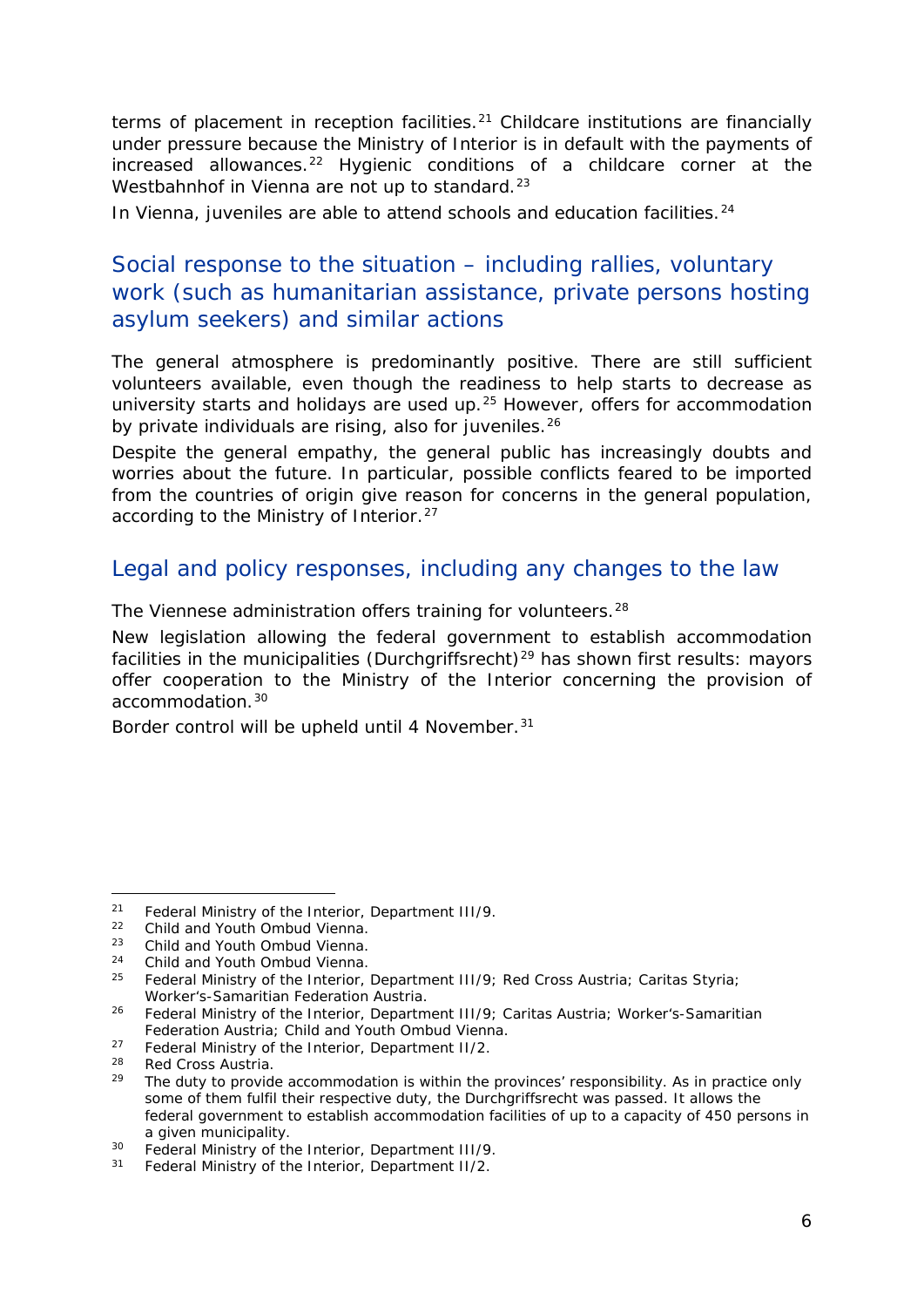## Incidents affecting persons in need of international protection as well as irregular migrants

The Child and Youth Ombud intervened in cases of unaccompanied children who were to be transferred to Hungary under Dublin rules.<sup>[32](#page-6-0)</sup>

A xenophobic attack with pepper spray against an Afghan asylum seeker and his caretaker took place in Breitenstein (Lower Austria) on 15 October. The perpetrator has been identified and arrested.[33](#page-6-1)

On 17 and 18 October, the Identitarian Group organised a symbolic border blockade under the slogan 'be the border' in Nickelsdorf (Burgenland).<sup>[34](#page-6-2)</sup>

Authorities reported Islamophobic and anti-semitic graffiti at Islamic and Jewish cemeteries in Vorarlberg in response to the overall presence of the refugee crisis in media and public discourse.<sup>35</sup>

<span id="page-6-0"></span><sup>&</sup>lt;sup>32</sup> Child and Youth Ombud Vienna.<br><sup>33</sup> Eederal Agency for State Protect  $32$ 

<span id="page-6-1"></span><sup>&</sup>lt;sup>33</sup> Federal Agency for State Protection and Counter Terrorism.<br><sup>34</sup> Eederal Agency for State Protection and Counter Terrorism

<span id="page-6-3"></span><span id="page-6-2"></span><sup>&</sup>lt;sup>34</sup> Federal Agency for State Protection and Counter Terrorism.

Federal Agency for State Protection and Counter Terrorism.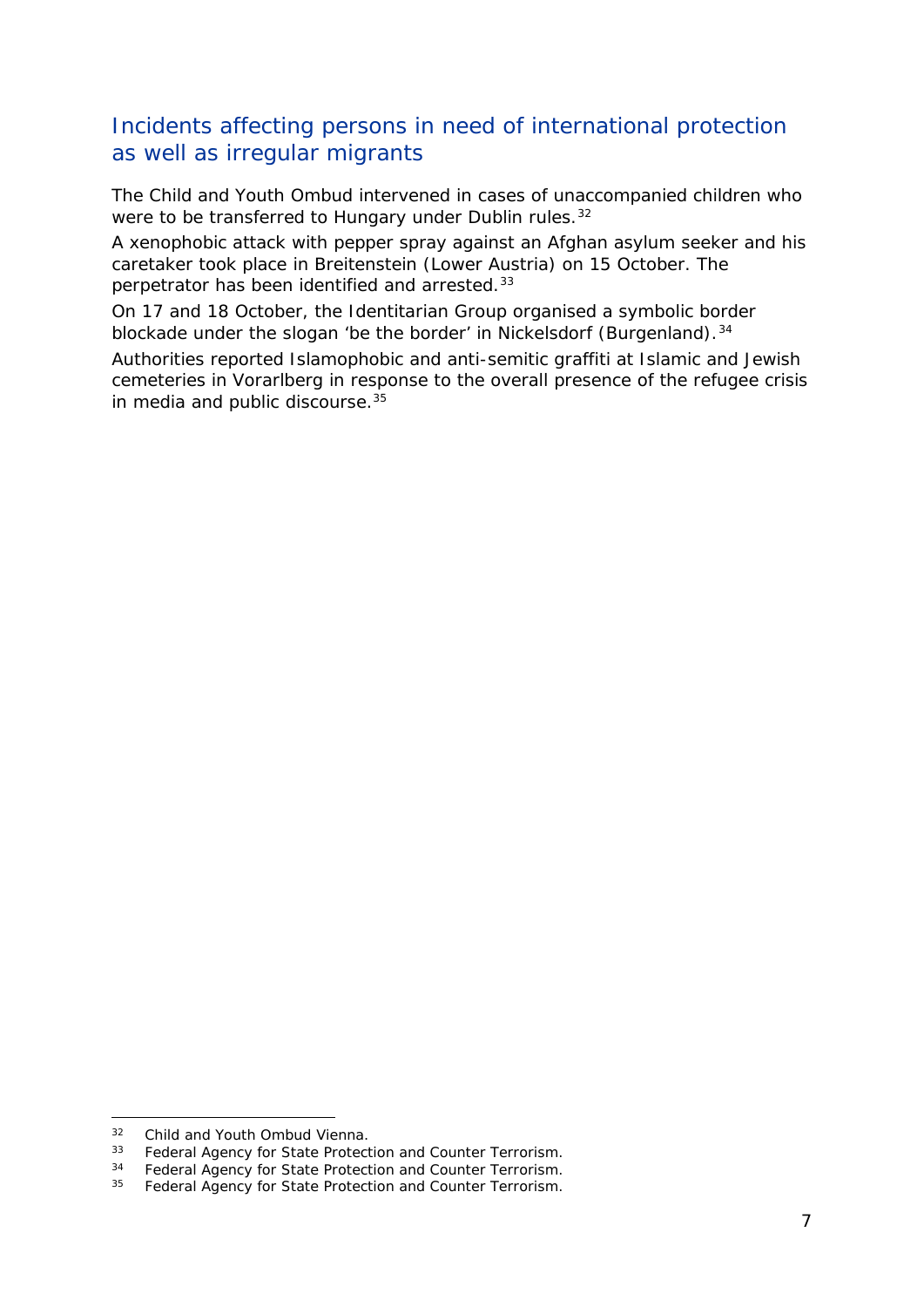## <span id="page-7-0"></span>Bulgaria

## Stakeholders contacted

Interviews took place mainly via phone and email from 9 to 12 October 2015 with the following stakeholders:

- Ministry of the Interior, Directorate General Border Police (MoI DGBP) (*Министерство на вътрешните работи, Главна дирекция "Гранична полиция"*, МВР – ГДГП)
- Ministry of the Interior, Directorate General Criminal Police (MoI DGCP) (*Министерство на вътрешните работи, Главна дирекция "Криминална полиция"*, МВР – ГДКП)
- Special Home for Temporary Placement of Foreigners Lyubimets (SHTPF Lyubimets) (*Специален дом за временно настаняване на чужденци – Любимец*, СДВНЧ – Любимец)
- State Agency for Refugees (SAR) (*Държавна агенция за бежанците*, ДАБ)
- Bulgarian Red Cross (BRC) (*Български червен кръст*, БЧК)
- Refugee Support Group (RSG)
- Caritas Bulgaria (*Каритас България*)
- Bulgarian Lawyers for Human Rights (BLHR) (*Български адвокати за правата на човека*, БАПЧ)

## Overview of the situation in terms of size and patterns of new arrivals

The number of new arrivals has increased during the reporting period, but still remains relatively low. At the same time, the number of asylum applicants decreased compared to the previous period. Their profile in terms of gender, age and nationality remained unchanged.

#### **Numbers and patterns of new arrivals**

About 300 persons arrived in Bulgaria, including some 40 children. In terms of nationality, the majority were from Syria, followed by people from Afghanistan Iraq and Libya.[36](#page-7-1)

The number of applicants for asylum decreased. Less than 800 persons applied for protection, including some 80 children. In terms of nationality, the majority were from Afghanistan, Irag and Syria, as well as Pakistan and Iran.<sup>[37](#page-7-2)</sup>

#### **Criminal proceedings against those crossing the borders**

Data on the number of criminal proceedings for illegal border crossings are not collected on a weekly basis.<sup>[38](#page-7-3)</sup> In the period 16-18 October 2015, the Prosecutor's

<span id="page-7-1"></span><sup>&</sup>lt;sup>36</sup> Ministry of the Interior, Directorate General Border Police.<br><sup>37</sup> State Agency for Pofugees  $36$ 

<span id="page-7-3"></span><span id="page-7-2"></span> $37$  State Agency for Refugees.<br> $38$  Ministry of the Interior Dire

Ministry of the Interior, Directorate General Border Police.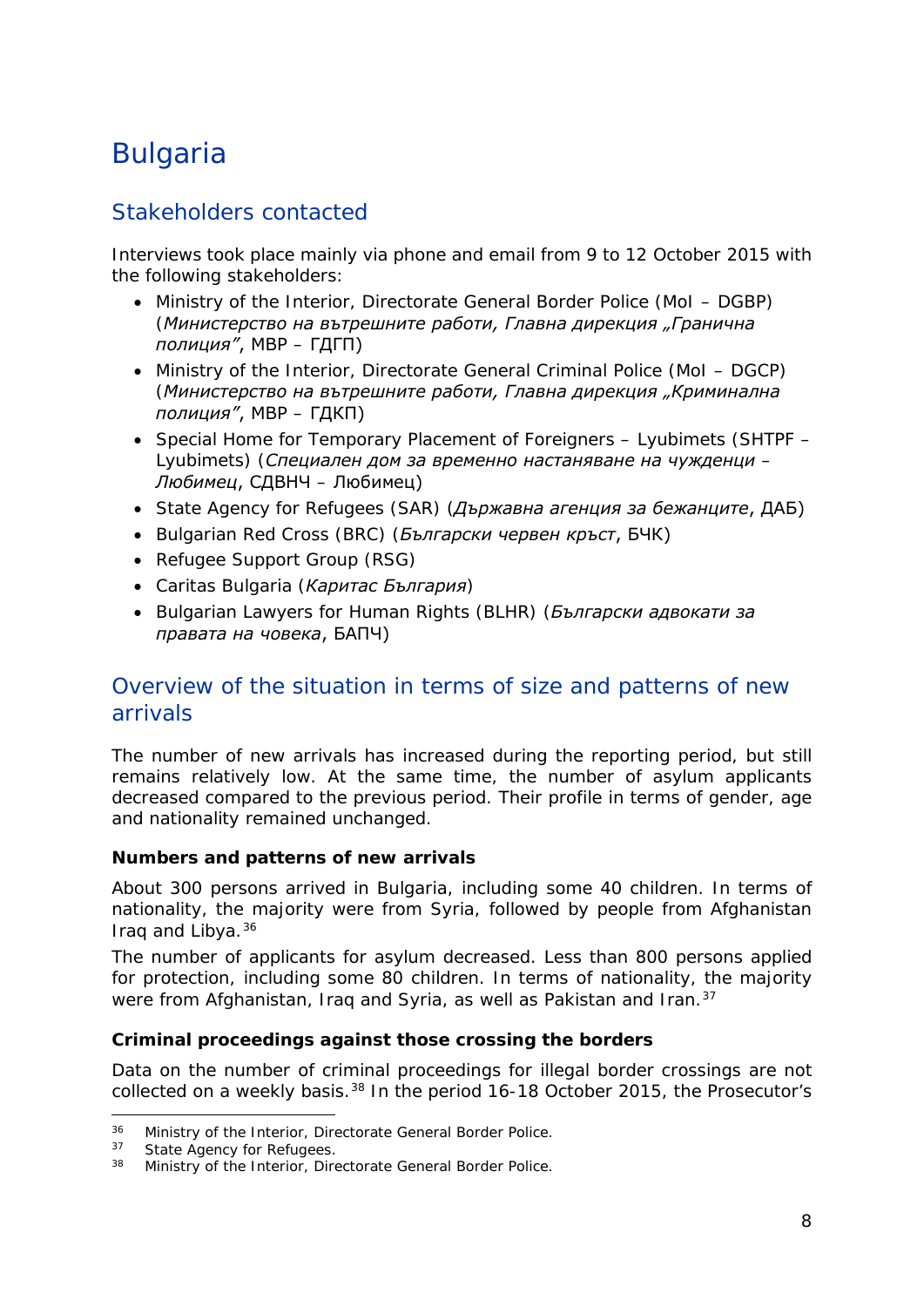<span id="page-8-3"></span>Office launched eight investigations for illegal crossing of the border against 13 migrants.[39](#page-8-0)

## Fundamental rights issue concerning initial registration and fingerprinting for Eurodac

An increasing number of asylum seekers leave reception centres before being fingerprinted and registered. For example, during the reporting period, around 300 persons left the reception centre of Ovcha Kupel in Sofia without prior registration.[40](#page-8-1)

## Challenges and developments concerning reception conditions of new arrivals, also in relation to provision of healthcare

Overcrowding of reception facilities remains the main challenge, along with insufficient medical supplies.

#### **Reception condition**

Overcrowding is over 43 % the occupancy rate in the Special Home for Temporary Accommodation of Foreigners in Lyubimet (Southern-Centre Bulgaria).<sup>[41](#page-8-2)</sup> Some people had to sleep on the floor on blankets in the corridors in the Special Home for Temporary Accommodation of Foreigners in Busmantsi (Sofia City Province).<sup>42</sup>

In addition, security control increased in some reception centres. In the Special Home for Temporary Accommodation of Foreigners in Busmantsi, volunteers were not allowed to access the building and were asked to leave their donations in the yard. They were delivering donated clothes and sanitary materials.<sup>[43](#page-8-4)</sup>

#### **Child protection**

All reception centres are now equipped with special playgrounds, including most recently the one in Harmanli (Southern-Eastern Bulgaria). NGOs and volunteers provide recreational activities for children (painting, educational games), since their parents rarely enrol them in schools.[44](#page-8-5) However, the number of children attending art and language classes delivered by Caritas Bulgaria (*Каритас България*) has been gradually decreasing. Around 10-15 children attended the classes in the reception centre of Ovcha Kupel (suburb of Sofia); around 20

<span id="page-8-0"></span><sup>39</sup> Prosecutor's Office of the Republic of Bulgaria (*Прокуратура на Република България*) (2015), Regional Prosecutor's Office in Svilengrad launched six immediate proceedings and two accelerated proceedings for illegal border crossings (*Районна прокуратура-Свиленград образува шест незабавни и две бързи производства за нелегално преминаване на границата*), press release, 16 October 2015, available at: [www.prb.bg/bg/news/aktualno/](http://www.prb.bg/bg/news/aktualno/nyama-otkriti-snimki-i-videozapisi-na-sceni-na-nas/) [nyama-otkriti-snimki-i-videozapisi-na-sceni-na-nas/.](http://www.prb.bg/bg/news/aktualno/nyama-otkriti-snimki-i-videozapisi-na-sceni-na-nas/) 39

<span id="page-8-1"></span><sup>40</sup> State Agency for Refugees.

<span id="page-8-2"></span><sup>41</sup> Special Home for Temporary Placement of Foreigners – Lyubimets.<br>42 Bofusee Support Croup

Refugee Support Group.

<span id="page-8-4"></span><sup>43</sup> Refugee Support Group.

<span id="page-8-5"></span><sup>44</sup> Bulgarian Red Cross.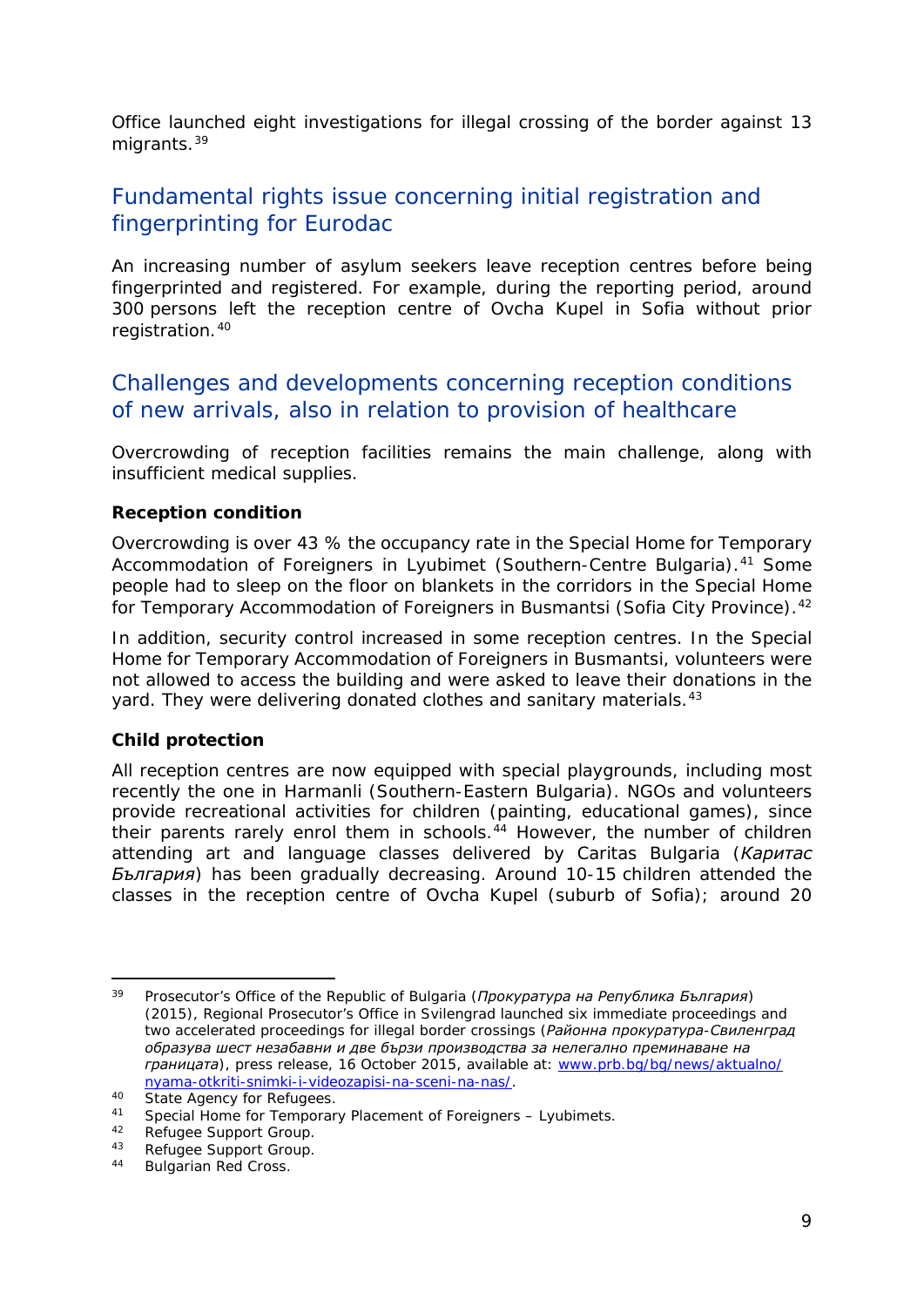<span id="page-9-3"></span>children participated in similar activities in the reception centre of Voenna Rampa (suburb of Sofia).[45](#page-9-0)

Of all the children accommodated in the reception and registration centres of the State Agency for Refugees (SAR) (*Държавна агенция за бежанците*, ДАБ), only one child continued to go to school during the reporting week.<sup>[46](#page-9-1)</sup>

#### **Healthcare**

Provision of healthcare is a challenge due to inadequate medicine supplies and lack of appropriate medical equipment in all reception centres.

The reception and registration centres of the State Agency for Refugees (SAR) (*Държавна агенция за бежанците*, ДАБ) experienced problems due to insufficient supplies of medicine. The centres in Vrazhdebna (a suburb of Sofia) and Harmanli could increase medical equipment thanks to a donation. SAR relies on the services provided by the municipal hospitals and does not have its own medical centres.

The situation in the special homes for temporary accommodation of migrants of the Ministry of the Interior (MoI) (*Министерство на вътрешните работи*, МВР) raises concerns.<sup>[47](#page-9-2)</sup> The most common health problems continue to be colds, flu, pneumonia and sore feet caused by the long journeys on foot. Only less serious cases are treated in the reception centre; local emergency care teams treat most  $CASAS<sup>48</sup>$  $CASAS<sup>48</sup>$  $CASAS<sup>48</sup>$ 

#### **Detention**

NGO activists filed a complaint to the Ministry of the Interior (MoI) (*Министерство на вътрешните работи*, МВР) against the use of the fourth floor of the registration and reception centre in Harmanli as a detention unit.<sup>[49](#page-9-4)</sup>

Social response to the situation – including rallies, voluntary work (such as humanitarian assistance, private persons hosting asylum seekers) and similar actions

The Bulgarian Red Cross continued to organise Bulgarian language training courses and other courses for refugees.<sup>[50](#page-9-5)</sup>

A group of volunteers from the University of Oxford launched a fundraising campaign to open a community centre in Sofia, where refugees and asylum seekers can meet and receive practical information. There are also plans to turn the future refugee centre into a hub for innovative research on legal and policy issues on asylum in Bulgaria.<sup>[51](#page-9-6)</sup>

<span id="page-9-0"></span><sup>45</sup> Caritas Bulgaria.<br>46 Refugee Support

<span id="page-9-1"></span><sup>46</sup> Refugee Support Group.<br>47 Befugee Support Group.

<span id="page-9-2"></span><sup>47</sup> Refugee Support Group.<br>48 Defugee Support Crown

<sup>48</sup> Refugee Support Group.

<span id="page-9-4"></span><sup>&</sup>lt;sup>49</sup> Refugee Support Group.<br> $^{50}$  Bulgarian Red Cross

Bulgarian Red Cross.

<span id="page-9-6"></span><span id="page-9-5"></span><sup>51</sup> For more information, see [www.indiegogo.com/projects/create-a-refugee-community-centre](http://www.indiegogo.com/projects/create-a-refugee-community-centre-in-sofia-bg%23/)[in-sofia-bg#/.](http://www.indiegogo.com/projects/create-a-refugee-community-centre-in-sofia-bg%23/)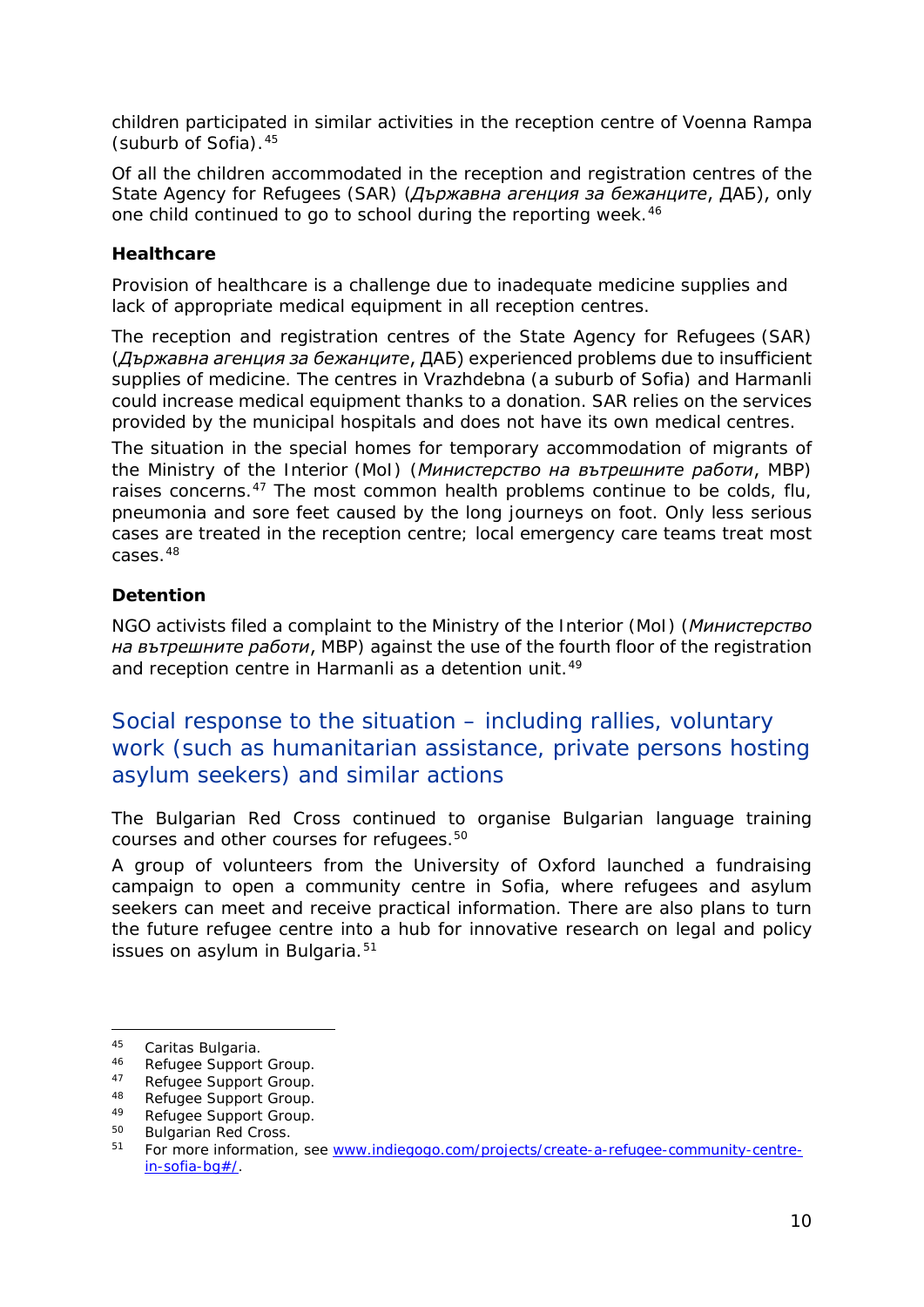## <span id="page-10-3"></span>Legal and policy responses, including any changes to the law

The amendments to the Asylum and Refugees Act (*Закон за убежището и бежанците*) transposing the recast Qualification and Reception Conditions Directives, were promulgated on 16 October 2015. The provisions on detention of asylum seekers in closed centres will become effective on 1 January 2016.<sup>[52](#page-10-0)</sup>

## Incidents affecting persons in need of international protection as well as irregular migrants

During the night of 15 to 16 October 2015, an asylum seeker was shot dead by the Bulgarian police when crossing the Bulgarian-Turkish border (30 km from the town of Sredetz, southerastern Bulgaria).<sup>[53](#page-10-1)</sup> According to official information, a patrol of three policemen encountered a group of over 50 people who had illegally crossed the border. The police acted to apprehend them and the group put up resistance. One officer fired in the air to stop them; an Afghan person was accidentally injured and eventually died.

54 people were detained, most of them young men from Afghanistan aged between 20 and 30 years of age. The group had entered Bulgaria through woody terrain covered by the integrated border protection system, which registered the entrance. The police had been alerted by the integrated border protection system, detained the migrants and held them in the police precinct in Sredetz to be later transferred to the first reception centre in Elhovo.

A pre-trial investigation was opened and the Prosecutor General was notified.<sup>[54](#page-10-2)</sup> The investigation is being conducted by two prosecutors and nine investigators. Initial investigative actions included forensic medical examination, ballistic tests and verification of fingerprints.<sup>[55](#page-10-3)</sup>

The UNHCR Office in Bulgaria promptly expressed shock at the incident and called for immediate, objective and transparent investigation.<sup>[56](#page-10-4)</sup> The Bulgarian Helsinki

<span id="page-10-0"></span><sup>52</sup> Bulgaria, Asylum and Refugees Act (*Закон за убежището и бежанците*), 31 May 2002, available at: [http://lex.bg/laws/ldoc/2135453184.](http://lex.bg/laws/ldoc/2135453184) 52

<span id="page-10-1"></span><sup>&</sup>lt;sup>53</sup> Ministry of the Interior (2015), Chief Commissioner Georgi Kostov: During the incident around Sredetz the Ration was Three Police Officers against 54 Illegal Immigrants (*Гл. комисар Георги Костов: При инцидента край Средец съотношението е било трима служители на МВР срещу 54 незаконни имигранти*), press release, 16 October 2015, available at: [https://press.mvr.bg/NEWS/news151016\\_05.htm.](https://press.mvr.bg/NEWS/news151016_05.htm)

<span id="page-10-2"></span><sup>54</sup> Bulgaria, Ministry of the Interior (2015), Chief Commissioner Georgi Kostov: During the incident around Sredetz the Ration was Three Police Officers against 54 Illegal Immigrants (*Гл. комисар Георги Костов: При инцидента край Средец съотношението е било трима служители на МВР срещу 54 незаконни имигранти*), press release, 16 October 2015, available at: [https://press.mvr.bg/NEWS/news151016\\_05.htm.](https://press.mvr.bg/NEWS/news151016_05.htm)

<sup>55</sup> Bulgaria, Prosecutor's Office of the Republic of Bulgaria (2015), No pictures or videos depicting scenes of violence have been found in the phones of the illegal emigrants detained in the area of the town of Sredetz on 15.10.2015 (*Няма открити снимки и видеозаписи на сцени на насилие в телефони на незаконни емигранти, задържани в района на гр. Средец на 15.10.2015 г.*), press release, 16 October 2015, available at:

<span id="page-10-4"></span>[www.prb.bg/bg/news/aktualno/nyama-otkriti-snimki-i-videozapisi-na-sceni-na-nas/.](http://www.prb.bg/bg/news/aktualno/nyama-otkriti-snimki-i-videozapisi-na-sceni-na-nas/) <sup>56</sup> Bulgaria, Dariknews Online (2015), UNHCR Shocked from Migrant-Related Incident (*Комисариатът за бежанците към ООН шокиран от инцидента с мигранта*)*,* 16 October 2015, available at: [http://dariknews.bg/view\\_article.php?article\\_id=1516165.](http://dariknews.bg/view_article.php?article_id=1516165)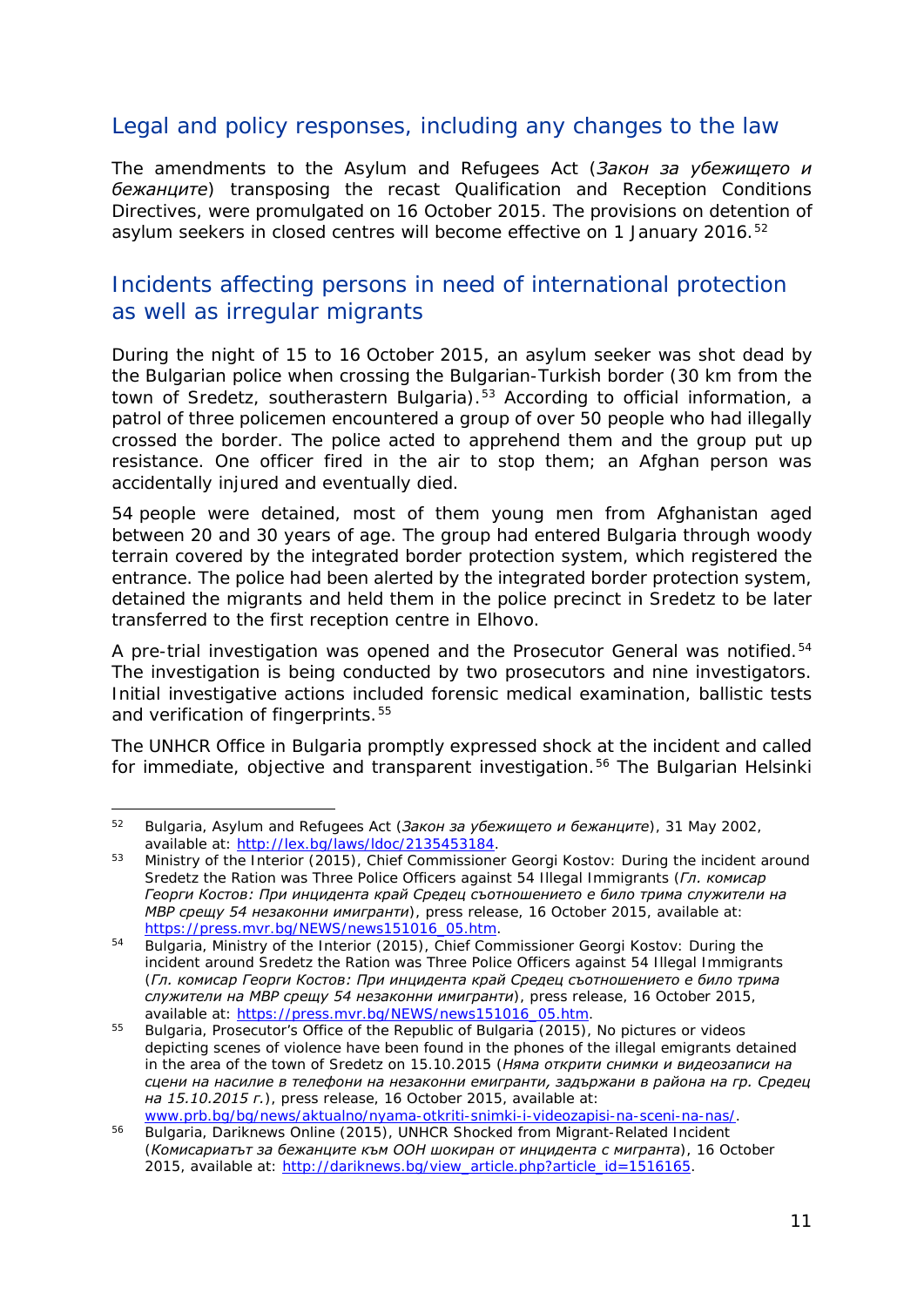Committee (BHC) (*Български хелзинкски комитет*, БХК) declared the use of force unlawful and also called for prompt, impartial and comprehensive investigation.<sup>[57](#page-11-0)</sup>

<span id="page-11-0"></span><sup>57</sup> Bulgarian Helsinki Committee (*Български хелзинкски комитет*) (2015), BHC: The Prosecutor General is responsible for the fair investigation of the man killed yesterday (*БХК: Главният прокурор е отговорен за почтеността на разследването за смъртта на убития вчера човек*), press release, 19 October 2015, available at: [www.bghelsinki.org/bg/novini/press/single/2015-10-16-press-afghan-refugee/.](http://www.bghelsinki.org/bg/novini/press/single/2015-10-16-press-afghan-refugee/) 57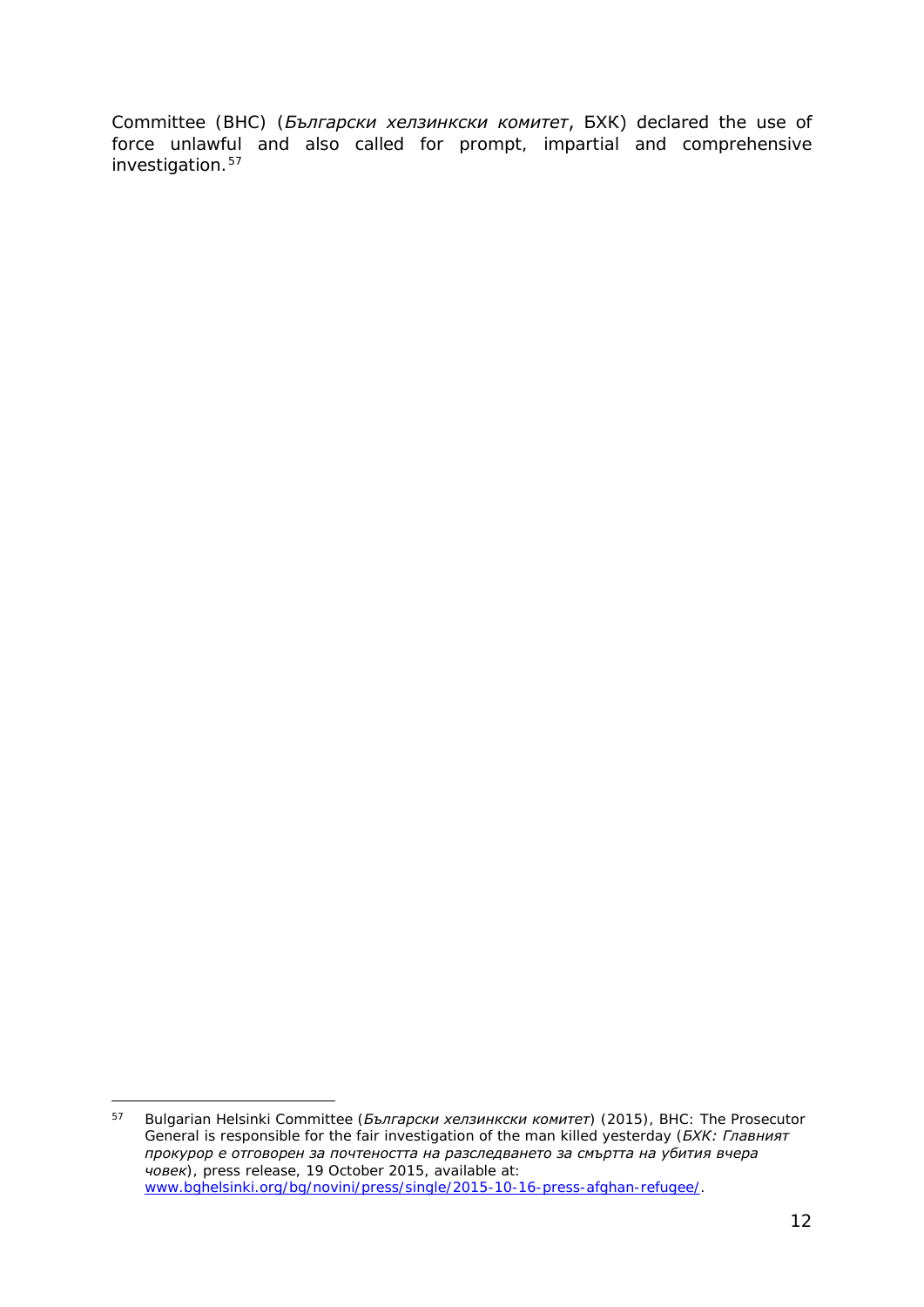## <span id="page-12-0"></span>Croatia

## Stakeholders contacted

The interviews were conducted via phone and email with the following stakeholders:

- United Nations International Children's Emergency Fund (UNICEF) Country office Croatia, based in Zagreb;
- Ministry of Interior, Department for Irregular Migration (*Ministarstvo unutarnjih poslova, Služba za nezakonite migracije*, *MUP*);
- Ministry of the Social Policy and Youth, Minister's cabinet (*Ministarstvo socijalne politike i mladih, Kabinet ministrice, MSPM*);
- Ombudsman's Office, National Preventive Mechanism (*Ured Pučke pravobraniteljice, Nacionalni preventivni mehanizam*);
- Ombudsperson for Children of the Republic of Croatia (*Pravobraniteljica za djecu*);
- Croatian Legal Centre, NGO based in Zagreb (*Hrvatski pravni centar, HPC*);
- Croatian Red Cross, (*Hrvatski crveni križ, HCK*);
- Welcome Initiative (*Inicijativa Dobrodošli*).

## Overview of the situation in terms of size and patterns of new arrivals

Since 16 September, more than 198,000 people entered Croatia,<sup>[58](#page-12-1)</sup> a great majority of whom left the country, mostly via Hungary.<sup>[59](#page-12-2)</sup> During the reporting period, an average of 5,800 refugees entered Croatia per day, arriving mainly from Serbia; all new arrivals were transferred to the Hungarian border upon reception in the camp Opatovac. Since Friday, 16 October at midnight, Hungary effectively closed its border, which resulted in redirecting the onward route towards Slovenia.<sup>[60](#page-12-3)</sup>

#### **Numbers and patterns of new arrivals**

During the reporting period, some 40,800 people entered the country and were registered at the Opatovac camp.<sup>[61](#page-12-4)</sup> People have been entering the country from the Serbian side on a daily basis. The average number of daily new arrivals was more than 5,800.<sup>[62](#page-12-5)</sup>

The majority of arriving people were Syrian nationals, followed by Afghani and Iragi nationals, Iranian, Pakistani, and others.<sup>[63](#page-12-6)</sup> No precise data are available on

<span id="page-12-1"></span><sup>58</sup> Ministry of Interior, Official report on migration crisis.<br>59 Ministry of Interior, Department of Illegal Migration.<br>60 Symmerical information by outbors of the report. 58

<span id="page-12-3"></span><span id="page-12-2"></span><sup>&</sup>lt;sup>60</sup> Summarised information by authors of the report.<br><sup>61</sup> Ministry of Interior, Department for illegal migratic

<span id="page-12-5"></span><span id="page-12-4"></span><sup>&</sup>lt;sup>61</sup> Ministry of Interior, Department for illegal migration.<br> $\frac{62}{2}$  Colculated by authors of the copert, based on the Cro

<sup>62</sup> Calculated by authors of the report, based on the Croatian Ministry of Interior's data available on their official web page, daily reports on migration crisis, available at: [www.mup.hr.](http://www.mup.hr/)

<span id="page-12-6"></span><sup>&</sup>lt;sup>63</sup> Ministry of Interior, Department for illegal migration.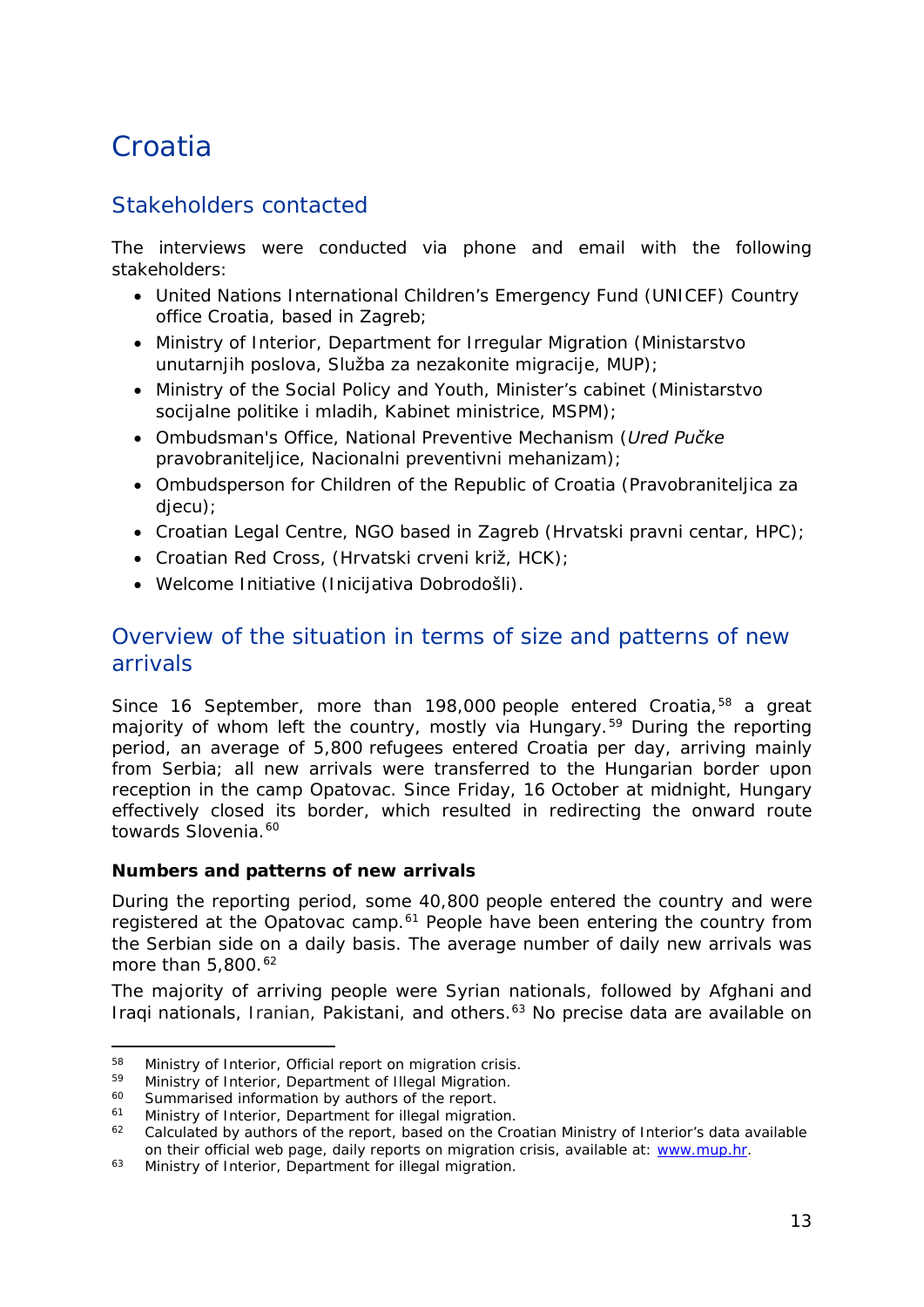<span id="page-13-3"></span>the gender breakdown of the new arrivals.<sup>[64](#page-13-0)</sup> Children constituted around 15% of the new arrivals.<sup>[65](#page-13-1)</sup>

#### **Onward transfer to Slovenia**

On 16 October at midnight, Hungary closed all "green borders" and enforced Schengen rules in relation to border crossings from Croatia.<sup>[66](#page-13-2)</sup> Since Hungary effectively closed its border, the movement of people was redirected by the Croatian authorities towards the Slovenian border crossings of Macelj, Banfi, Mursko Središće, Trnovec and Bregana.<sup>[67](#page-13-3)</sup>

The Slovenian authorities were accepting arriving people and transferring them to the Austrian border. On Monday 19 October, the reception conditions became grave due to first Hungary and then Slovenia closing their borders, resulting in a rise in the number of refugees who could not leave Croatia. At the end of the reporting period, the number of arriving people and the duration of their stay in Croatia were unclear. New arrivals will not be transferred to the Hungarian or Slovenian borders as in previous weeks.<sup>[68](#page-13-4)</sup> On 18 October, Slovenian authorities had initially announced a cap of 2,500 people per day, which was resolved as a misunderstanding on 19 October. However, the situation led to an increase in the number of people at the Serbian-Croatian border, where thousands of people had to wait in buses for hours in the cold.<sup>[69](#page-13-3)</sup> The new developments require urgent action on the part of the Croatian government in setting up an infrastructure for accommodating a larger number of people for longer than 24 hours, as the average number of people crossing from Serbia to Croatia in the last weeks amounted to around  $5,000$  people per day.<sup>[70](#page-13-3)</sup>

#### **Affected border sectors**

The border sectors most affected by the migration flow were Bapska - where the majority of new arrivals cross the border, and Tovarnik (both situated on the Croatian-Serbian border).[71](#page-13-5)

At the Bapska border crossing, new arrivals were held either in between the Serbian and the Croatian territory, or on the Serbian side of the border (depending on the number of people) until buses organised by the Croatian authorities came to transfer them to Opatovac. New arrivals were not registered at the border crossing, but only when they came to the Opatovac camp.<sup>[72](#page-13-6)</sup> Tents for protecting people from rain were installed in Bapska on the territory between Serbia and Croatia. By the end of the reporting week, most of the tents were taken down as people were immediately directed to buses, so there was no need to have more tents on the

<span id="page-13-0"></span><sup>&</sup>lt;sup>64</sup> Ministry of Interior, Department for illegal migration.<br><sup>65</sup> Ministry of Interior, Department for illegal migration 64

<span id="page-13-1"></span><sup>&</sup>lt;sup>65</sup> Ministry of Interior, Department for illegal migration.<br><sup>66</sup> Melcome Initiative

<span id="page-13-2"></span> $^{66}$  Welcome Initiative.

 $^{67}$  Welcome Initiative.

<span id="page-13-4"></span> $^{68}$  Welcome Initiative.

 $^{69}$  Welcome Initiative.

Welcome Initiative.

<span id="page-13-5"></span><sup>71</sup> Ministry of Interior, Department for illegal migration.

<span id="page-13-6"></span><sup>72</sup> Welcome Initiative.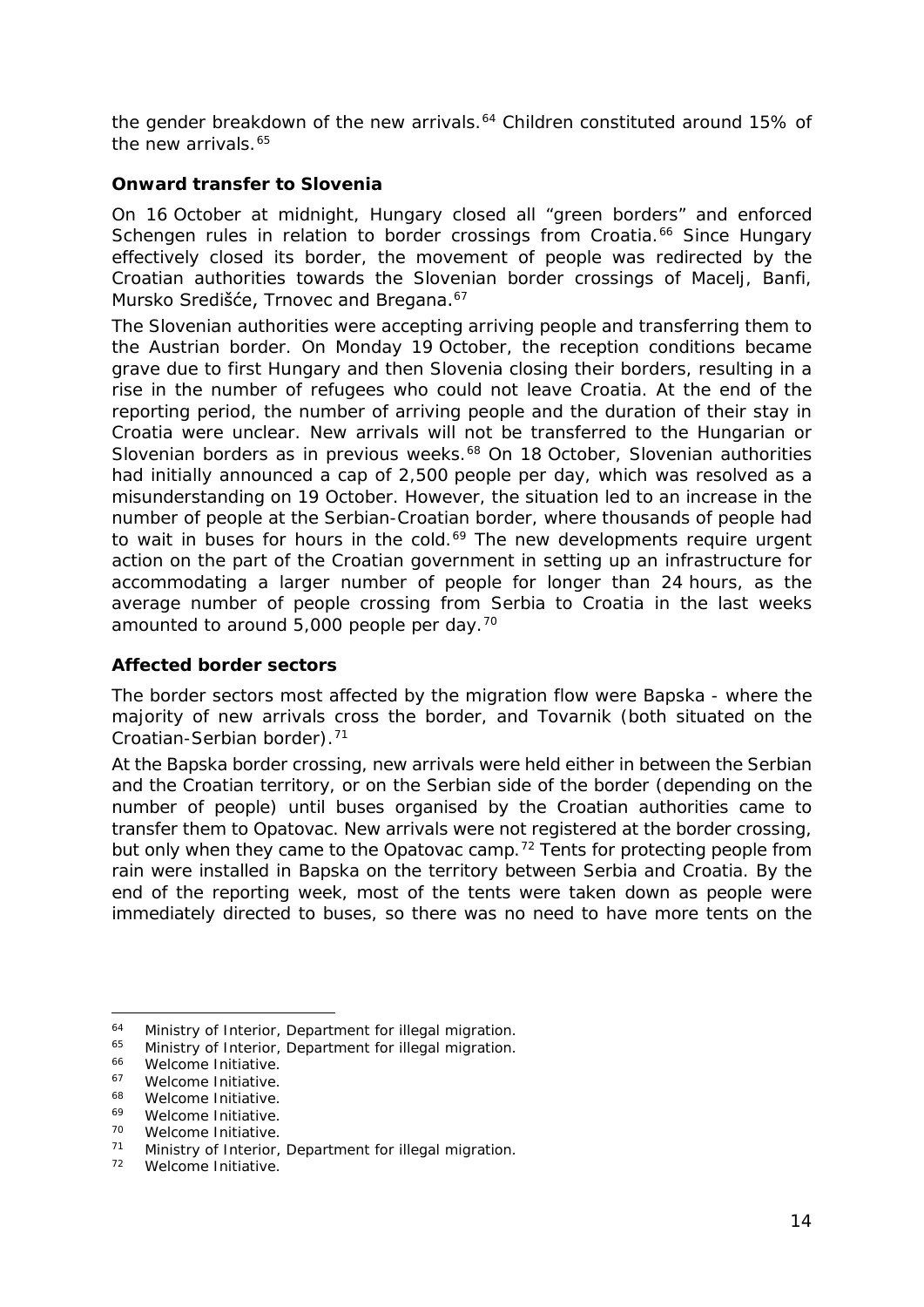<span id="page-14-8"></span>border crossing point itself.<sup>[73](#page-14-0)</sup> A number of wheelchairs were brought to the border, which helped with boarding onto the buses traveling to Croatia.<sup>[74](#page-14-1)</sup>

The Ombudswoman's team crossed over into the Serbian side of the border and found a group of volunteers handing out clothes, food and tea. A Doctors Without Borders group (MSF) was providing medical aid. The cooperation between the Croatian and the Serbian police was very good; the number of people the Serbian authorities let through the border crossings corresponded with the number that could be boarded on one bus at a time.[75](#page-14-2)

#### **Asylum applications**

Only two people expressed an intention to apply for asylum in the reporting period.[76](#page-14-3)

#### **Criminal proceedings against those crossing the borders**

The police did not initiate criminal proceedings against persons crossing the "green border".[77](#page-14-4) All new arrivals were treated as persons potentially in need of international protection.

#### **Returns**

There were no returns on the basis of application of the safe third country rule or actions which could potentially constitute a breach of the *non-refoulement*  principle.[78](#page-14-5)

## Fundamental rights issue concerning initial registration and fingerprinting for Eurodac

The stakeholders' consultation process has not revealed any breach of fundamental rights in connection with the registration and fingerprinting of new arrivals in the reporting period.<sup>[79](#page-14-6)</sup>

The Ministry of Interior has not forcefully taken fingerprints for Eurodac, but all new arrivals were registered either by copying their travel documents, or (in cases where there were no documents) by taking peoples' first name, family name, nationality, age and photo showing their face.<sup>[80](#page-14-7)</sup> These inputs concerning the registration process and fingerprinting were supported by the Welcome Initiative volunteers and the Ombudsman office staff who observed the registration process periodically during the reporting week.<sup>[81](#page-14-8)</sup>

Arriving persons did not receive information on return procedures that are potentially applicable to them in the destination countries in order to speed up the registration process.

<span id="page-14-0"></span><sup>&</sup>lt;sup>73</sup> Ombudsman's Office, National Preventive Mechanism.<br><sup>74</sup> Ombudsman's Office, National Preventive Mechanism 73

<span id="page-14-1"></span><sup>74</sup> Ombudsman's Office, National Preventive Mechanism.

<span id="page-14-2"></span> $^{75}$  Ombudsman's Office, National Preventive Mechanism.<br> $^{76}$  Ministry of Interior, Department for illegal migration

<span id="page-14-3"></span><sup>76</sup> Ministry of Interior, Department for illegal migration.

<span id="page-14-4"></span><sup>&</sup>lt;sup>77</sup> Ministry of Interior, Head of Department of Illegal Migration.<br><sup>78</sup> Ministry of Interior, Head of Department of Illegal Migration.

<span id="page-14-5"></span><sup>&</sup>lt;sup>78</sup> Ministry of Interior, Head of Department of Illegal Migration.<br><sup>79</sup> Conclusion of report's authors based on inputs from all stake

<span id="page-14-6"></span><sup>79</sup> Conclusion of report's authors based on inputs from all stakeholders contacted.<br>80 Ministry of Interior, Department for illegal migration

Ministry of Interior, Department for illegal migration.

<span id="page-14-7"></span><sup>81</sup> Welcome Initiative.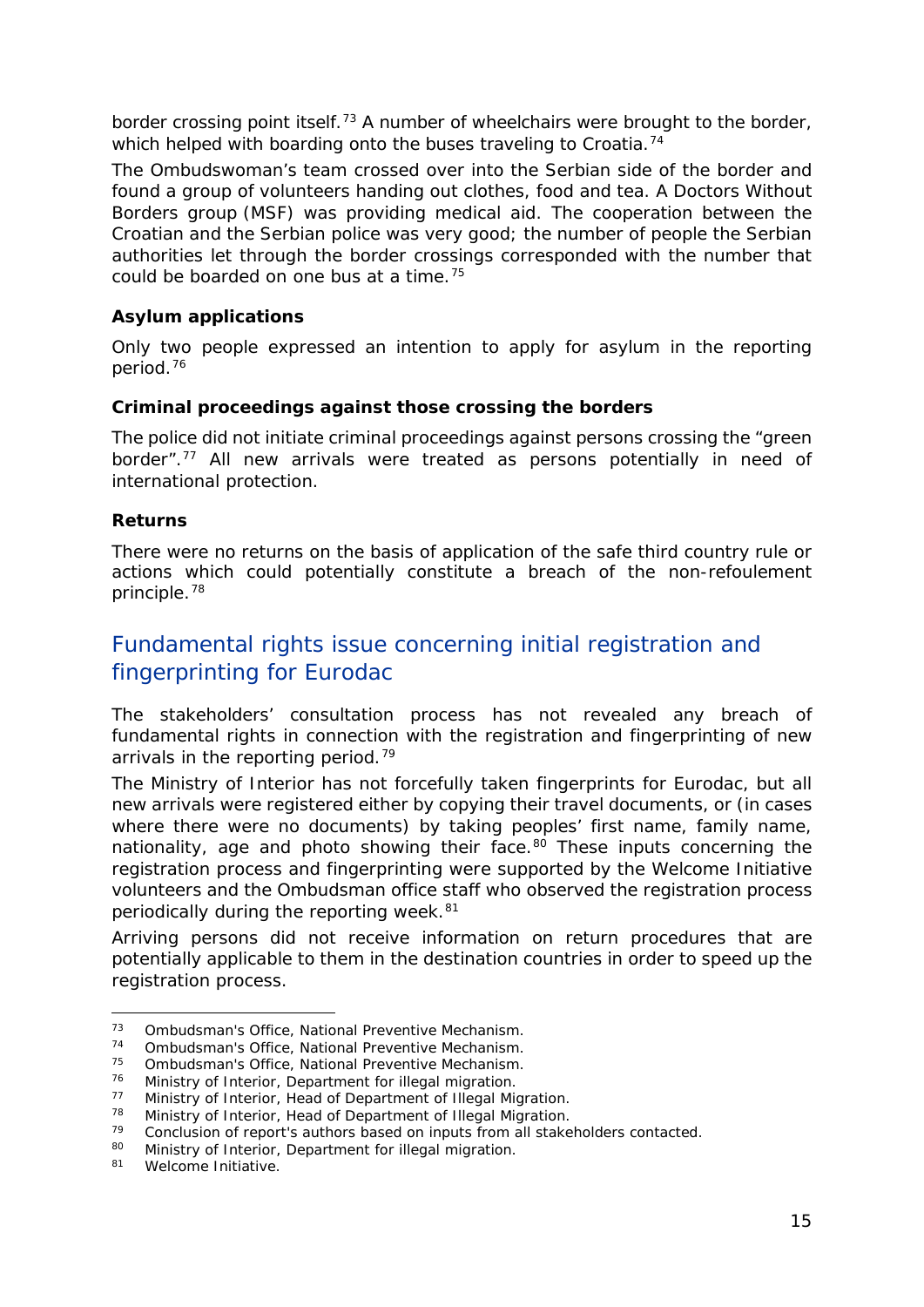<span id="page-15-3"></span>Most Syrians understood/spoke English, unlike people from Iraq and Afghanistan, for whom translation services had to be provided during the registration procedure. Farsi translators were much needed, especially during the night when the influx increased.[82](#page-15-0)

### Challenges and developments concerning reception conditions of new arrivals, also in relation to provision of healthcare

Reception conditions were greatly affected by rain and low temperatures; the winter proofing of the camp was ongoing, but was not finished. Overall, the Opatovac camp is not equipped for accommodating persons for periods exceeding 24 hours.<sup>[83](#page-15-1)</sup> The accommodation facilities for vulnerable groups were improved, but there were problems with a lack of accommodation capacities for families with children during periods of the increased influx.

#### **Reception capacity**

During the reporting period, all new arrivals have been provided with temporary accommodation in the camp Opatovac. Its capacity is around  $5,000$  people.<sup>[84](#page-15-2)</sup> Accommodation is secured in tents (most of which can receive up to 100 people), which have no flooring, just bare ground. During the reporting week, extensive works were undertaken in order to install wooden and waterproof pallets. According to an estimation of the Welcome Initiative, half the tents had wooden pallets on floors by the end of the reporting week.<sup>[85](#page-15-3)</sup> Due to smooth daily transport of people to the Hungarian border until 16 October, no particular crisis situations or overcrowding in the camp have occurred.<sup>[86](#page-15-3)</sup>

Although the Government made no official decision for the camp to be moved to a new location in Slavonski Brod (which has solid infrastructure for accommodating people), government officials' statements were confirming media reports on moving the camp from Opatovac to Slavonski Brod.<sup>[87](#page-15-4)</sup> Due to the shift in Hungarian policy regarding the acceptance of people arriving that took place over the weekend of the reporting period, it is questionable if the Croatian government will construct a new camp in Slavonski Brod near the Hungarian border.[88](#page-15-3)

#### **Reception conditions**

In the reporting period, rain and low temperatures greatly affected reception conditions. About half of the tents in Opatovac had no drainage and no cover on the ground so they were flooded and full of mud. No special accommodation or sanitary facilities were provided for disabled persons; however, 5 toilets for persons with disabilities are to be installed soon.<sup>[89](#page-15-5)</sup> Not many women wanted to take a shower in the women's shower-room (container), since there was no

<span id="page-15-0"></span><sup>82</sup> Ombudsman's Office, National Preventive Mechanism.<br> $^{83}$  Melsome Initiative

<span id="page-15-1"></span> $83$  Welcome Initiative.<br> $84$  Welcome Initiative

<span id="page-15-2"></span> $84$  Welcome Initiative.

 $85$  Welcome Initiative.

<sup>86</sup> Welcome Initiative.

<span id="page-15-4"></span> $87$  Welcome Initiative.

Welcome Initiative.

<span id="page-15-5"></span><sup>89</sup> Welcome Initiative.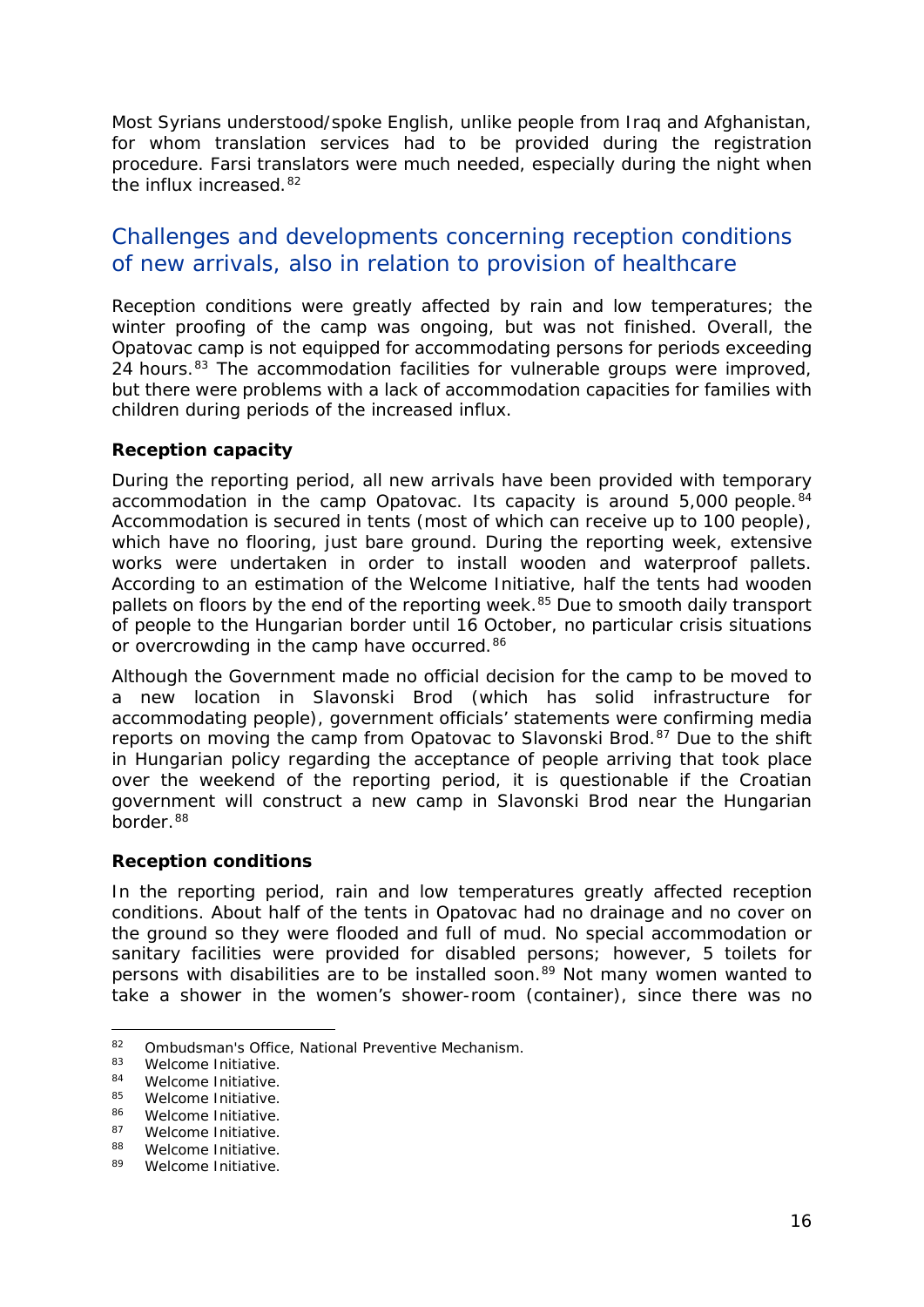<span id="page-16-4"></span>electricity, it was not heated and they could not use hairdryers.<sup>[90](#page-16-0)</sup> In certain cases, people accommodated in an area designated for families were not allowed to freely move outside that area, so more volunteers were needed to provide them with tea, food, blankets and other necessary items.<sup>[91](#page-16-1)</sup>

After registration, the police moved people to the green sector of the camp. There was no light inside the tents in the green sector, no heating, nothing to lie down on or sit on, apart from plastic sheets and blankets. During the periods of rain and mud, people sat on the blankets in the mud. The Ombudsman team attended camp coordination meetings, where they were informed that the authorities would wait until there were at least 1,600 people in Opatovac, so that they can be taken to Tovarnik to board the train for Hungary  $(1,600$  people fit in one train).<sup>[92](#page-16-2)</sup>

#### **Reception conditions for vulnerable groups and application of specific protocols in relation to children and victims of trafficking**

There were 11 heated containers for families with children in total: four containers run by UNICEF for babies' hygiene, one for paediatric care run by the NGO MAGMA, three heated containers for rest and care run by the Red Cross and three heated containers run by UNICEF.<sup>[93](#page-16-3)</sup> During the bigger influxes, the heated containers filled up fast, so a lot of families with children stayed in the unheated tents, sitting on the floor.<sup>[94](#page-16-4)</sup>

The Ministry of Social Policy and Youth initiated the signing of a *Joint protocol on family reunification inside the camp Opatovac* with the Ministry of Interior, the Croatian Red Cross, UNHCR Croatia and UNICEF Croatia. The Protocol defines the tasks relating to the identification of children separated from families and unaccompanied minors, a protocol on the accommodation of children and vulnerable groups in heated containers, access to medical care etc.<sup>[95](#page-16-5)</sup> Since the Protocol application, signatory agencies have been able to reunite up to 19 families per day in the camp. [96](#page-16-4)

From the beginning of the crisis until the end of the reporting week, the *Protocol on the treatment of children separated from their foreign national parents (Protocol)* has been applied in three cases: first in the case of a minor, who was separated from his relatives during train boarding from the Opatovac camp to the Hungarian border. He was left in the camp, while his uncle left Croatia, entered Hungary and finally reached Regensburg, Germany. The boy was found by police officers who immediately reported the situation to the Ministry of Social Policy and Youth, which has, through their local social care centres, taken the child into temporary custody. The Social Care Centre Vukovar appointed a guardian. The Ministry of Social Policy and Youth engaged an interpreter and interviewed the child who claimed that he was travelling with his uncle, that his mother and brothers are still in his home country, and that his father has died. He insisted that the authorities should let him go to meet his uncle in Germany. The Ministry of Social Policy and Youth secured accommodation for the child in the St. Ana

<span id="page-16-0"></span><sup>90</sup> Ombudsman's Office, National Preventive Mechanism.<br>91 Melcome Initiative 90

<span id="page-16-1"></span> $^{91}$  Welcome Initiative.

<span id="page-16-2"></span><sup>92</sup> Ombudsman's Office, National Preventive Mechanism.<br>93 Melseme Initiative

<span id="page-16-3"></span> $^{93}$  Welcome Initiative.

 $^{94}$  Welcome Initiative.

<span id="page-16-5"></span><sup>95</sup> Ministry of Social Policy and Youth, Minister's cabinet.<br>96 Ministry of Social Policy and Youth, Minister's cabinet

Ministry of Social Policy and Youth, Minister's cabinet.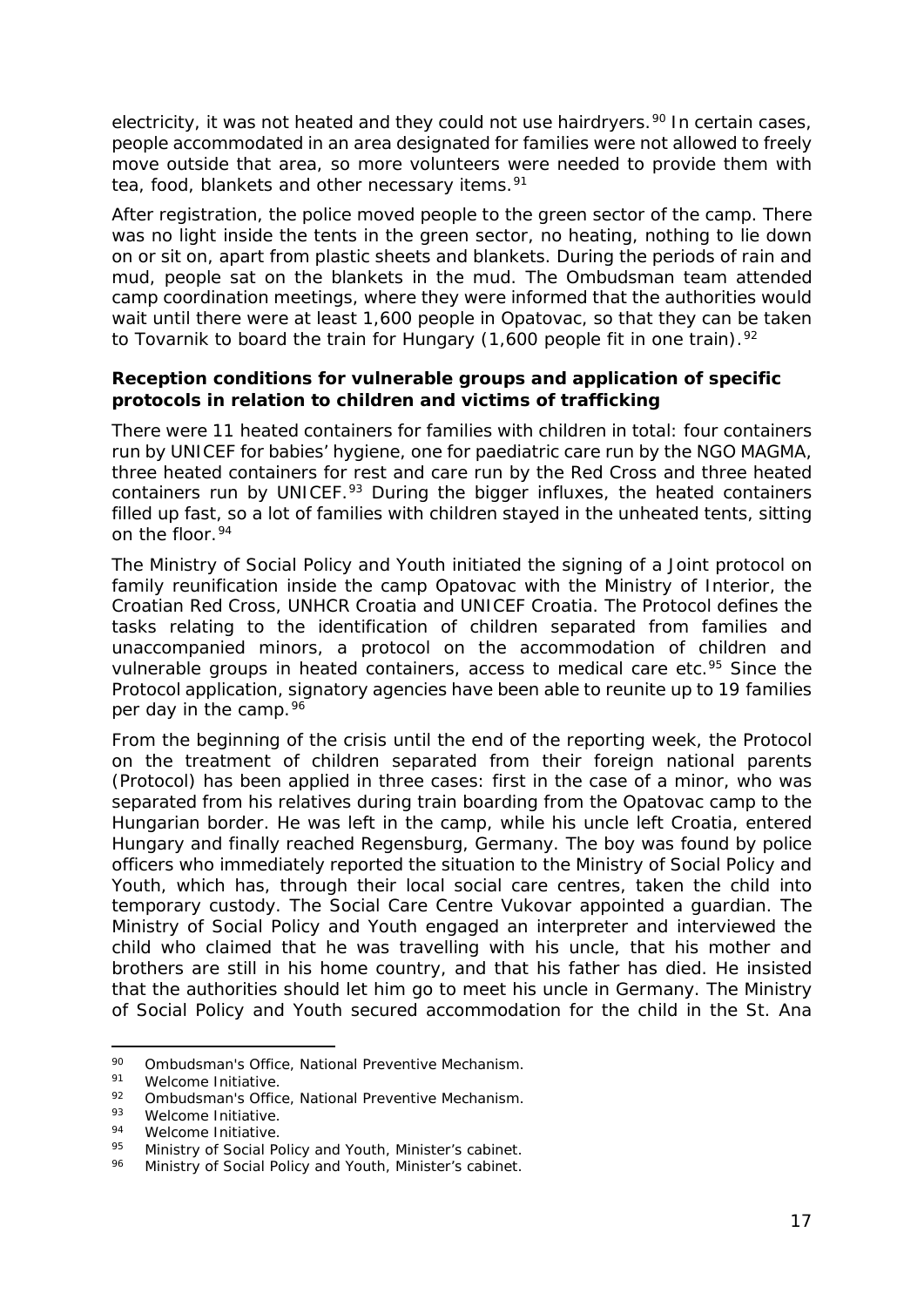institution that is specialised for children without parental care situated in Vinkovci. After that, the Ministry of Social Policy and Youth traced the uncle through the Red Cross and Caritas Germany and sent an urgent request for family reunification to the German authorities. The plan is to reunite the child with his uncle either directly or through the application of the Dublin Regulation.<sup>[97](#page-17-0)</sup>

The *Protocol* has been applied in two cases of unaccompanied children (cousins). They were detected by police officers in the Opatovac camp during the first week of camp operation, they were interviewed in the presence of an interpreter and social workers, and they stated that the people in their group were not their relatives but came from the same village as them. They stated that their parents sent them with other villagers to Austria, where they should contact a person who would help them with employment. Both minors wanted to continue to Austria on their own; they had significant amounts of money with them. Considering the situation of both children being without the company of relatives and the risk of trafficking, the Ministry of Social Policy and Youth decided to fully implement the *Protocol on the treatment of children separated from their parents- foreign nationals* initiating family reunification*.*[98](#page-17-1) On 17 October, three new unaccompanied children were detected in Opatovac camp: First, a 15 year old boy, who lost his uncle in Greece. He has spent the night in the camp together with social workers and the Red Cross staff, and the day with psychologists and social workers. International family tracing has been activated and he will be taken to a child foster centre in Osijek. Further, a separated child of unknown nationality, five years old, was spotted as a possible trafficking case, as it was travelling with unrelated adults. After verification, the family allowed the child to travel with friends of the family to Europe. The case was thus solved and closed. Finally, a 12 year old boy of unknown nationality was reunited with his family inside the camp.

On 18 October, a briefing was held on Unaccompanied Asylum Seeking Children (UASC) aiming at enhancing the understanding of the roles of each stakeholder in the implementation of the Croatian protocol on UASC for the Opatovac camp. The briefing was organised in cooperation with the Ministry of Social Policy and Youth for social workers and legal assistants from local Social Welfare Centres. The outcome of the briefing was an improved mutual understanding, better information exchange, and sharing of tools and resources responding to unaccompanied asylum-seeking children.

The Ministry of Social Policy and Youth reports that in cases of human trafficking, the Ministry of Interior applies the Protocol for identification, assistance and protection of human trafficking victims.<sup>[99](#page-17-2)</sup> One potential case of human trafficking was detected during the reporting period, but it was resolved through a conversation with the parents, and the child continued its journey with the group.

#### **Healthcare**

The rising concern of stakeholders present in the camp Opatovac is that 50 % of young children were diagnosed with diarrhoea, caused either by a virus or by lack of hygiene concerning milk bottles. The incidents of diarrhoea were increasing in the camp, also among adults, causing fear of epidemics. It has been requested to

<span id="page-17-0"></span><sup>97</sup> Ministry of Social Policy and Youth, Minister's cabinet.<br>98 Ministry of Social Policy and Youth, Minister's sobinet 97

<span id="page-17-1"></span>Ministry of Social Policy and Youth, Minister's cabinet.

<span id="page-17-2"></span>Ministry of Social Policy and Youth, Minister's cabinet.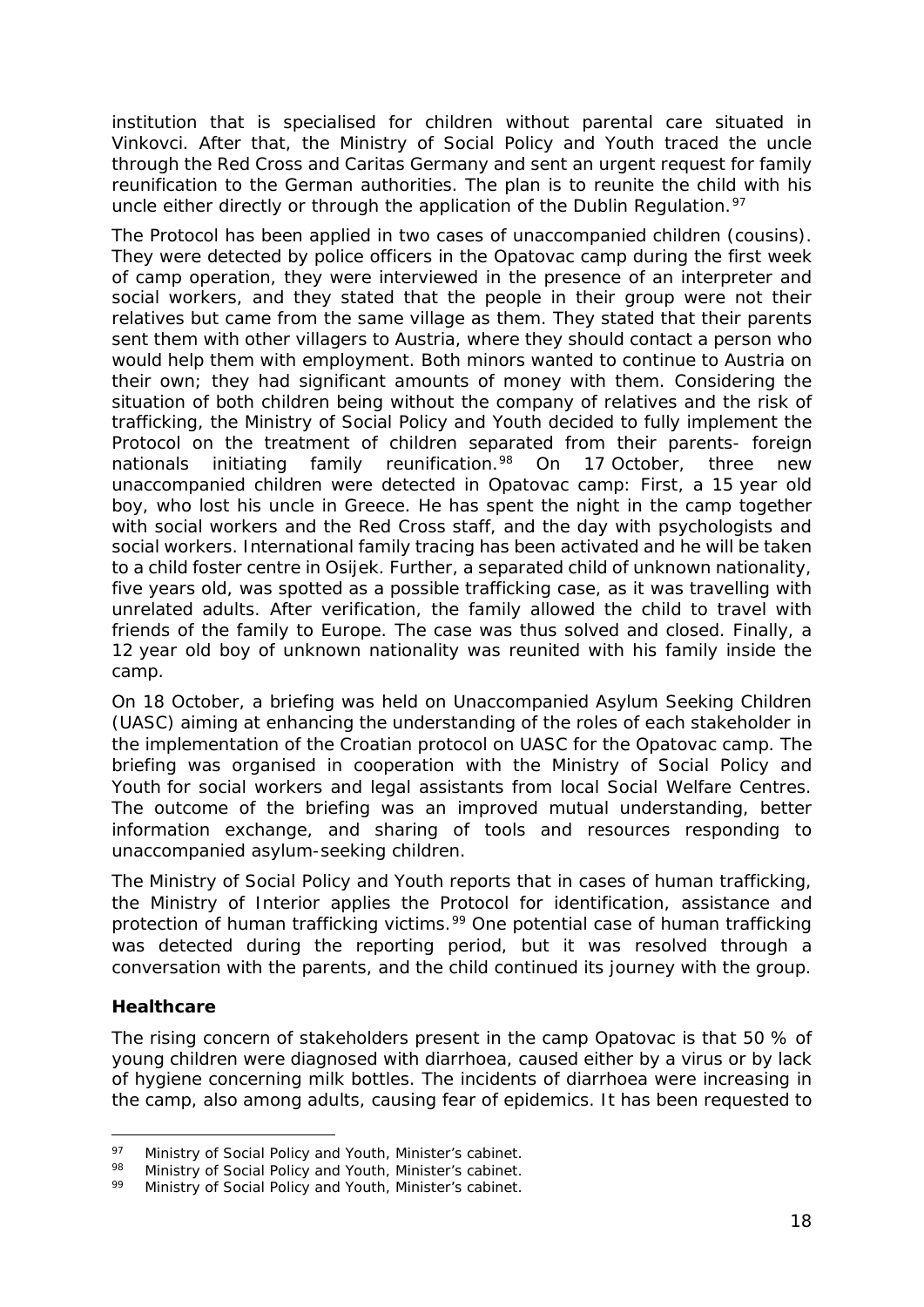<span id="page-18-2"></span>raise awareness with regards to hand washing after entering toilets, which was identified as the main point of contamination.

A breastfeeding container and a paediatrics check-up point were installed in the Opatovac camp, although during the two days of the Ombudsman office mission, no paediatric doctor was present.[100](#page-18-0)

The Médecins Sans Frontières team left the camp on 13 October.<sup>[101](#page-18-1)</sup> On-site healthcare was provided by the Ministry of Health's emergency teams and paediatricians from MAGNA Children at Risk. The provision of healthcare was sometimes not easily accessible, as people accommodated in the camp were relying on the volunteers to escort them to the ambulance. There was a risk that volunteers would not identify people in need, especially during the night when there was about one volunteer per a thousand people. Some people were reluctant to seek medical assistance for fear that their groups might leave the camp in the meantime.<sup>[102](#page-18-2)</sup>

According to the Migrants' Health Protection report from 11 October (6 am) until 19 October (6 am) published by the Ministry of Health,<sup>[103](#page-18-3)</sup> there were 201 emergency medical interventions, of which 13 people were referred for further treatment. Four to five emergency medical teams were present on the ground on a daily basis. There were 1,384 interventions of family medical teams in total, of which 11 people were referred to further treatment. 32 people were treated in hospitals, of which 6 were hospitalised. Three people were released after immediate treatment. In total, from 16 September until Monday 19 October at 6 am, the Ministry of Health provided 11,393 interventions.[104](#page-18-2)

## Social response to the situation – including rallies, voluntary work (such as humanitarian assistance, private persons hosting asylum seekers) and similar actions

#### **Rallies and incidents**

There was no record of organised rallies or other types of public protests against refugees.[105](#page-18-4) Nevertheless, in the pre-election debate some political parties are raising negative sentiments towards refugees, emphasising the number of refugees and the negative consequences of the huge influx in relation to national security and national/cultural identity issues.<sup>[106](#page-18-2)</sup>

#### **Voluntary work**

Humanitarian assistance (collection, management and distribution) is coordinated by the Croatian Red Cross. It has daily coordination meetings with the Ministry of Interior and volunteer organisations working in the camp, resulting in an improved response to refugees' needs and a better coordination and distribution of

-

<span id="page-18-4"></span>105 Ministry of Interior, Head of Department of Illegal Migration.

<sup>100</sup> Ombudsman's Office, National Preventive Mechanism.

<span id="page-18-1"></span><span id="page-18-0"></span><sup>&</sup>lt;sup>101</sup> Welcome Initiative.

<span id="page-18-3"></span> $102$  Welcome Initiative.<br> $103$  Please note the Min

Please note the Ministry of Health daily reports stretch from 6AM until 6AM the following day. At this point it is impossible to officially subtract numbers from midnight until 6AM as to obtain statistics that would present 0-24h timelines.

<sup>104</sup> available at: [www.zdravlje.hr/novosti/migrantska\\_kriza/broj\\_pruzenih\\_zdravstvenih\\_usluga.](http://www.zdravlje.hr/novosti/migrantska_kriza/broj_pruzenih_zdravstvenih_usluga)

<sup>106</sup> Welcome Initiative.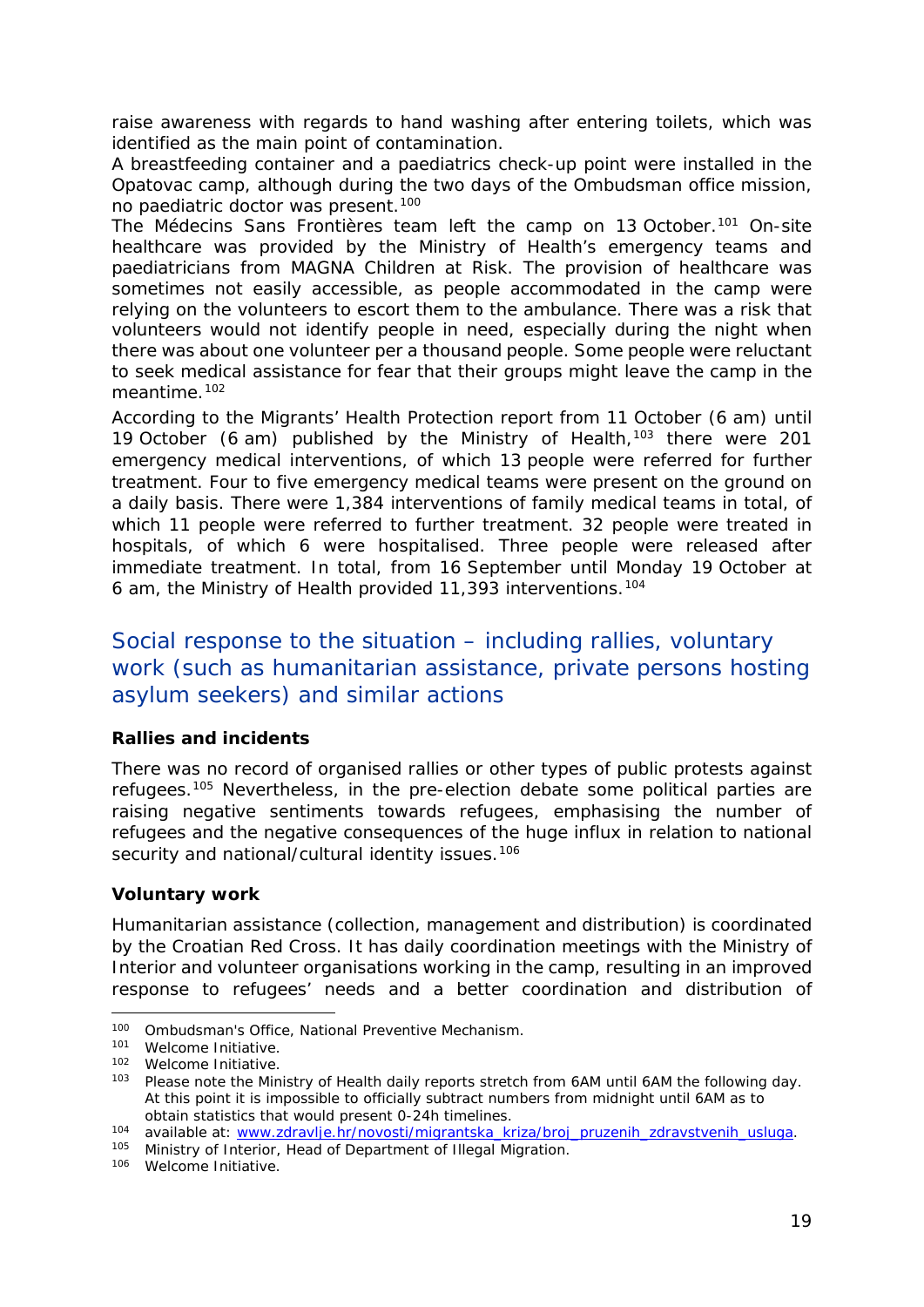resources. The Croatian Red Cross, the Welcome Initiative and other NGOs working in the camp are continuously reporting a lack of warm winter clothes and shoes, as well as a lack of volunteers.<sup>107</sup>

#### **Other activities**

In their public statement issued on 17 October, the Welcome Initiative has strongly criticised the actions of the Hungarian Government, stating that this action leads directly to a humanitarian crisis in Croatia and subsequently in Serbia. They call on other EU Member States and EU institutions to prevent countries from closing borders unilaterally.[108](#page-19-1)

Legal and policy responses, including any changes to the law

Nothing new to report.

<sup>107</sup> Welcome Initiative. -

<span id="page-19-1"></span><span id="page-19-0"></span><sup>108</sup> Welcome Initiative, statement of October the 17th, available at: [http://welcome.cms.hr/index.php/hr/2015/10/17/apel-inicijative-dobrodosli-zatvaranje](http://welcome.cms.hr/index.php/hr/2015/10/17/apel-inicijative-dobrodosli-zatvaranje-granica-ne-smije-postati-praksa/)[granica-ne-smije-postati-praksa/.](http://welcome.cms.hr/index.php/hr/2015/10/17/apel-inicijative-dobrodosli-zatvaranje-granica-ne-smije-postati-praksa/)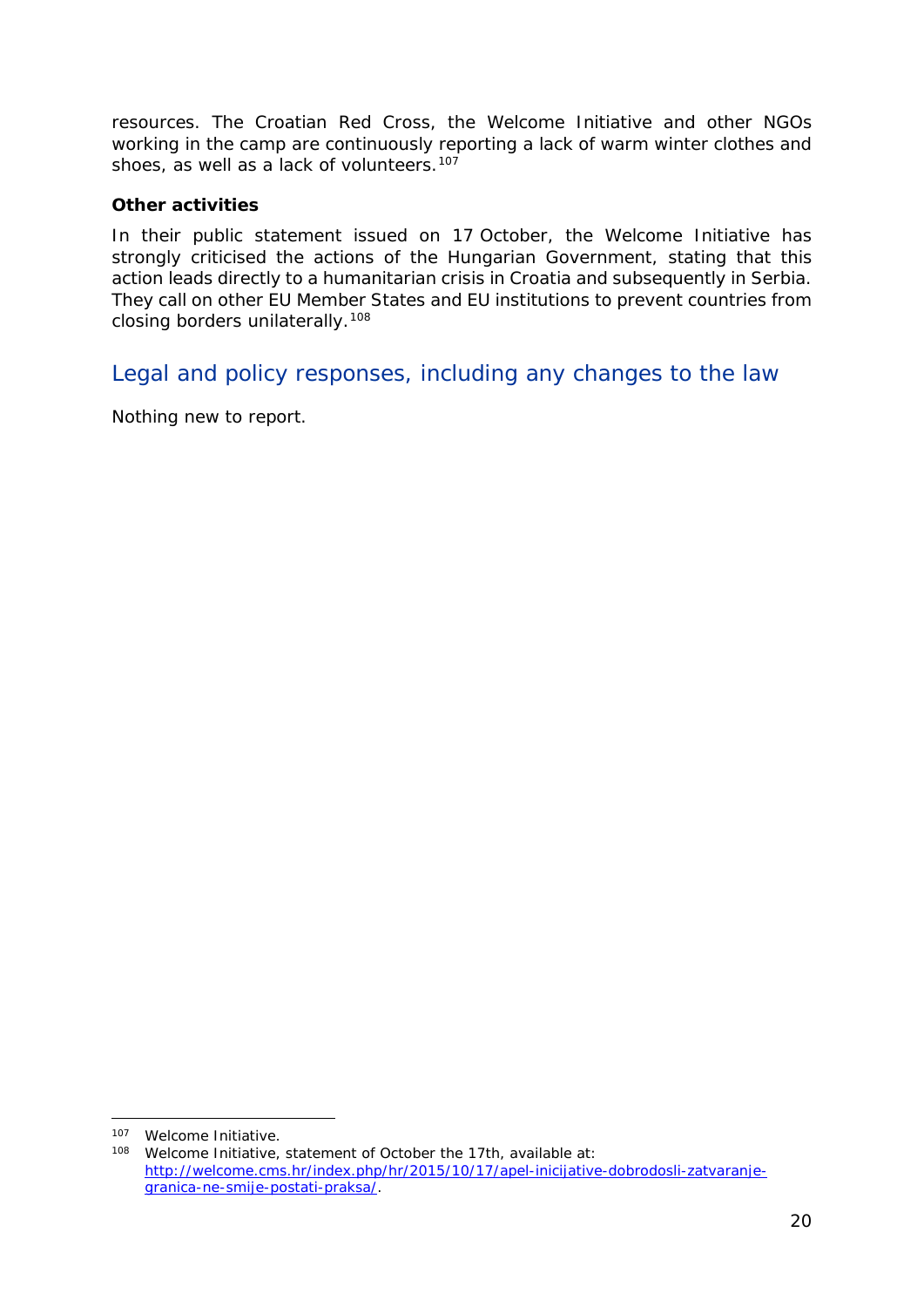## <span id="page-20-3"></span><span id="page-20-0"></span>Germany

#### **Stakeholders contacted**

Interviews took place via phone on 19 October 2015 with the following stakeholders: [109](#page-20-1)

- Bavarian Refugee Council (*Flüchtlingsrat Bayern*)
- Schleswig-Holstein Refugee Council (*Flüchtlingsrat Schleswig Holstein*)
- Jadwiega Munich, (NGO, providing assistance to victims of human trafficking and forced labour)
- Federal Association for Unaccompanied Minors (*Bundesdachverband unbegleitete Minderjährige Flüchtlinge e. V*.)
- Moabit hilft e.V.

## Overview of the situation in terms of size and patterns of new arrivals

#### **Numbers**

During the reporting week, thousands of persons in need of international protection arrived every day. According to the Bavarian Prime Minister, 8000 persons arrived on 13 October 2015 only.<sup>[110](#page-20-2)</sup> The weekly news magazine "Der Spiegel" reported, with reference to sources from the Ministry of the Interior, that between 5 September and 15 October 409,000 persons in need of international protection were registered, about  $10,000$  every day.<sup>[111](#page-20-3)</sup>

#### **Patterns**

-

Allegedly most of the persons in need of international protection were from Syria and the majority were male. The most affected border sectors are in the surroundings of Passau and Freilassing in Bavaria. A number of people also crossed the "green border" with Austria. Persons in need of international protection arriving at the Bavarian parts of the border with Austria were directly brought to reception facilities where the registration and asylum application will take place.

## Fundamental rights issue concerning initial registration and fingerprinting for Eurodac

Nothing new to report.

<sup>&</sup>lt;sup>109</sup> The following text does not make reference to individual interviews.

<span id="page-20-2"></span><span id="page-20-1"></span><sup>110</sup> Frankfurther Allgemeine Zeitung, *Horst Seehofers Regierungserklärung zur Flüchtlingskrise,*  15 October 2015, available at: [www.faz.net/aktuell/politik/fluechtlingskrise/horst-seehofers](http://www.faz.net/aktuell/politik/fluechtlingskrise/horst-seehofers-regierungserklaerung-zur-fluechtlingskrise-13858100.html)[regierungserklaerung-zur-fluechtlingskrise-13858100.html.](http://www.faz.net/aktuell/politik/fluechtlingskrise/horst-seehofers-regierungserklaerung-zur-fluechtlingskrise-13858100.html)

<sup>111</sup> Der Spiegel, *Zuwanderung: Bundesländer registrieren in 40 Tagen 409.000 Flüchtlinge,*16 October 2015, available at: [www.spiegel.de/politik/deutschland/bundeslaender-registrierten](http://www.spiegel.de/politik/deutschland/bundeslaender-registrierten-in-40-tagen-409-000-fluechtlinge-a-1058120.html)[in-40-tagen-409-000-fluechtlinge-a-1058120.html.](http://www.spiegel.de/politik/deutschland/bundeslaender-registrierten-in-40-tagen-409-000-fluechtlinge-a-1058120.html)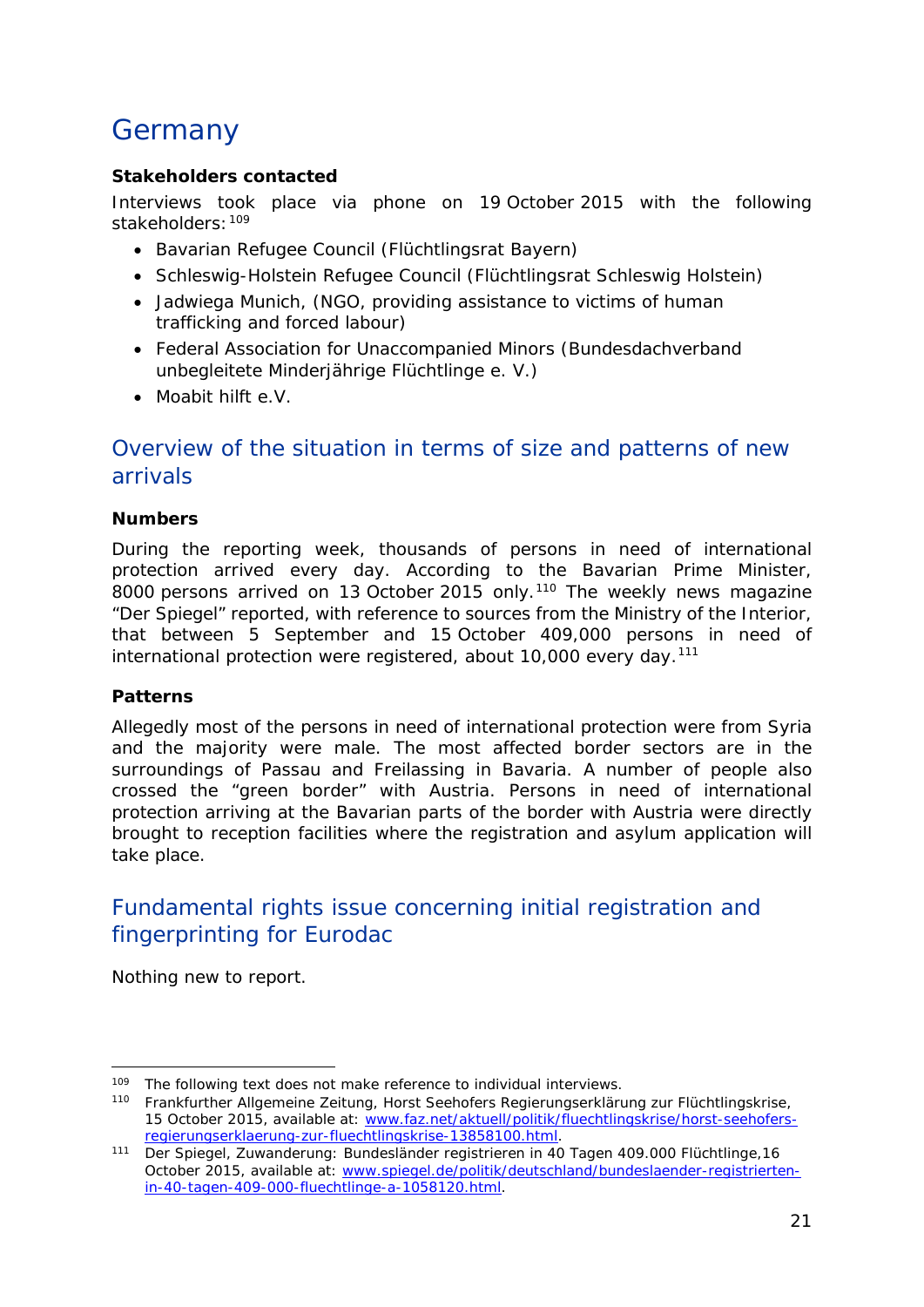## Challenges and developments concerning reception conditions of new arrivals, also in relation to provision of healthcare

Due to the ongoing mass influx and the excessive demand on reception facilities, the accommodation of persons in need of international protection has become more and more challenging. The situation is deteriorating, and this concerns particularly vulnerable groups.

#### **Reception capacity and conditions**

In general, the existing reception capacity does not meet the rising demand of accommodation facilities. The newspaper "Welt" reported that at least 42,000 persons in need of international protection are accommodated in tents. Even though some tents are heated, people are freezing inside the tents.<sup>[112](#page-21-0)</sup> The "Welt" quotes the numbers of persons accommodated in tents provided by the federal states (*Länder*), including, for example:

- North Rhine-Westphalia: 15,000
- Hesse: 6,900
- Hamburg: 4,000
- Rhineland-Palatinate: 3,200
- Lower Saxony: 3,000

These numbers may not cover the total amount. No relevant information about persons accommodated in tents in cities and municipalities exists.

In particular in Schleswig Holstein, new arriving persons in need of international protection often have to stay in temporary emergency shelters (for instance, a former empty shopping centre). Neither assistance from social workers or voluntary helpers nor medical care is granted in those temporary emergency shelters. Due to the winter period there are fewer ferries departing from north German harbours to Sweden. In the harbour cities Kiel and Flensburg one ferry departs to Sweden on a daily basis in winter, in comparison to three ferries with larger capacity in summer. As a consequence, in Schleswig Holstein the number of persons in need of international protection on their way to Sweden increased dramatically.

In Berlin, a second registration office opened in order to speed up the registration for persons in need of international protection. Heated tents were set up to prevent people from waiting outside in the cold until the registration begins. However, a sleeping place could not be granted for everyone. Still, many persons in need of international protection have to wait in the cold until registration can take place.

#### **Arrangements for special groups**

Persons in need of international protection are brought from the Bavarian border directly to accommodation centres before the registration takes place. As a result, unaccompanied minors were not immediately recognised by the authorities. Usually, unaccompanied minors are recognised at the latest during the registration. Thus, in many cases, unaccompanied minors were accommodated

<span id="page-21-0"></span><sup>112</sup> Die Welt, *Zeltstädte werden für Flüchtlinge zur Frost-Falle,* 13 October 2015, available at: [www.welt.de/politik/deutschland/article147505957/Zeltstaedte-werden-fuer-Fluechtlinge-zur-](http://www.welt.de/politik/deutschland/article147505957/Zeltstaedte-werden-fuer-Fluechtlinge-zur-Frost-Falle.html)[Frost-Falle.html.](http://www.welt.de/politik/deutschland/article147505957/Zeltstaedte-werden-fuer-Fluechtlinge-zur-Frost-Falle.html) -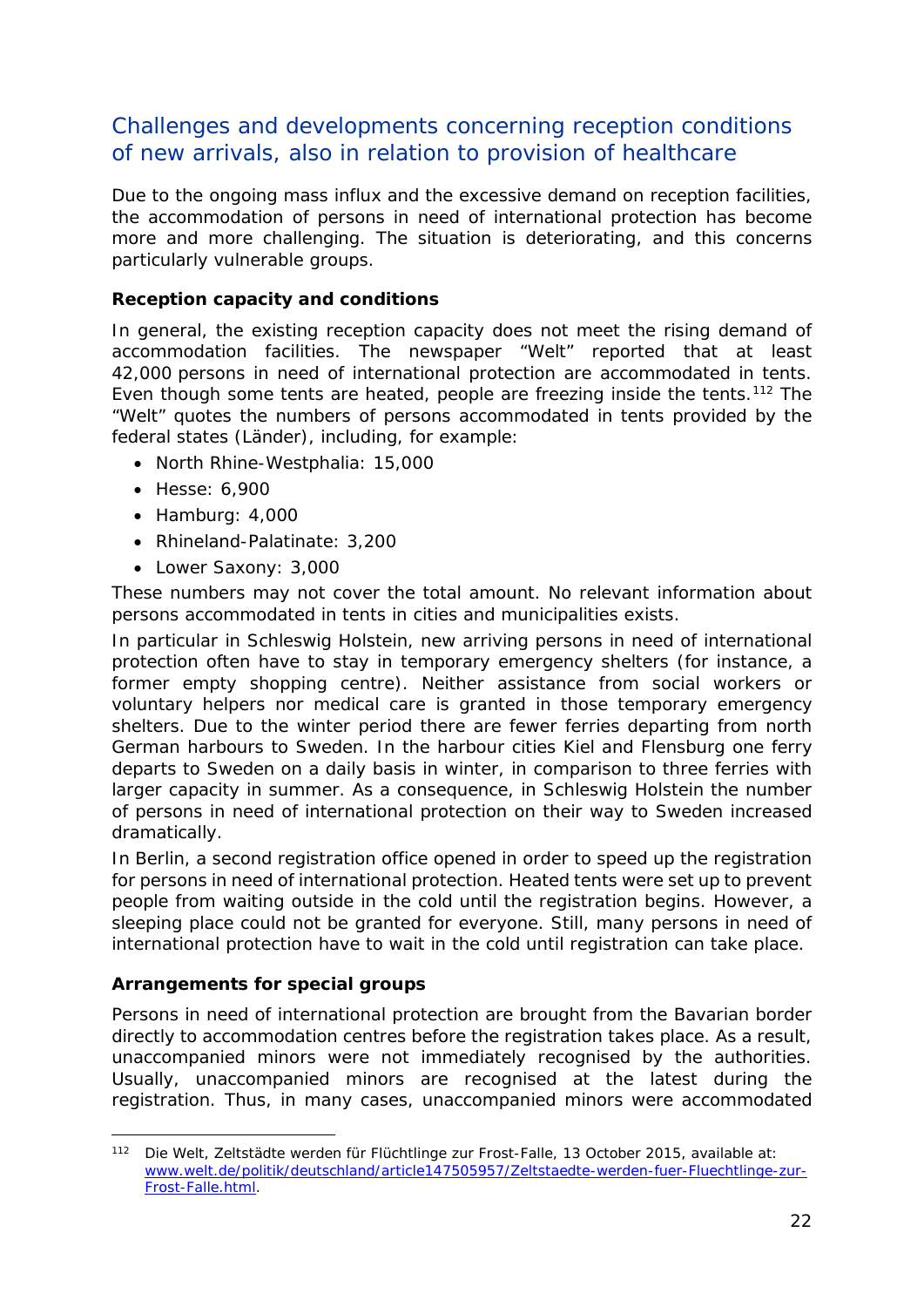together with adults until the registration took place. It is particularly alarming that in Berlin unaccompanied children were given a list of hostels where they had to ask for accommodation themselves.

The long waiting period until the interview in the asylum procedure takes place can also have an impact on potential victims of human trafficking and forced labour. The interview in the asylum procedure is often the first possibility to identify potential victims through specially trained staff.

## Social response to the situation – including rallies, voluntary work (such as humanitarian assistance, private persons hosting asylum seekers) and similar actions

The growth of xenophobia in parts of the society is obvious. In the reporting week, demonstrations against refugees took place in mostly eastern German regions such as Weimar (Thuringia) and Einsiedel (Saxony) with more than 1000 participants.<sup>[113](#page-22-0)</sup>

On the other hand, great helpfulness and willingness to welcome persons in need of international protection exists. More than 13,000 people supported the call and commitment "Human dignity is inviolable – in favour of a Europe of the people and human rights" (*Die Würde des Menschen ist unantastbar – Für ein Europa der Menschen und Menschenrechte!*). This call was initiated by a number of NGOs, famous artists and scientists.<sup>[114](#page-22-1)</sup>

Welfare and human rights organisations launched together with the German Olympic Sports Association and the Central Welfare Office for Jews in Germany the initiative "wide strap of welcome" (*Breites Band des Willkommens*). A strap labelled with "welcome" or "Refugee welcome" should symbolise the support for refugees. The proceeds will be given to initiatives in the fields of refugee assistance.[115](#page-22-2)

## Legal and policy responses, including any changes to the law

On 15 October 2015, the German Bundestag passed a legislative package ("asylum procedure acceleration act"; *Asylverfahrensbeschleunigungsgesetz*),[116](#page-22-3) which includes amendments to the Asylum Procedures Act (*Asylverfahrensgesetz*) and the Asylum Seekers Benefits Law (*Asylbewerberleistungsgesetz*). The changes aim to speed up the asylum-seeking process, facilitate the expulsion of those rejected and prepare the construction of accommodation facilities for asylum seekers. The changes entail several restrictions to the rights of asylum seekers, including a shift from cash to in-kind benefits, a longer obligation to live in

<span id="page-22-0"></span><sup>113</sup> Amadeu Antonio Stiftung and Pro Asyl, *Chronik flüchtlingsfeindlicher Vorfälle 2015*, 19 October 2015, available at: [http://mut-gegen-rechte-gewalt.de/service/chronik-vorfaelle.](http://mut-gegen-rechte-gewalt.de/service/chronik-vorfaelle) -

<span id="page-22-1"></span><sup>114</sup> Europa der Menschenrechte, *Die Würde des Menschen ist unantastbar,* available at: [www.europa-der-menschenrechte.org.](http://www.europa-der-menschenrechte.org/)

<span id="page-22-2"></span><sup>115</sup> Diakonie Deutschland, *Willkommensband: 5 Euro für die Flüchtingshilfe,* 14 October 2015, available at: [www.diakonie.de/willkommensband-5-euro-fuer-die-fluechtlingshilfe-](http://www.diakonie.de/willkommensband-5-euro-fuer-die-fluechtlingshilfe-16551.html)[16551.html.](http://www.diakonie.de/willkommensband-5-euro-fuer-die-fluechtlingshilfe-16551.html)

<span id="page-22-3"></span><sup>116</sup> The initiative has already been mentioned before (Week from 28 September to 4 October 2015).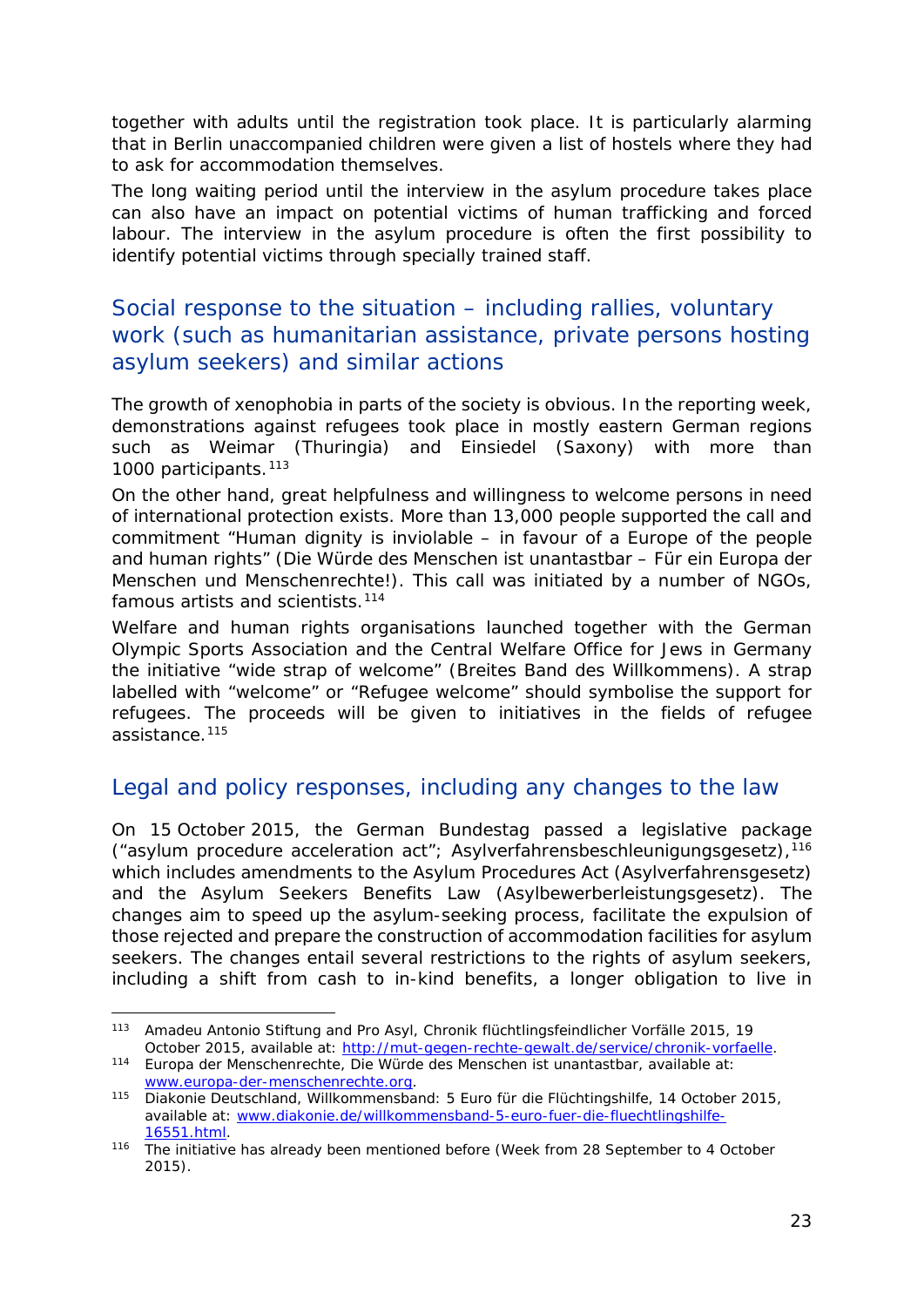<span id="page-23-4"></span>reception centers and a cut in benefits for rejected applicants. Albania, Kosovo and Montenegro will be rated as "safe countries of origin".[117](#page-23-0) On 16 October 2015, the Bundesrat (Federal Council) approved the legislative package. The new rules will enter into force by 1 November 2015.<sup>[118](#page-23-1)</sup>

Pro Asyl considers some of the new regulations in the legislative package as unconstitutional (e.g. shift from cash to in-kind benefits) and has announced to support a complaint before the Federal Constitutional Court against these regulations.[119](#page-23-2)

In addition, a new law on improvement of accommodation, treatment and care of foreign children and adolescents (*Gesetz zur Verbesserung der Unterbringung, Versorgung und Betreuung ausländischer Kinder und Jugendlicher*) has been approved.[120](#page-23-3) This law contains regulations concerning the distribution of unaccompanied minors in Germany.<sup>[121](#page-23-4)</sup> It will enter into force by 1 November 2015.

In Bremen, a law allowing the usage of private buildings for accommodating persons in need of international protection against the will of the owners has been approved during the reporting week. In Hamburg, a similar policy has already been approved before.<sup>[122](#page-23-5)</sup>

Several CDU Members of the Bundestag have announced plans to force Chancellor Merkel to change her asylum policy of open borders. A proposal for building border fences will be made to the Bundestag.<sup>[123](#page-23-6)</sup>

## Incidents affecting persons in need of international protection as well as irregular migrants

On 13 October, unknown perpetrators smeared swastikas, SS runes and the slogan "get out" ("*raus*") at four accommodation centres in Waltrop (North Rhine-Westphalia).[124](#page-23-7)

<span id="page-23-0"></span><sup>117</sup> Deutscher Bundestag, *Bundestagsbeschlüsse vom 14. Bis 16. Oktober,* 16 October 2016, available at:

<span id="page-23-1"></span>[www.bundestag.de/dokumente/textarchiv/2015/kw42\\_angenommen\\_abgelehnt/391724.](http://www.bundestag.de/dokumente/textarchiv/2015/kw42_angenommen_abgelehnt/391724) 118 German Bundesrat, 937. Sitzung, 16 October 2015, available at: [www.bundesrat.de/SharedDocs/TO/937/tagesordnung-937.html.](http://www.bundesrat.de/SharedDocs/TO/937/tagesordnung-937.html)

<span id="page-23-2"></span><sup>119</sup> Pro Asyl, *Pro Asyl will Klagen gegen das Asylverschärfungsgesetz unterstützen,* 16 October 2015, available at: [www.proasyl.de/de/news/detail/news/pro\\_asyl\\_will\\_klagen\\_gegen\\_das\\_asylverschaerfungsge](http://www.proasyl.de/de/news/detail/news/pro_asyl_will_klagen_gegen_das_asylverschaerfungsgesetz_unterstuetzen/)

<span id="page-23-3"></span>[setz\\_unterstuetzen/.](http://www.proasyl.de/de/news/detail/news/pro_asyl_will_klagen_gegen_das_asylverschaerfungsgesetz_unterstuetzen/) <sup>120</sup> Deutscher Bundestag, *Gesetz zur Verbesserung der Unterbringung, Versorgung und Betreuung ausländischer Kinder,* 16 October 2015, available at: [http://dipbt.bundestag.de/extrakt/ba/WP18/685/68556.html.](http://dipbt.bundestag.de/extrakt/ba/WP18/685/68556.html)

<sup>121</sup> Die Bundesregierung, *Hilfen für minderjährige Flüchtlinge,* 16 October 2016, available at: [www.bundesregierung.de/Content/DE/Artikel/2015/07/2015-07-15-auslaendische-kinder](http://www.bundesregierung.de/Content/DE/Artikel/2015/07/2015-07-15-auslaendische-kinder-jugendliche.html)[jugendliche.html.](http://www.bundesregierung.de/Content/DE/Artikel/2015/07/2015-07-15-auslaendische-kinder-jugendliche.html)

<span id="page-23-5"></span><sup>122</sup> Die Zeit, *Bremen erlaubt Beschlagnahmung von Wohnraum,* 15 October 2015, available at: [www.zeit.de/politik/deutschland/2015-10/bremen-immobilien-gesetz-beschlagnahmung](http://www.zeit.de/politik/deutschland/2015-10/bremen-immobilien-gesetz-beschlagnahmung-wohnungspolitik-gefluechtete)[wohnungspolitik-gefluechtete.](http://www.zeit.de/politik/deutschland/2015-10/bremen-immobilien-gesetz-beschlagnahmung-wohnungspolitik-gefluechtete)

<span id="page-23-6"></span><sup>123</sup> Euractive, *Unions-Politiker bereiten Antrag zur Grenzschliessung vor,* 19 October 2015, available at: [www.euractiv.de/sections/eu-aussenpolitik/unions-politiker-bereiten-antrag-zur](http://www.euractiv.de/sections/eu-aussenpolitik/unions-politiker-bereiten-antrag-zur-grenzschliessung-vor-318618)[grenzschliessung-vor-318618.](http://www.euractiv.de/sections/eu-aussenpolitik/unions-politiker-bereiten-antrag-zur-grenzschliessung-vor-318618)

<span id="page-23-7"></span><sup>124</sup> Amadeu Antonio Stiftung and Pro Asyl, *Chronik flüchtlingsfeindlicher Vorfälle 2015*, 19 October 2015, available at: [http://mut-gegen-rechte-gewalt.de/service/chronik-vorfaelle.](http://mut-gegen-rechte-gewalt.de/service/chronik-vorfaelle)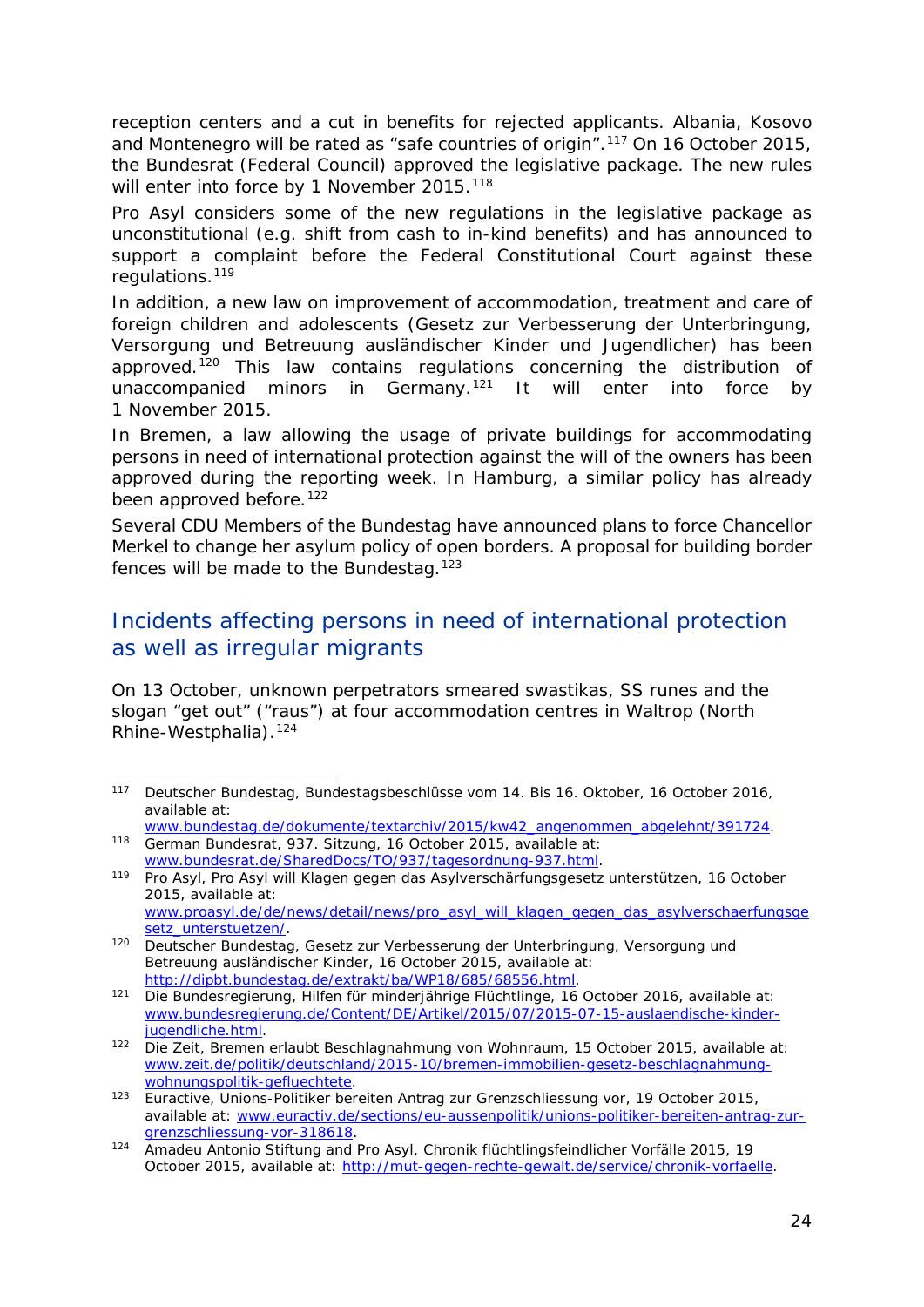On 16 October, fire broke out in a building in Flensburg (Schleswig-Holstein), which is planned to be used as a reception centre. The police assumes arson.<sup>125</sup>

On 17 October, the candidate for Cologne mayor, Henriette Reker, and four other people became victims of a life-threatening knife attack. Reker was seriously injured and put into an artificial coma to support her healing process. According to the public prosecutor's office, the motive of the crime was the current immigration policy, in particular, the approach towards refugees. During her election campaign, Reker promoted the integration of refugees.<sup>[126](#page-24-1)</sup>

j,

<span id="page-24-0"></span><sup>125</sup> Amadeu Antonio Stiftung and Pro Asyl, *Chronik flüchtlingsfeindlicher Vorfälle 2015*, 19 October 2015, available at: [http://mut-gegen-rechte-gewalt.de/service/chronik-vorfaelle.](http://mut-gegen-rechte-gewalt.de/service/chronik-vorfaelle)

<span id="page-24-1"></span><sup>126</sup> Tagesschau, *Motiv Flüchtlingspolitik,* 17 October 2015, available at: [www.tagesschau.de/inland/koeln-angriff-reker-103.html.](http://www.tagesschau.de/inland/koeln-angriff-reker-103.html)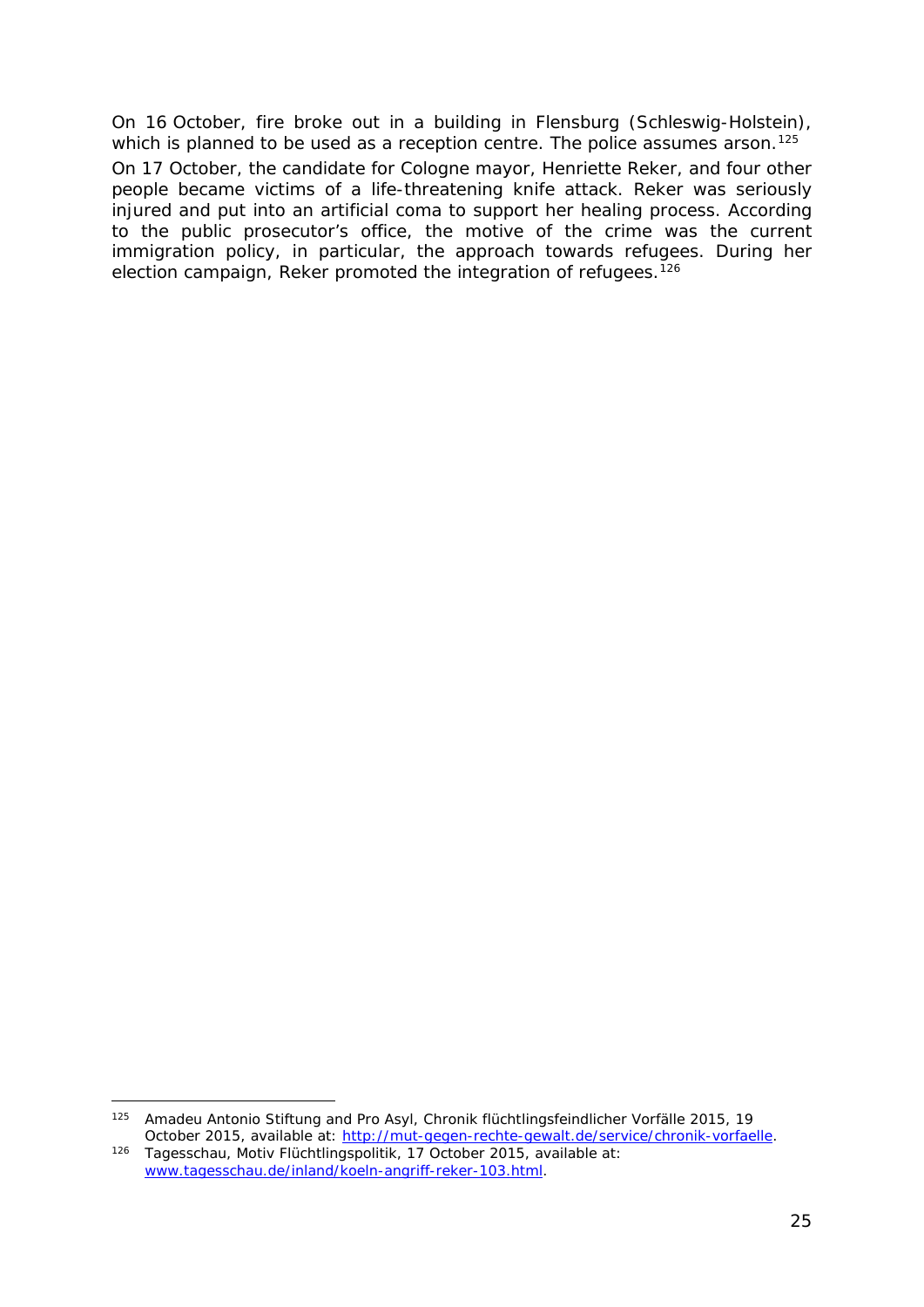## <span id="page-25-0"></span>**Greece**

## Stakeholders contacted

Interviews took place mainly via phone and email in the week of 5 to 11 October 2015 with the following stakeholders:

- Ministry for Migration Policy (*Υπουργείο Μεταναστευτικής Πολιτικής*);
- Ministry of Health (*Υπουργείο Υγείας*);
- Hellenic Police Headquarters (*Αρχηγείο Ελληνικής Αστυνομίας*);
- Attica Aliens Directorate (*Διεύθυνση Αλλοδαπών Αττικής*);
- The Hellenic Coastguard (*Λιμενικό Σώμα-Ελληνική Ακτοφυλακή*);
- Asylum Service Greece (*Υπηρεσία Ασύλου*);
- First Reception Service (*Υπηρεσία Πρώτης Υποδοχής*);
- United Nations High Commissioner for Refugees (UNHCR) Greece (*Ύπατη Αρμοστεία του ΟΗΕ για τους Πρόσφυγες, γραφείο Ελλάδας*);
- Racist Violence Recording Network (*Δίκτυο Καταγραφής Περιστατικών Ρατσιστικής Βίας*);
- Médecins Du Monde Greece-MDM Greece (Γιατροί του Κόσμου, γραφείο Ελλάδας);
- Médecins Sans Frontières Greece-MSF Greece (*Γιατροί Χωρίς Σύνορα, γραφείο Ελλάδας*);
- NGO METAction (*ΜΚΟ ΜΕΤΑδραση*).

## Overview of the situation in terms of size and patterns of new arrivals

#### **Numbers and patterns of new arrivals**

During the reporting period, nearly 48,500 people arrived in Greece by sea. Lesvos island continues to be the main point of entry, followed by Chios, Samos, Leros, Kos, Rhodes, Kalymnos and other islands. New arrivals are mainly Syrian nationals, followed by Afghan and Iraqi (5,785) nationals.<sup>[127](#page-25-1)</sup>

During the same period, the number of daily arrivals in Lesvos and in Chios increased compared to the previous week.<sup>[128](#page-25-2)</sup> This increase is due to a) the weather conditions which are still favorable and which are expected to worsen as winter approaches, thus making the journey more difficult and dangerous and b) the fact that there are less patrols compared to the summer season.<sup>[129](#page-25-3)</sup>

In the period 12-18 October 2015, the First Reception Service recorded the arrival of some 170 third-country nationals. The majority were Syrian nationals, followed by persons from Afghanistan, Iraq, Pakistan and other nationalities (14). This included some 60 children.<sup>[130](#page-25-4)</sup>

<sup>127</sup> Hellenic Coastguard.

<span id="page-25-2"></span><span id="page-25-1"></span><sup>128</sup> Médecins Du Monde Greece.

<span id="page-25-3"></span><sup>129</sup> United Nations High Commissioner for Refugees (UNHCR) Greece.

<span id="page-25-4"></span><sup>130</sup> First Reception Service.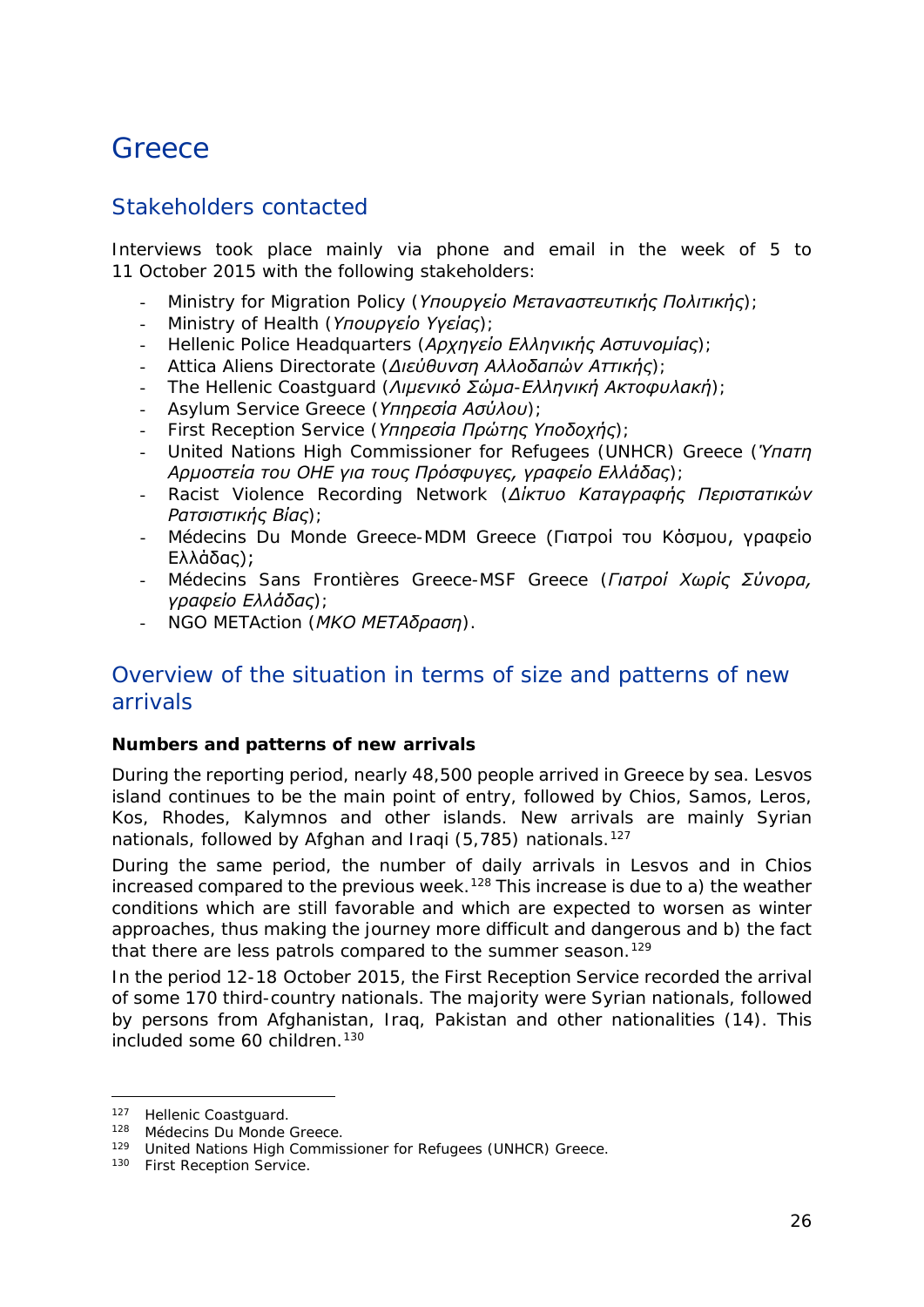<span id="page-26-4"></span>No data were available regarding the number of people who crossed the land border between Greece and the former Yugoslav Republic of Macedonia (FYROM).[131](#page-26-0) UNHCR Greece estimates that more than 6,000 people transit the area of Idomeni (border with FYROM) each day.

#### **Asylum applications**

About 260 persons, including nine unaccompanied children, applied from asylum during the week of 12-16 October 2015 The main region of registration was Attica, followed by Thessaloniki, South and North Evros, Rhodes, Amygdaleza, Lesvos and Patras.

The majority of applicants were between 18-34 years of age. The main countries of origin were Syria, Albania, Pakistan, Afghanistan, Egypt, Bangladesh, and  $Iraq.$ <sup>[132](#page-26-1)</sup>

#### **Returns**

About 30 persons, mainly Albanian nationals, were returned during the week of 12-18 October 2015.[133](#page-26-2)

#### **Unaccompanied and separated children**

In the period 12-18 October 2015, the First Reception Service recorded 56 unaccompanied children.<sup>[134](#page-26-3)</sup> The majority of children were male and their average age was 14 years old. The greatest number (50 out of 56) was recorded in First Reception Centre in Moria (Lesvos). The mobile unit in Samos recorded 6 children.[135](#page-26-4)

In the period 10-18 October 2015, the NGO METAction escorted 34 unaccompanied and separated children from the country's entry points to accommodation centres in mainland Greece. The majority of children were Syrian nationals, followed by Afghani nationals. Their average age was 10-17 years old, and two were girls. During the reporting period, an increased number of unaccompanied children went missing from accommodation centers within a few days of their referral. [136](#page-26-5) Children are afraid of the closing of the borders and want to leave the country as soon as possible. They considered Greece as a transit country and hoped to leave to continue their journey to their intended destination.<sup>[137](#page-26-4)</sup>

<span id="page-26-0"></span><sup>&</sup>lt;sup>131</sup> United Nations High Commissioner for Refugees (UNHCR) Greece estimates that more than 6,000 people transit the area of Eidomeni each day. -

<span id="page-26-1"></span><sup>&</sup>lt;sup>132</sup> Asylum Service.

<span id="page-26-2"></span><sup>133</sup> Attica Aliens Directorate.

<sup>134</sup> First Reception Service.

<span id="page-26-3"></span><sup>&</sup>lt;sup>135</sup> The First Reception Service states that the provided data for unaccompanied minors may have a slight deviation from the final numbers issued at the end of each month.

<span id="page-26-5"></span><sup>&</sup>lt;sup>136</sup> According to the National Centre for Social Solidarity (which coordinates the referral system for UASC to accommodation facilities) statistics for the year 2014 the average stay of minors in reception facilities was 51 days. The NGO METAction reports that the average stay of minors in the accommodation facilities is currently 2 days.

<sup>137</sup> NGO METAction.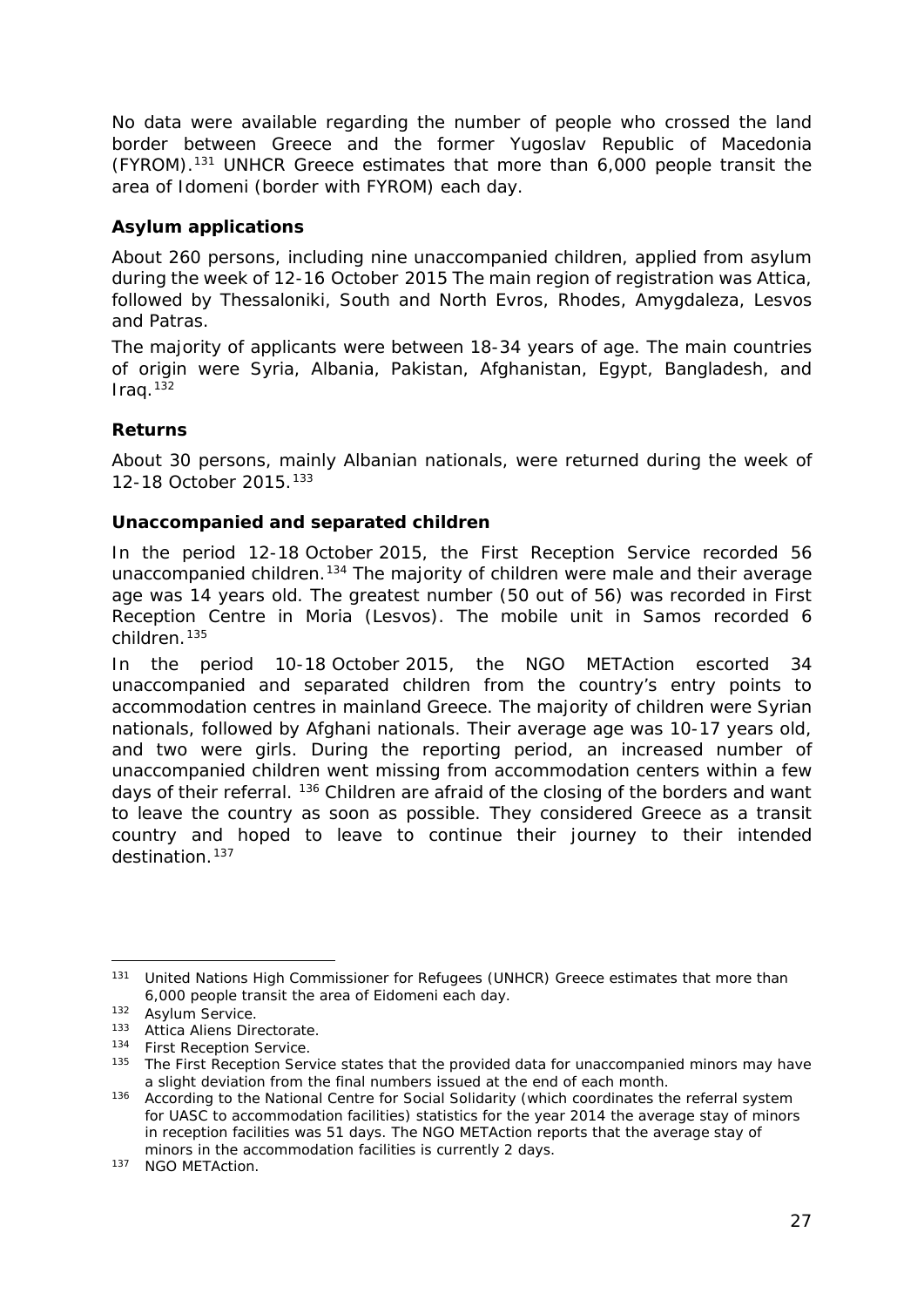## Fundamental rights issue concerning initial registration and fingerprinting for Eurodac

Difficulties regarding electronic fingerprinting have been reported on the islands due to the high numbers of arrivals and the lack of personnel and Eurodac machines.

On 15 October 2015, the authorities decided to stop the registration procedure in Moria (Lesvos), delaying the transfer of people by bus from the north of the island to Mitilene. As a result, those who were already outside Moria waiting for registration slept outside and more than 3,000 people spent the night in the north of the island in temporary emergency shelters that NGOs had set up. Some people tried to walk the 70 km distance to Mitilini. The registration procedure as well as the transfer by buses started again on 16 October 2015.<sup>[138](#page-27-0)</sup>

On 15 October 2015, the delay in the registration procedure led to sporadic tension between the people waiting outside Moria's centre to queue up for registration. The police intervened to preserve order.<sup>[139](#page-27-1)</sup>

## Challenges and developments concerning reception conditions of new arrivals, also in relation to provision of healthcare

#### **Reception conditions at land border (Idomeni, border with FYROM)**

During the reporting period, permanent lighting was installed in the transit site in Idomeni.[140](#page-27-2)

IOM Greece provided two rub halls with capacity of 200 persons each as well as a smaller tents in the transit site of Idomeni. IOM also provided 10 chemical toilets and 60 benches for the equipment of the camp.<sup>[141](#page-27-3)</sup>

#### **Reception conditions at sea borders**

Generally, reception facilities are under strain on the islands.

On 13 October 2015, the authorities reopened Kara Tepe camp (Lesvos) due to the high number of arrivals on the island. Kara Tepe is now only used as a temporary emergency area for shelter and not as a registration spot.<sup>[142](#page-27-4)</sup>

Reception infrastructures still fall short of the real needs in Samos and Chios. The containers that were placed at the central port of Samos are full. The screening centre in Vathi currently accommodates more than 500 people, despite its total capacity of 280 people. In order to address the situation, UNHCR Greece installed temporary shelter units in all 3 ports of the island (Karlovasi, Malagari and Vathi). The screening centre of Mersinidi in Chios currently accommodates more than 1,000 people, despite the fact that the center can accommodate 200 people. UNHCR Greece, in cooperation with the Mayor of Chios is looking for an alternative site for the accommodation of new arrivals. In Leros, there have been some

<sup>138</sup> Médecins Sans Frontières Greece. -

<span id="page-27-1"></span><span id="page-27-0"></span><sup>139</sup> Médecins Du Monde Greece.

<span id="page-27-2"></span><sup>140</sup> United Nations High Commissioner for Refugees (UNHCR) Greece.

<span id="page-27-3"></span><sup>141</sup> International Organization of Migration (IOM) Greece.

<span id="page-27-4"></span><sup>142</sup> United Nations High Commissioner for Refugees (UNHCR) Greece.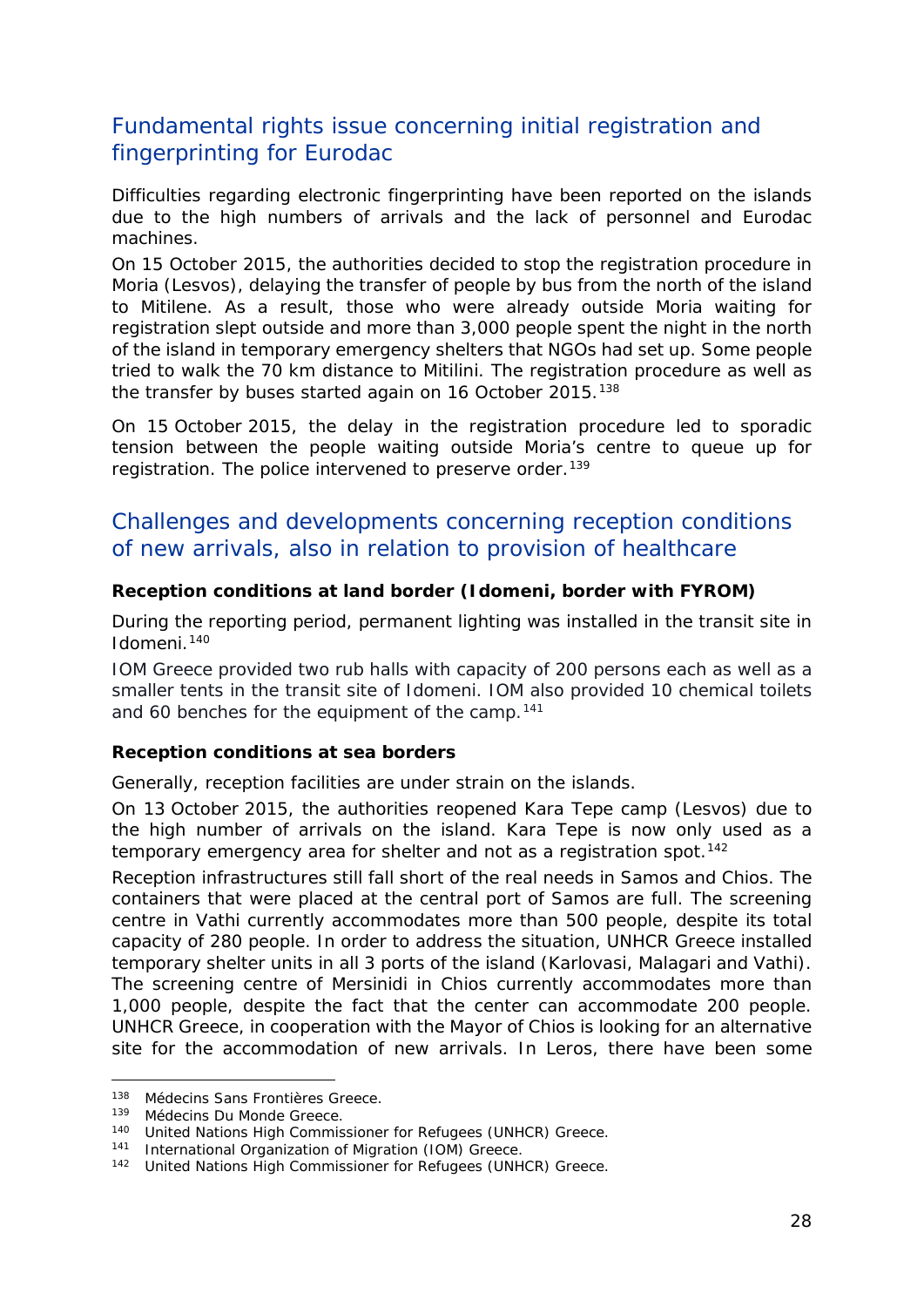<span id="page-28-5"></span>improvements in the abandoned hospital used for the accommodation of new arrivals. The space consists of a very old building with an open space which is close to the port and to the General Hospital of Leros.<sup>[143](#page-28-0)</sup>

UNHCR Greece set up refugee housing units (IKEA houses) and containers for the services in Chios, Samos, Lesvos, the Dodekanese islands (Leros, Kos, Rhodes) as well as in Evros and Idomeni in view of the approaching winter.<sup>[144](#page-28-1)</sup>

As the authorities have stopped the provision of food in all locations at sea, coordinated efforts had to be established between the actors in the field for finding solutions on a daily basis.<sup>[145](#page-28-2)</sup>

On 9 October 2015, the Ministry of Health established a coordination body with the participation of the Hellenic Centre for Disease Control and Prevention *(ΚΕΕΛΠΝΟ-Κέντρο Ελέγχου και Πρόληψης Νοσημάτων)*, the Hellenic Red Cross, the World Health Organization, UNHCR Greece, IOM Greece, MDM Greece, MSF Greece, NGO PRAKSIS and NGO Vavel for the healthcare management in the country's entry points and in Idomeni.<sup>[146](#page-28-3)</sup>

#### **Reception centers in the Attica region**

During the reporting period, the temporary emergency shelters in Elliniko, Galatsi and Elaionas<sup>[147](#page-28-4)</sup> that were opened by the authorities to accommodate new arrivals, accommodated the lowest numbers of new arrivals since their opening. More specifically, on 16 October 2015 the Galatsi stadium hosted only 368 people, the hockey field in Elliniko 10 people and Elaionas 60 people. New arrivals are transferred in the Attica region on a daily basis, but they continue their journey to the north Greek border while the weather conditions are still favorable.<sup>[148](#page-28-5)</sup>

#### **Immigration detention**

The current capacity of pre-removal centres in Greece is 5,157. On 18 October 2015, the total number of detainees was 629 people, 107 of whom were asylum seekers. The total capacity for all pre-removal centres, screening centres and the First Reception Centre (Orestiada) is 5,856. An increase of 35 % of people in immigration detention was reported compared to the previous week, with a total of 3,242 people currently detained. On 16 October 2015, four children were put in detention in a special facility for children in the pre-removal centre of Amygdaleza.<sup>[149](#page-28-6)</sup>

#### **Child protection**

j,

Appropriate shelter for unaccompanied and separated children is lacking in almost all sea locations. As a result, most children remain in police custody, waiting to be

<sup>&</sup>lt;sup>143</sup> United Nations High Commissioner for Refugees (UNHCR) Greece.

<span id="page-28-1"></span><span id="page-28-0"></span><sup>144</sup> United Nations High Commissioner for Refugees (UNHCR) Greece.

<span id="page-28-2"></span><sup>145</sup> United Nations High Commissioner for Refugees (UNHCR) Greece.

<span id="page-28-4"></span><span id="page-28-3"></span><sup>146</sup> Ministry of Health.<br>147 The hockey arons

The hockey arena in the Elliniko district (in the Southern Sector of the Region of Attica), opened on 28 September and has the capacity to accommodate 500 persons. The Olympic Stadium in the Galatsi municipality (in the Northern suburbs of Athens) opened on 1 October and can host up to 1000 persons. The temporary shelter in Elaionas opened on 16 August and has the capacity to accommodate 700 persons.

<sup>148</sup> Ministry for Migration Policy.

<span id="page-28-6"></span><sup>149</sup> Hellenic Police Headquarters-Irregular Migration Division.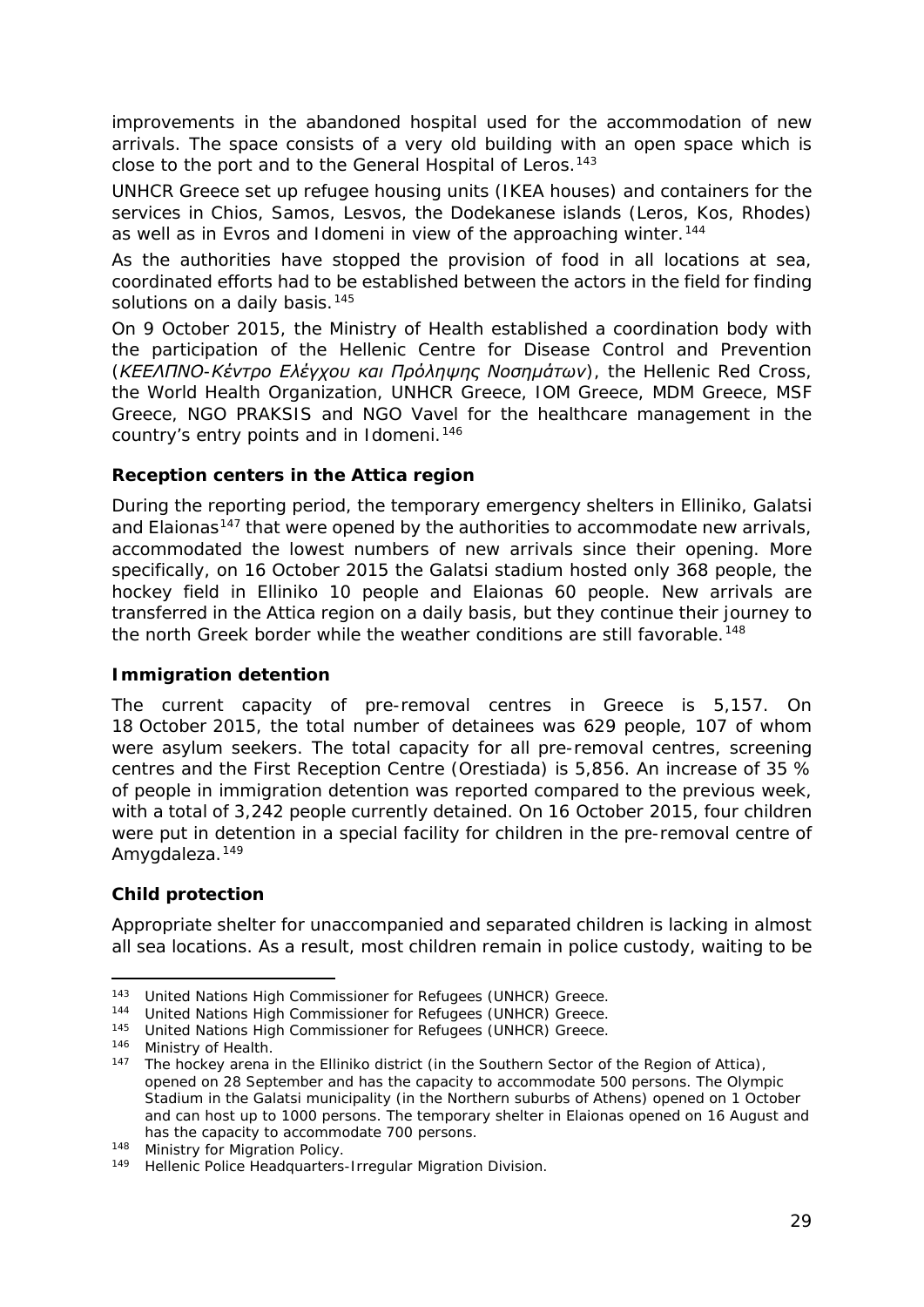referred and transferred to facilities in the mainland. In Kos, unaccompanied and separated children are placed in police station cells together with adults and criminal detainees. Following the intervention of UNHCR Greece, the local Prosecutor consented to their temporary residence in a transit facility for children, under the supervision of UNHCR Greece. The transit facility for children will be operable next week and will be run by NGO PRAKSIS.[150](#page-29-0)

UNHCR Greece cooperates with the NGO METAction and Save the Children to enhance actions targeting children and escorting of unaccompanied and separated minors in reception facilities.<sup>[151](#page-29-1)</sup>

## Social response to the situation – including rallies, voluntary work (such as humanitarian assistance, private persons hosting asylum seekers) and similar actions

On 15 October 2015, an anti-war rally took place in the centre of Athens with the slogan "*Refugees and migrants are welcomed*". The rally was organised by antiracist movements and student associations. The Supreme Administration of Civil Servants (*Ανώτατη Διοίκηση Ενώσεων Δημοσίων Υπαλλήλων-ΑΔΕΔΥ*) was the main promoter of the initiative.<sup>[152](#page-29-2)</sup> The participants gathered in Propylaea area and marched to the European Commission's offices.

On 17-18 October 2015, the Meet Market Athens<sup>[153](#page-29-3)</sup> in cooperation with the Ministry for Migration Policy, set up a tent to collect donations for the people accommodated in the temporary emergency shelters of Attica.

## Legal and policy responses, including any changes to the law

Nothing new to report.

j,

## Incidents affecting persons in need of international protection as well as irregular migrants

Three incidents at sea were reported, causing the death of almost 10 people, including children.

On 14 October 2015, the Hellenic Coastguard carried out a large scale search and rescue operation in the sea area of Lesvos: 21 people were rescued and three people were found dead. Earlier that day, the Maritime Rescue Coordination Centre of Ankara (MRCC Ankara) had informed the Maritime Rescue Coordination Centre of Greece (MRCC Greece) about a search and rescue operation that concerned a boat carrying 21 people sailing off the Turkish coasts. The boat capsized. According to those rescued, three people went missing at sea. A large

<span id="page-29-0"></span><sup>150</sup> United Nations High Commissioner for Refugees (UNHCR) Greece.

<span id="page-29-1"></span><sup>151</sup> United Nations High Commissioner for Refugees (UNHCR) Greece.

<span id="page-29-2"></span><sup>152</sup> Supreme Administration of Civil Servants (Ανώτατη Διοίκηση Ενώσεων Δημοσίων Υπαλλήλων-ΑΔΕΔΥ), available at: [http://adedy.gr/syllalhthrio15102015/.](http://adedy.gr/syllalhthrio15102015/)

<span id="page-29-3"></span><sup>153</sup> Meet Market Athens is a monthly meeting point where creators can sell their handmade products and other local goods.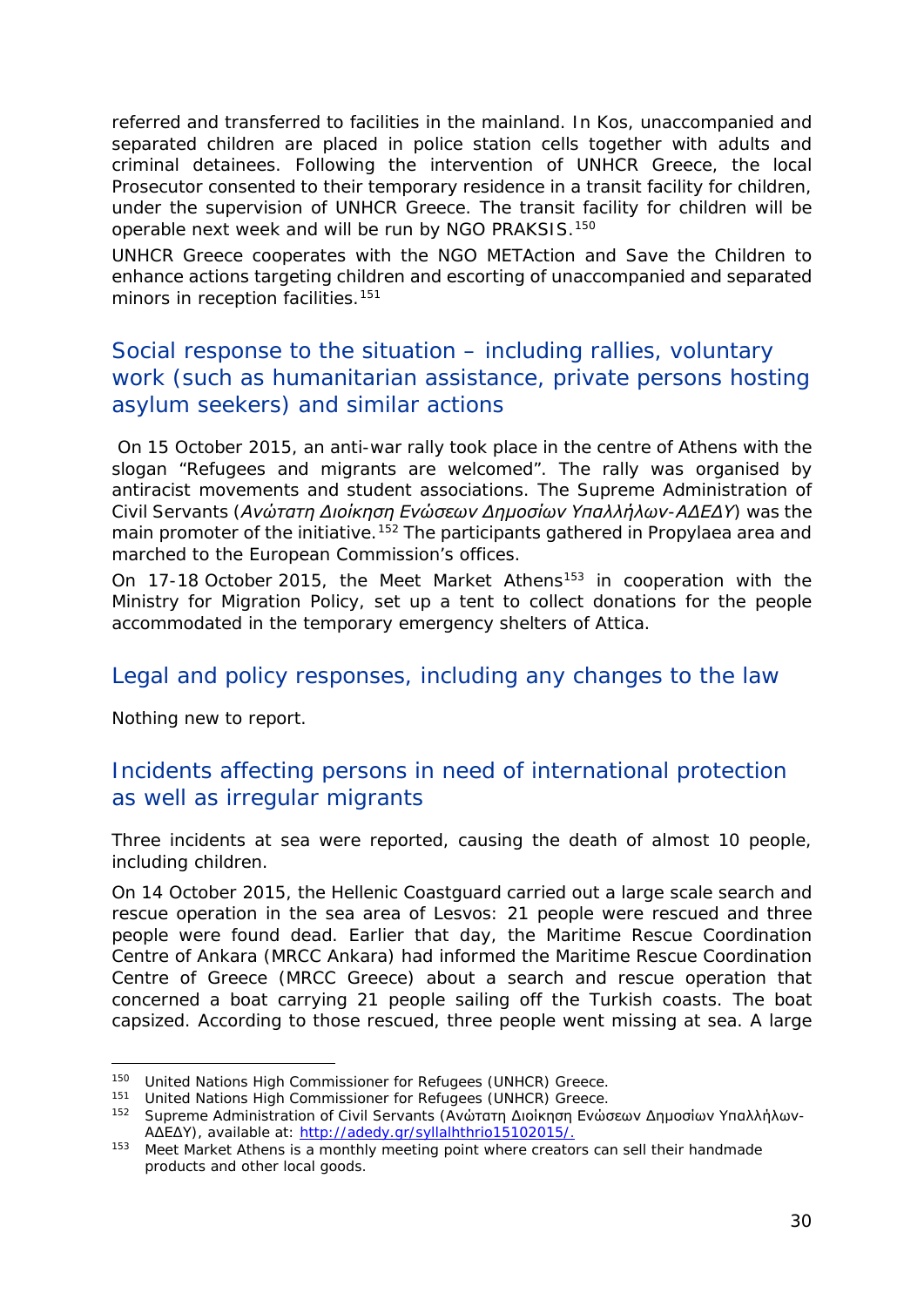scale operation took place within the Greek territorial waters. A Frontex helicopter spotted a capsized plastic boat. With the help of two individual divers and two patrol boats of the Hellenic Coastguard, three corpses (one woman, one girl, one infant) were found and were then transported to the port of Mitilene.<sup>[154](#page-30-0)</sup>

On 15 October 2015, the Hellenic Coastguard conduced a search and rescue operation in the sea area north of Molyvos: 31 people were rescued, 4 people were found dead at sea and one person was missing. An old wooden boat had crashed into the ship of the Hellenic Coastguard, while on a regular patrol. The Hellenic Coastguard rescued 31 people who claimed that there had been 39 people aboard. The Coastguard initially located the bodies of 4 deceased people (one woman and 3 children).Three additional bodies were later identified (1 man, 1 woman and 1 child). The corpses were transported to the port of Mitilene. Preliminary investigation of the incident was conducted by the Coastguard of Mitilene.<sup>[155](#page-30-1)</sup>

On 17 October 2015, in the sea area between Kalolimnos and Pitta in Kalymnos, the Hellenic Coastguard proceeded in an extensive rescue operation, where 13 people (11 men and 2 women) were rescued and 4 bodies were recovered (3 girls and 1 boy). Six of those rescued were in need of immediate hospital treatment and were transferred to the General Hospital of Kalymnos. According to the survivors' testimonies, 20 people were aboard a fiberglass boat which sank due to the bad weather conditions. Search efforts to locate 3 more people are ongoing.

On 17 October 2015, Mitiline's Coastguard reported finding a body of a man in the sea near Lesvos Island.<sup>[156](#page-30-2)</sup>

<span id="page-30-0"></span><sup>154</sup> The Hellenic Coastguard.

<span id="page-30-1"></span><sup>155</sup> The Hellenic Coastguard.

<span id="page-30-2"></span><sup>156</sup> The Hellenic Coastguard.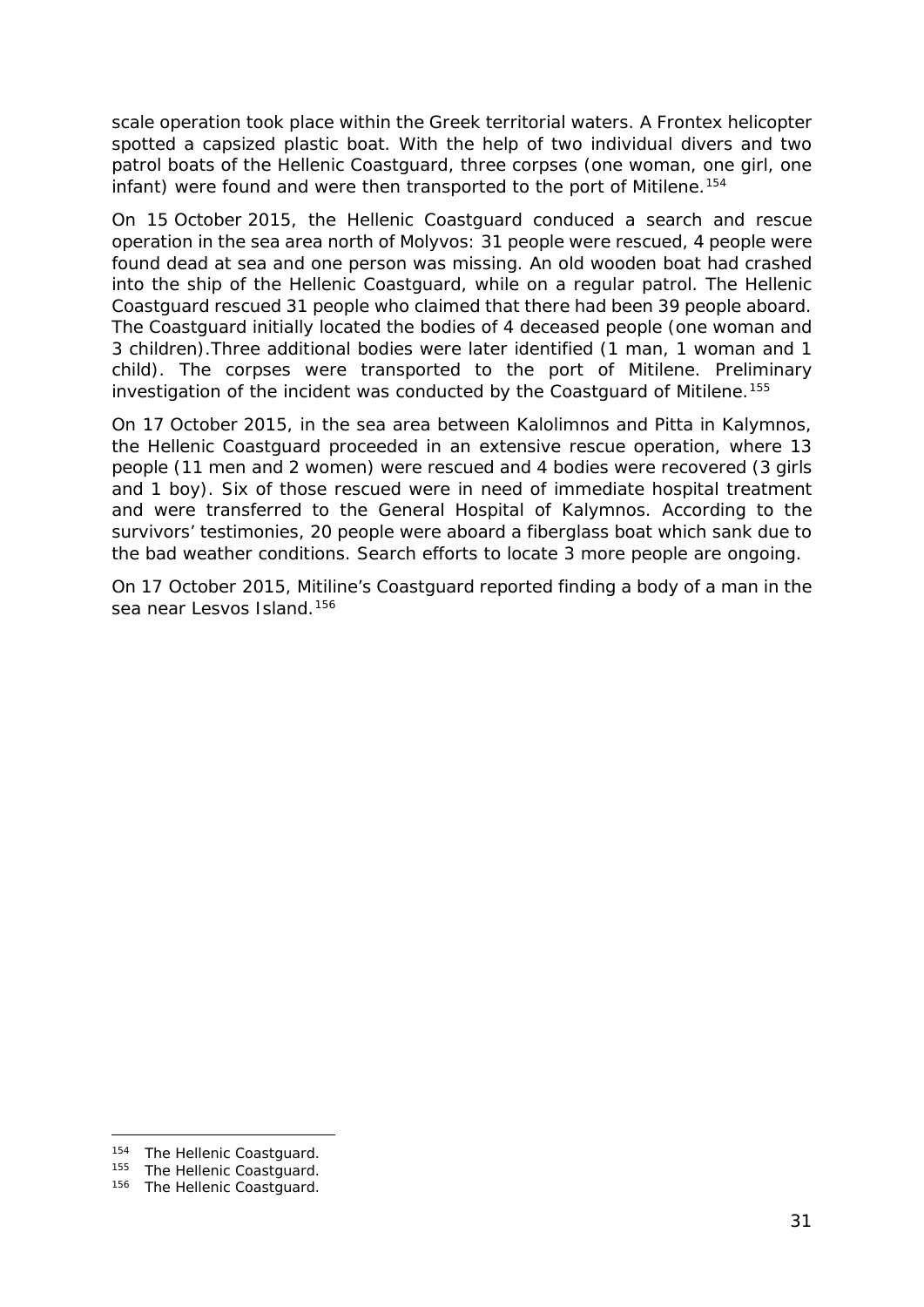## <span id="page-31-0"></span>**Hungary**

## Stakeholders contacted

Interviews took place mainly via phone and email in the week of 12 to 18 October 2015 (reporting period) with the following stakeholders:

- United Nations High Commissioner for Refugees (UNHCR) Hungary, based in Budapest;
- Hungarian Helsinki Committee (*Magyar Helsinki Bizottság)*;
- Hungarian Association for Migrants (*Menedék Migránsokat Segítő Egyesület)*;
- Migration Aid, based in Budapest;
- Ministry of Internal Affairs (*Belügyminisztérium)*;
- Ministry of Human Capacities (*Emberi Erőforrások Minisztériuma)*;
- National Police Headquarters *(Országos Rendőr-főkapitányság);*
- General Attorney's Office *(Legfőbb Ügyészség)*;
- Office of Immigration and Nationality (*Bevándorlási és Állampolgársági Hivatal)* (headquarters in Budapest);
- County Court of Szeged (*Szegedi Törvényszék).*

## Overview of the situation in terms of size and patterns of new arrivals

Hungary closed the entire Croatian borderline on 16 October 2015 and reestablished border control with Slovenia, at 12 am on 17 October. Four transit zones (two zones at the Serbian border, two zones at the Croatian border) will still be operating to host migrants submitting their asylum claims and seeking protection in Hungary. The Government expects significantly fewer new arrivals as a result of these measures.

#### **Numbers and patterns of new arrivals**

During the reporting period, nearly 33,900 people crossed the border into Hungary (25 % less than the previous week).  $157$ 

New arrivals were mainly Syrian, Afghan and Iraqi nationals. Of the new arrivals, 84 % were men, 16 % women. With respect to their age, almost 25 % of new arrivals were children.<sup>[158](#page-31-2)</sup>

Since 15 September 2015 (when fences closed the Serbian-Hungarian border), almost 32,800 people have entered the country at the border with Croatia.<sup>[159](#page-31-3)</sup> Only 200 new arrivals crossed the border with Serbia. Tuesday and Thursday were the

<span id="page-31-1"></span><sup>157</sup> National Police Headquarters, Press Department.

<span id="page-31-2"></span><sup>158</sup> Office of Immigration and Nationality.

<span id="page-31-3"></span><sup>159</sup> National Police Headquarters, Press Department.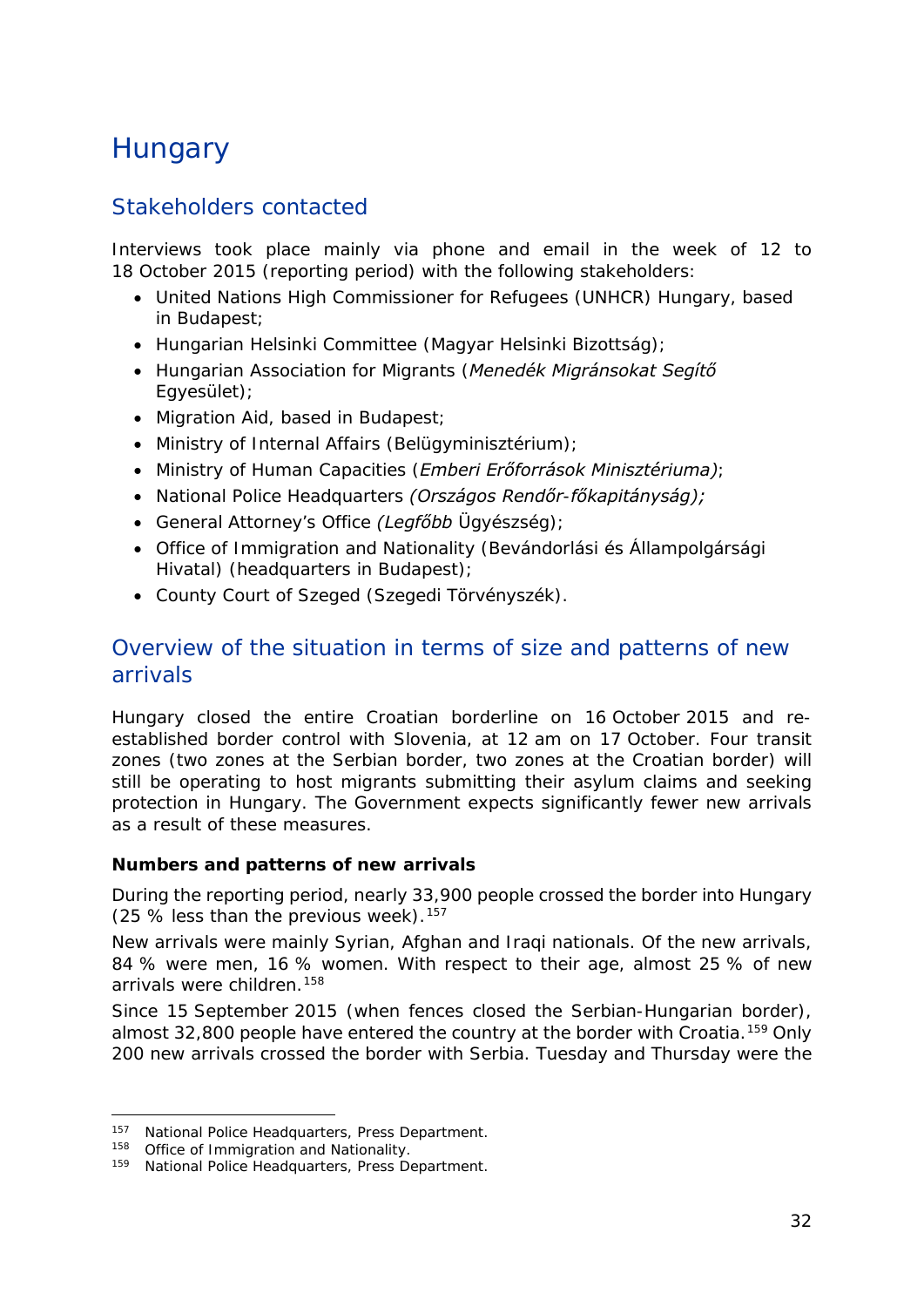<span id="page-32-3"></span>busiest days at the Croatian border, in total nearly 13,400 people arrived during these two days.<sup>[160](#page-32-0)</sup>

The National Security Council (*Nemzetbiztonsági Kabinet)* decided to physically close the Hungarian-Croatian border on 16 October 2015. The border was officially closed at midnight.<sup>[161](#page-32-1)</sup> Since 17 October 2015, people can only enter Hungary through the Croatian border at official border stations. New arrivals may submit their claims for asylum and protection in two transit zones at the border in Letenye and Beremend. While the asylum procedure is ongoing, new arrivals are accommodated in the two transit zones.

The sealing of the border<sup>[162](#page-32-2)</sup> between Croatia and Hungary had a significant impact on the number of new arrivals. On 16 October 2015, about 6,300 people had arrived from Croatia, whereas some 860 new arrivals reached Hungary on the following day (17 October). The latter had crossed the border a little after 1am on 17 October 2015, just before the Hungarian authorities closed the Croatian borderline.<sup>[163](#page-32-3)</sup>

On 17 October 2015, the Government's spokesman announced that Hungary would re-establish a border control at the Slovenian border that is part of the Schengen area. Right before the decision was communicated, a group of 150 people had appeared at the Slovenian-Hungarian border crossing station of Rédics on the Slovenian side. Later, the Slovenian authorities transported them to the Slovenian-Austrian border, so none of them actually entered Hungary. This minor incident made the Government re-establish border control at the Hungarian-Slovenian border crossings.<sup>[164](#page-32-4)</sup>

Civil society organisations and authorities found that in the reporting period – especially before closing the Croatian borderline – more children arrived in Hungary then in the past few weeks.[165](#page-32-5) Stakeholders experienced more families with four to six children among the new arrivals than ever before.<sup>[166](#page-32-3)</sup> Around 8,600 unaccompanied migrant children have crossed the border since January 2015. This is almost ten times more than in the past few years. In 2015, only 21 children got refugee status or protected status in Hungary, the others left for Western Europe.<sup>[167](#page-32-3)</sup>

#### **Asylum applications**

Mostly, new arrivals wish to continue their journey to Western Europe and considered Hungary only as a transit country. Therefore, in the reporting period, the majority of them did not apply for asylum or protection in Hungary and they were not registered at the border. Between 12-18 October 2015, about 110 people applied for asylum in Hungary: they were mainly from Syria, Afghanistan

j,

<sup>&</sup>lt;sup>160</sup> National Police Headquarters, Press Department.

<span id="page-32-1"></span><span id="page-32-0"></span><sup>&</sup>lt;sup>161</sup> Ministry of Internal Affairs.<br><sup>162</sup> The term 'green border' ref

<span id="page-32-2"></span>The term 'green border' refers to borders between Hungary and other states excluding the official crossing points and transit zones.<br><sup>163</sup> National Police Headquarters, Press Department.<br><sup>164</sup> Index (It is hard to predict for how long border of

<span id="page-32-4"></span>Index, 'It is hard to predict for how long border control will take in the Slovenian borderline' (*Nem tudni, meddig lesz ellenőrzés a szlovén határon)*, 17 October 2015, available at: [http://index.hu/belfold/2015/10/17/kovacs\\_bakondi\\_sajttaj/.](http://index.hu/belfold/2015/10/17/kovacs_bakondi_sajttaj/)

<span id="page-32-5"></span><sup>165</sup> Ministry of Human Capacities, Migration Aid.

<sup>166</sup> Migration Aid.

<sup>167</sup> Ministry of Human Capacities.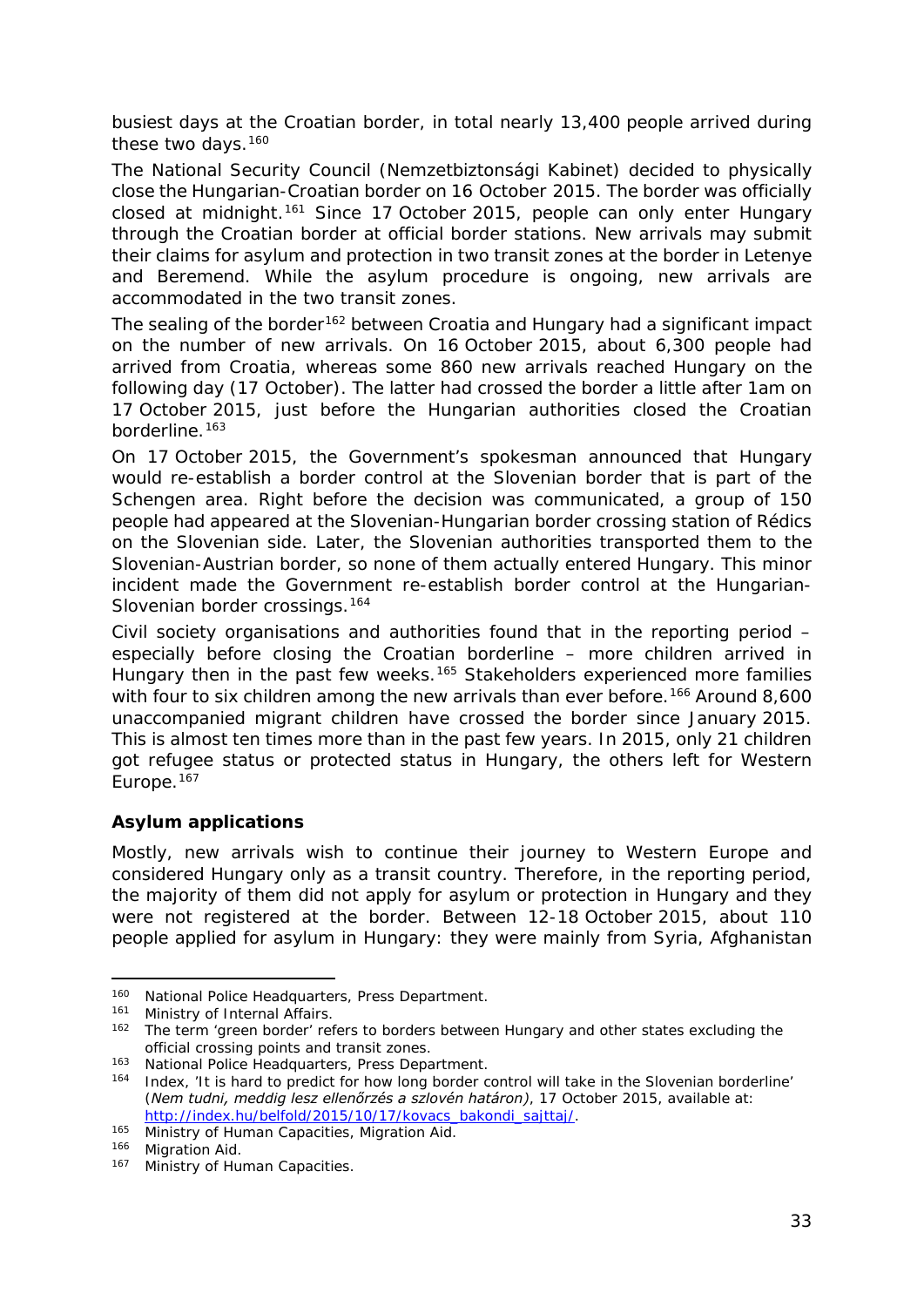<span id="page-33-3"></span>and Turkey. For the sake of comparison, it is noted that the total number of applications filed in 2015 (starting from 1 January), up to 18 October, was 176,426.[168](#page-33-0) Until the closure of the Croatian border, the Hungarian authorities had waited for new arrivals at the border crossing points of Zákány and Beremend (two cities at the Croatian border) and had transferred those not applying for asylum or protection to the Austrian border by train and bus.<sup>[169](#page-33-1)</sup>

At present, some 520 asylum seekers are present in Hungary waiting for the Office of Immigration and Nationality (*Bevándorlási és Állampolgársági Hivatal*) to decide over their claims for asylum or protection.<sup>[170](#page-33-2)</sup> Between 12 to 18 October 2015, 14 positive decisions (accepting the asylum claim) and 66 negative decisions (rejecting the claim) were made. In 5,533 cases the Office terminated the process, as the applicants had left the country.<sup>[171](#page-33-3)</sup> Most of these proceedings had started prior to the reporting period.

#### **Criminal proceedings against those crossing the borders**

On 18 October 2015, police apprehended 41 people who were irregularly crossing border fences; all of them arrived from Serbia and no one from Croatia.

Criminal proceedings were initiated by the police against 82 people during the reporting period on charges of unauthorised border fence crossing (*határzár tiltott átlépése*).[172](#page-33-4) No case was registered in the reporting period for damaging the border fences.[173](#page-33-3)

This constitutes a decrease compared to the previous reporting period (113 criminal procedures were initiated between 4 October – 11 October). New arrivals are most likely informed about the fact that Hungary criminalises the behaviour of climbing over the fences on the Serbian-Hungarian border. Therefore, most of them entered from Croatia. However, this could not be the case at the Croatian-Hungarian borderline where authorities expect that more criminal procedures will be filed in the upcoming week. <sup>[174](#page-33-5)</sup>

In the reporting period, the Prosecutor pressed charges against 68 people committing the crime of unauthorised border fence crossing.[175](#page-33-6) During this period, 70 criminal trials were held before the District Court of Szeged (*Szegedi Járásbíróság)*. In all cases, the Court found the defendants guilty. Thirty-two migrants received a one-year entry ban; 38 migrants a two-year entry ban.

<sup>168</sup> Office of Immigration and Nationality. -

<span id="page-33-1"></span><span id="page-33-0"></span><sup>169</sup> National Police Headquarters, Press Department.

<span id="page-33-2"></span><sup>170</sup> Ministry of Internal Affairs.

<sup>171</sup> Office of Immigration and Nationality.

<span id="page-33-4"></span><sup>172</sup> The provision of unauthorised border crossing as offence is set out in Article 352/A of Act C of 2012 on the Criminal Code (*2012. évi C. törvény a Büntető Törvénykönyvről;* Criminal Code), available at: [njt.hu/cgi\\_bin/njt\\_doc.cgi?docid=152383.297990#foot\\_121\\_place.](http://njt.hu/cgi_bin/njt_doc.cgi?docid=152383.297990%23foot_121_place) The provision was introduced in the Criminal Code by Act CXL of 2015 on the amendment of certain laws as a result of the migrant situation (*2015. évi CXL. törvény egyes törvényeknek a tömeges bevándorlás kezelésével összefüggő módosításáról;* Act CXL of 2015), available at: [njt.hu/cgi\\_bin/njt\\_doc.cgi?docid=177552.298006.](http://njt.hu/cgi_bin/njt_doc.cgi?docid=177552.298006) Act CXL of 2015 entered into force on 15<br>September 2015.

<sup>173</sup> General Attorney's Office.

<span id="page-33-5"></span><sup>174</sup> National Police Headquarters, Press Department.

<span id="page-33-6"></span><sup>175</sup> County Court of Szeged, Press Department.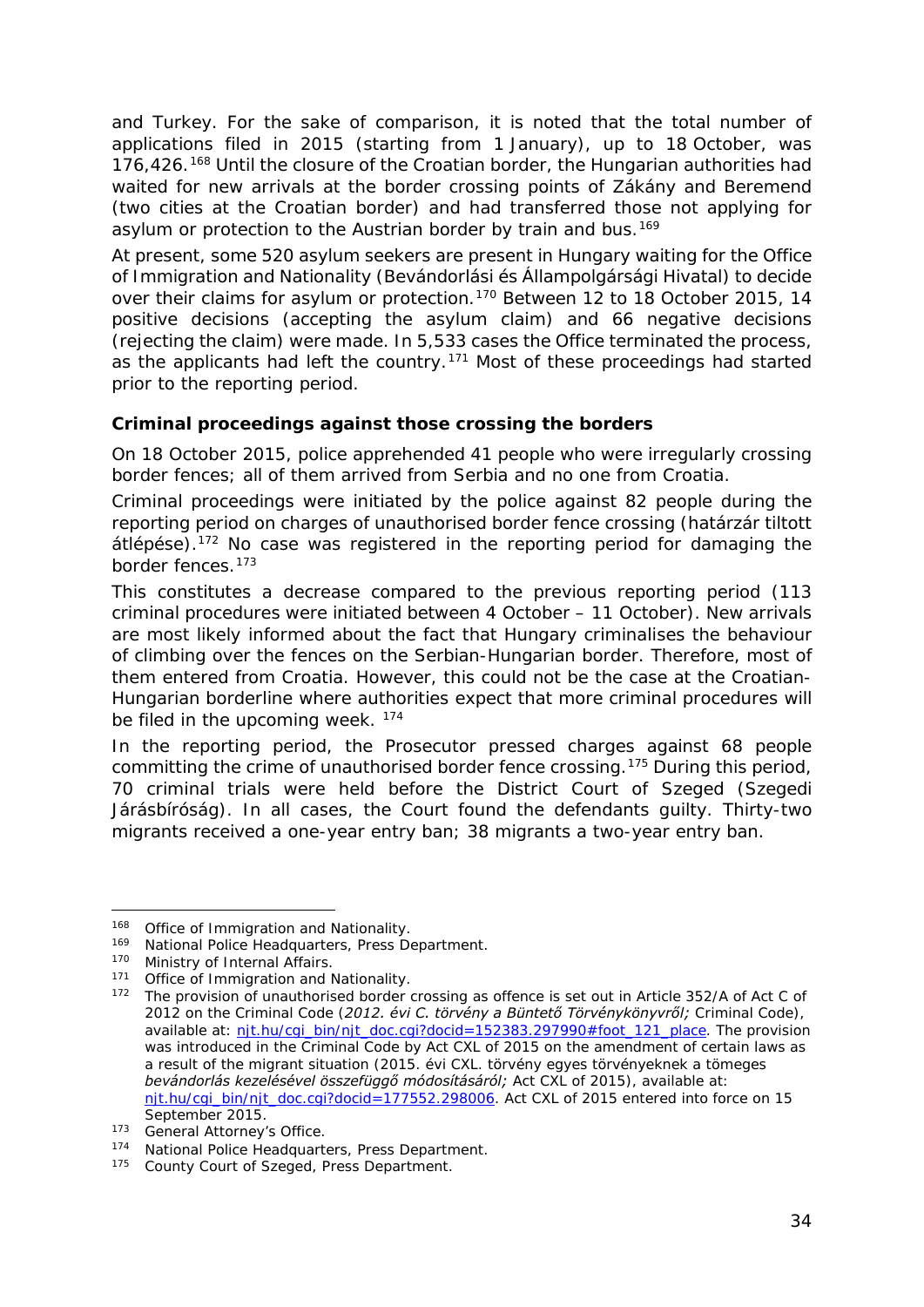<span id="page-34-1"></span>None of the defendants appealed against the decisions, therefore the judgments are final.<sup>[176](#page-34-0)</sup> All the defendants made a statement right after the verdict that they would waive their right to appeal. Since Hungary criminalised unauthorised border crossing on 15 September 2015, all criminal procedures ended at the first instance as neither the defendants, nor the prosecutor appealed against the decisions.<sup>[177](#page-34-1)</sup>

The police in the interrogation phase and the Court in the trial phase made sure that the defendants had access to a defence lawyer, and an interpreter was also involved at all stages of the criminal procedure (both rights are granted by  $law<sup>178</sup>$  $law<sup>178</sup>$  $law<sup>178</sup>$ ).  $179$ 

As for the previous reporting period, the defendants and their lawyers did not request the Court to provide a translated version of the document containing the verdict. By law, oral translation of the verdict on trial is mandatory, while defendants are only entitled to the translated hard copy of the judgment upon request.[180](#page-34-3)

In the reporting period, no incident or abuse was noticed with respect to complying with procedural safeguards granted by law. The police, prosecutor and the court respected the defendant's right to access to a lawyer and interpretation as granted by law.<sup>[181](#page-34-4)</sup> All defendants made a confession and they did not deny that they had climbed over the fences.[182](#page-34-1) Civil society organisations, however, raised concerns in relation to the merits of the new provisions introduced in the criminal code, sanctioning illegally crossing the border fence. In addition, they believe that the procedures should not be carried out that fast and formal as the cases are not obvious and simple, due to their complicated nature and the special motives and status of the defendants.<sup>[183](#page-34-1)</sup>

Defendants were mostly Syrian and Iraqi nationals, but some were from Kosovo, Libya, Afghanistan, India and one from Turkey.[184](#page-34-5) Some defendants also submitted a claim for asylum after having been accused of the crime of unauthorised border crossing or after the Court's verdict was promulgated. The only difference in treatment for these defendants is that the execution of the criminal court's expulsion decision is not implemented until the Office of Immigration and Nationality decides over their claim for asylum. In the reporting period, however, all claims for asylum submitted by these defendants were rejected.[185](#page-34-1)

It should be noted that as there are no fences at the Slovenian-Hungarian border, anyone crossing the border illegally may only commit a misdemeanour and not the crime of unauthorised border crossing.<sup>[186](#page-34-6)</sup>

179 County Court of Szeged, Press Department.<br><sup>180</sup> Article 9 paragraph 4 of Act XIX of 1998 on 1

<span id="page-34-0"></span><sup>&</sup>lt;sup>176</sup> County Court of Szeged, Press Department.<br><sup>177</sup> County Court of Szogod, Press Department.

<span id="page-34-2"></span><sup>177</sup> County Court of Szeged, Press Department.<br>178 Article E43/M of Act XIX of 1009 on the crim

<sup>178</sup> Article 542/M of Act XIX of 1998 on the criminal procedure (*1998. évi XIX. törvény a büntetőeljárásról), available at:* net.jogtar.hu/jr/gen/getdoc2.cgi?docid=99800019.TV.

<span id="page-34-3"></span><sup>180</sup> Article 9 paragraph 4 of Act XIX of 1998 on the criminal procedure (*1998. évi XIX. törvény a büntetőeljárásról)*, available at: net.jogtar.hu/jr/gen/getdoc2.cgi?docid=99800019.TV.

<span id="page-34-4"></span><sup>181</sup> United Nations High Commissioner for Refugees (UNHCR) Hungary; Helsinki Committee.

<sup>&</sup>lt;sup>182</sup> General Attorney's Office.<br><sup>183</sup> Heited National ligh Comp

<sup>&</sup>lt;sup>183</sup> United Nations High Commissioner for Refugees (UNHCR) Hungary; Helsinki Committee.

<span id="page-34-5"></span><sup>&</sup>lt;sup>184</sup> County Court of Szeged, Press Department.<sup>185</sup> Office of Immigration and Nationality

<span id="page-34-6"></span><sup>&</sup>lt;sup>185</sup> Office of Immigration and Nationality.<br><sup>186</sup> Article 204 of Act II of 2012 on misdel

<sup>186</sup> Article 204 of Act II of 2012 on misdemeanors, misdemeanor procedures and misdemeanor register (*2012. évi II. törvény a szabálysértésekről, a szabálysértési eljárásról és a*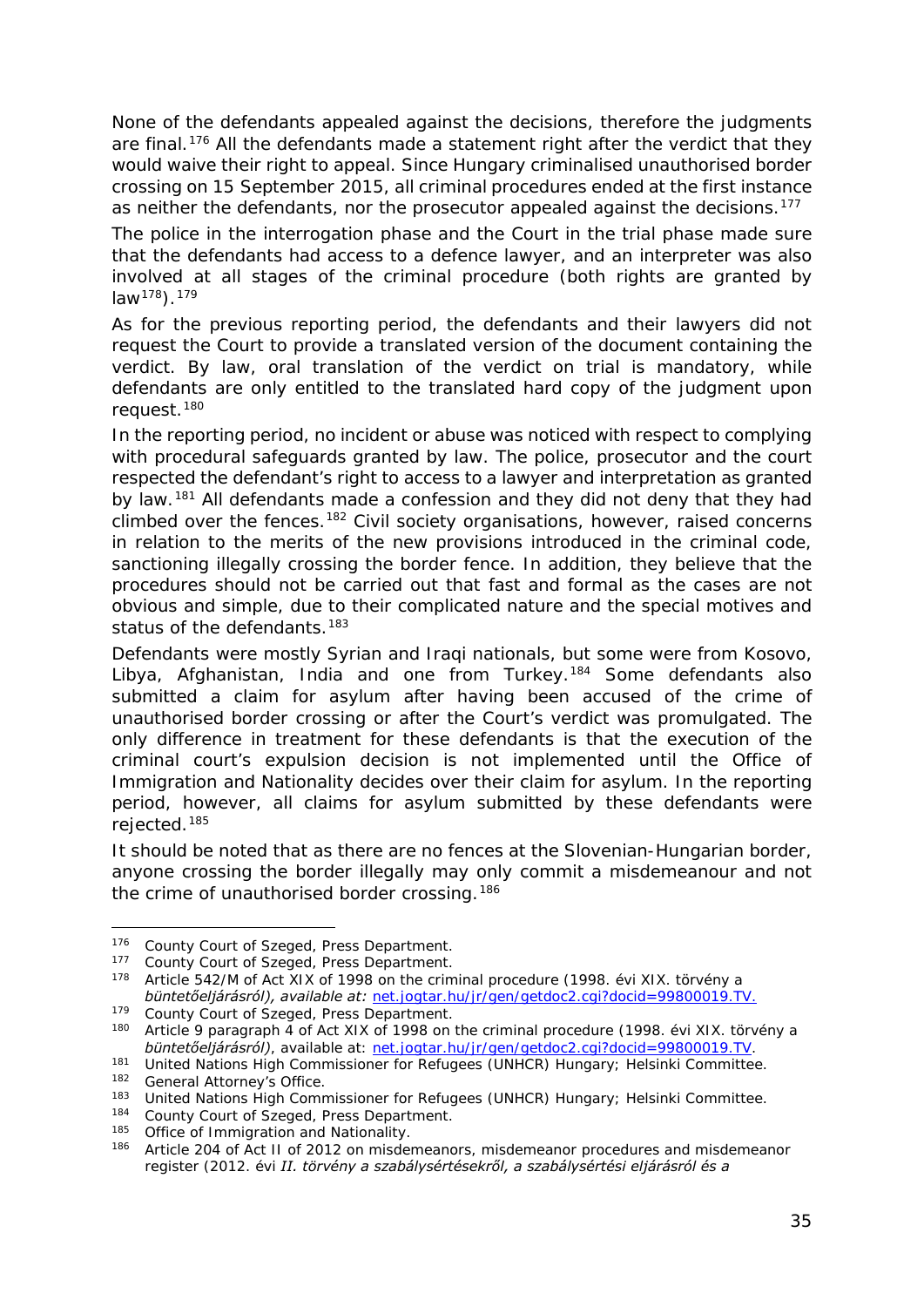#### <span id="page-35-1"></span>**Returns**

In the reporting period, seven Syrian nationals were returned to Serbia as the Office of Immigration and Nationality rejected their claims for asylum. They all had valid passports. The General Attorney's Office monitored the return processes in all seven cases and experienced cooperation from the Syrian nationals' side.<sup>[187](#page-35-0)</sup> The Office of Immigration and Nationality does not keep a record of the reasoning behind the decisions. This implies that there are no data available on the number of cases in which the 'safe third-country rule' was applied.<sup>[188](#page-35-1)</sup>

## Fundamental rights issue concerning initial registration and fingerprinting for Eurodac

Nothing new to report.<sup>[189](#page-35-2)</sup> Generally, authorities continued to experience cooperation from the migrants' side during the registration and fingerprinting process[.190](#page-35-1)

## Challenges and developments concerning reception conditions of new arrivals, also in relation to provision of healthcare

#### **Reception conditions**

In the reporting period, some 520 asylum seekers (the number refers to all people who are waiting for the decision about their asylum claims including those arrived in the reporting period or earlier) were accommodated in Hungary in refugee camps and the four transit zones established at the Serbian and Croatian borders. These numbers are well within the maximum capacity (total occupancy is around 2,500) of such institutions. Very few new arrivals filed a claim for asylum in Hungary, therefore authorities do not have a significant workload in the transit zones.

In the Croatian border crossing points, new arrivals got only water and some dry snacks in the second half of the week. Civil society organisations provided some additional food items.<sup>[191](#page-35-3)</sup> The lack of interpreters seemed to be a constant problem at all border points.<sup>[192](#page-35-1)</sup> New arrivals did not spend much time in the transit zones as they were transported by bus to the Austrian border almost immediately after arrival.<sup>[193](#page-35-1)</sup> UNHCR Hungary and civil society organisations continuously ensured and monitored that staff members of Hungarian authorities working in the transit

j,

*szabálysértési nyilvántartási rendszerről),* available at: [http://net.jogtar.hu/jr/gen/hjegy\\_doc.cgi?docid=A1200002.TV.](http://net.jogtar.hu/jr/gen/hjegy_doc.cgi?docid=A1200002.TV)<br>
<sup>187</sup> General Attorney's Office.

<span id="page-35-0"></span><sup>188</sup> Office of Immigration and Nationality; National Police Headquarters; General Attorney's Office; Helsinki Committee.

<span id="page-35-2"></span><sup>189</sup> Helsinki Committee; United Nations High Commissioner for Refugees (UNHCR) Hungary.

<sup>190</sup> Office of Immigration and Nationality.

<span id="page-35-3"></span><sup>191</sup> United Nations High Commissioner for Refugees (UNHCR) Hungary; Hungarian Association for Migrants.

<sup>192</sup> United Nations High Commissioner for Refugees (UNHCR) Hungary.

<sup>193</sup> National Police Headquaters; Press Department.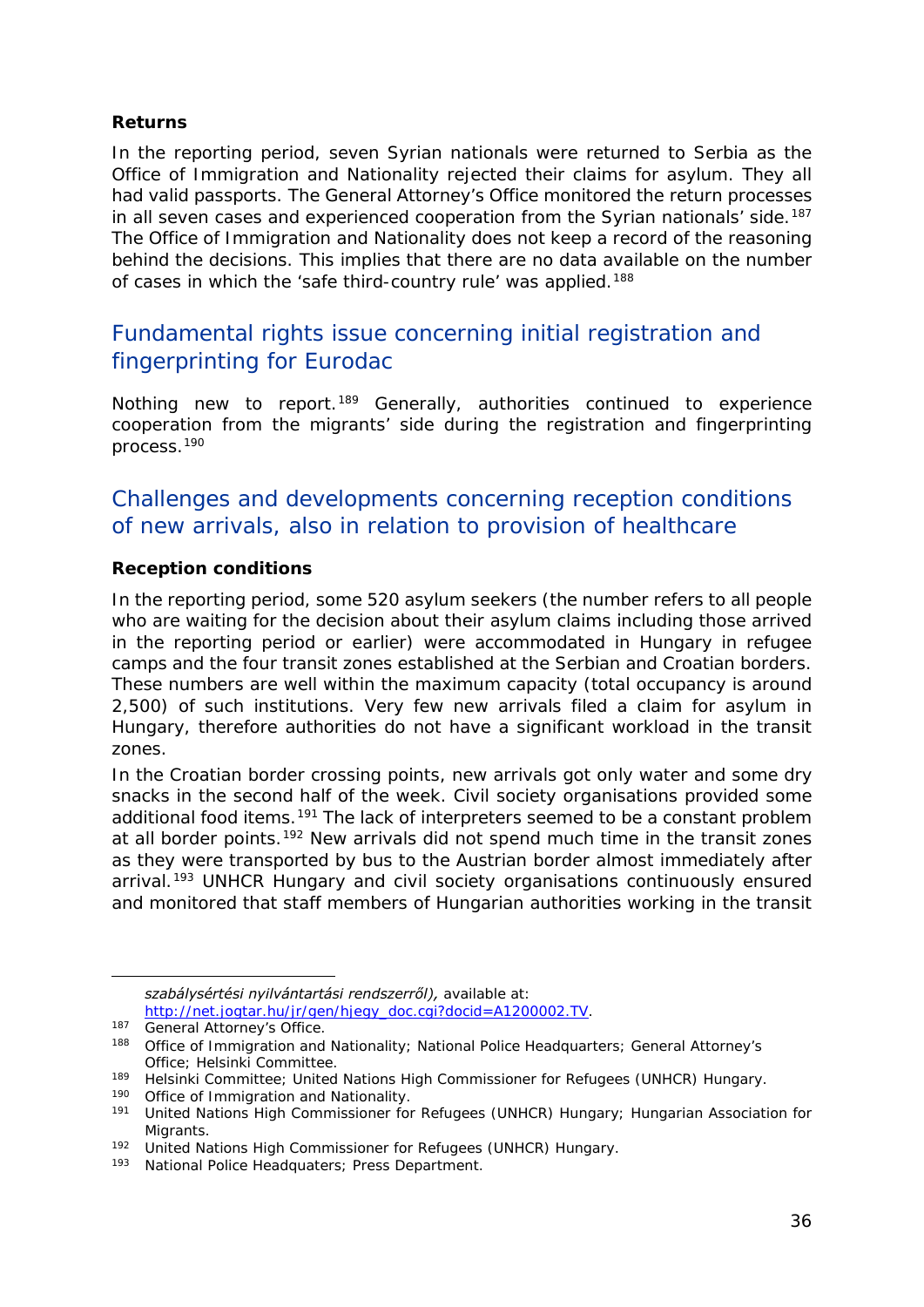<span id="page-36-2"></span>zones treated migrants humanely and their attitude was professional and correct.[194](#page-36-0)

Civil society organisations and authorities found that in the reporting period  $$ especially before closing the Croatian borderline – more children arrived in Hungary then in the past few weeks.<sup>[195](#page-36-1)</sup> Stakeholders experienced more families with four to six children among the new arrivals than ever before.<sup>[196](#page-36-2)</sup> Around 8,600 unaccompanied migrant children have crossed the border since January 2015. This is almost ten times more than in the past few years. In 2015, only 21 children got refugee status or protected status in Hungary, the others left for Western Europe.<sup>[197](#page-36-2)</sup>

#### **Child protection**

Identification of unaccompanied children arriving in Hungary without identity documents remains a challenge. Authorities transfer them to special institutions in Fót and Hódmezővásárhely.[198](#page-36-3) The István Károlyi Children Centre in Fót (*Károlyi István Gyermekközpont Fót)*[199](#page-36-2) accommodated 23 unaccompanied children and the Saint Agota Children Home of Hódmezővásárhely (*Szent Ágota Gyermekotthon Hódmezővásárhely)*[200](#page-36-2) housed ten unaccompanied migrant children on 18 October [201](#page-36-2)5.<sup>201</sup> This is well below the total capacity of these institutions (70 beds in Fót and 18 beds in Hódmezővásárhely). Most unaccompanied children are 15-18 years old. They leave for Western Europe after spending an average of six-eight days in these institutions.<sup>[202](#page-36-2)</sup>

#### **Healthcare**

Hospitals close to the Croatian borders had around 40-50 migrant patients a day until the closure of the Croatian border. At least one medical doctor was on duty at the border crossing points close to Beremend and Zákány to provide on-site assistance. In all four transit zones on the Croatian and Serbian borderlines, a medical doctor is present to assist those in need. Civil society organisations, however found that medical doctors were not always available on site, and in some cases civil society organisations had to provide basic medical assistance to new arrivals.<sup>[203](#page-36-4)</sup> The number of people requesting on-site medical assistance was not significant in the reporting period as continuing the journey to Western Europe seems more important to them than getting healthcare.<sup>[204](#page-36-2)</sup>

<span id="page-36-0"></span><sup>194</sup> United Nations High Commissioner for Refugees (UNHCR) Hungary; Migration Aid.<br>195 Ministry of Human Capacities: Migration Aid. -

<span id="page-36-1"></span><sup>196</sup> Migration Aid.

<sup>197</sup> Ministry of Human Capacities.

<span id="page-36-3"></span><sup>198</sup> National Police Headquarters.

<sup>199</sup> Website of the István Károlyi Children Centre in Fót (*Károlyi István Gyermekközpont Fót)* is available at: [www.wp.kigyk.hu.](http://www.wp.kigyk.hu/)

<sup>200</sup> Website of the Saint Agota Children Home of Hódmezővásárhely (*Szent Ágota Gyermekotthon Hódmezővásárhely)*, available at: [http://szentagota.hu/hu/kapcsolatok/elerhetosegek.](http://szentagota.hu/hu/kapcsolatok/elerhetosegek)<br><sup>201</sup> Ministry of Human Capacities.<br><sup>202</sup> Ministry of Human Capacities. Press release on the situation under the title 'They do no

<sup>202</sup> Ministry of Human Capacities. Press release on the situation under the title 'They do not even stay for ten days' (*Tíz napig sem maradnak)*, 15 October 2015, available at:

<span id="page-36-4"></span><sup>203</sup> United Nations High Commissioner for Refugees (UNHCR) Hungary.

<sup>204</sup> Migration Aid. National Police Headquarters.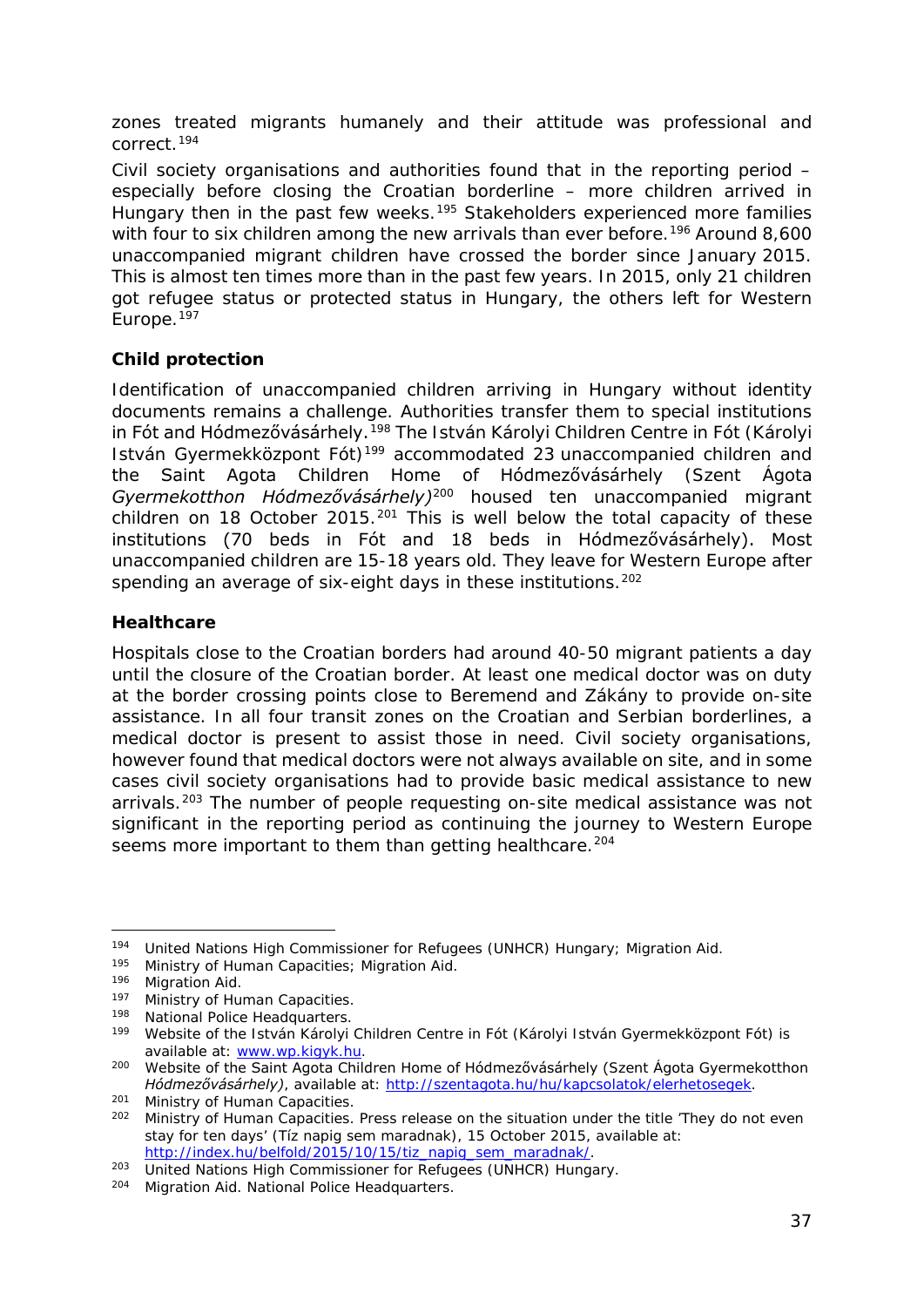<span id="page-37-1"></span>Social response to the situation – including rallies, voluntary work (such as humanitarian assistance, private persons hosting asylum seekers) and similar actions

#### **Voluntary initiatives**

In the reporting period, humanitarian assistance continues to be most significant in the areas close to the Croatian border (Beremend and Zákány) and to the Austrian border (Hegyeshalom). Until 17 October 2015, the Croatian authorities used to bring new arrivals to Beremend and Zákány handing them over to the Hungarian authorities. After the physical closure of the Croatian borderline, the two transit zones are in Letenye and Beremend. In these zones, the Hungarian Association for Migrants (*Menedék Migránsokat Segítő Egyesület*), UNHCR and volunteers were helping new arrivals on a daily basis providing them with warm clothes, food and blankets.[205](#page-37-0) On 16-17 October 2015, the Hungarian Association for Migrants was also present in Opatovac (Croatia) to assist migrants on the Croatian side.<sup>[206](#page-37-1)</sup>

Migration Aid volunteers (a group of volunteers organised on Facebook in June 2015 to help migrants) were helping refugees in two sites: Zákány (Croatian border) and Hegyeshalom (Austrian border). They posted a donation list on their Facebook site every day listing the most useful items for migrants (mainly food and clothing items). On 17 October 2015, after Hungary closed the Croatian border, Migration Aid posted on Facebook that they were no longer in need of food and clothing items. Their donation storage sites were closed on 18 October 2015 for the first time after many weeks of continuous service.<sup>[207](#page-37-2)</sup>

It seems that civil society organisations diverted their support to the refugee camps as fewer arrivals are expected in the transit zones at the Serbian and Croatian borders after their sealing of the entire Croatian and Serbian borderline. As an example, on 12 October 2015, a multicultural party was organised for migrants staying in the -soon to be closed- refugee camp in Debrecen.<sup>[208](#page-37-3)</sup> This refugee camp is expected to close down by the end of November as the Government believes the camp is too far from the borders and it is not reasonable to keep it open, since it is near the city centre of Debrecen.<sup>[209](#page-37-1)</sup> Migration Aid and the Help the Refugees Together (*Segítsünk együtt a menekülteknek)* Facebook group launched a new donation campaign to supply migrants in immigration detention with sanitary products and clothing items.<sup>[210](#page-37-1)</sup>

Under the scope of the Science4Refugees EU supported project, $211$  the Central European University (CEU) (*Közép-Európai Egyetem)* in Budapest announced two

<sup>&</sup>lt;sup>205</sup> Hungarian Association for Migrants.

<span id="page-37-0"></span><sup>206</sup> Hungarian Association for Migrants.

<span id="page-37-2"></span><sup>&</sup>lt;sup>207</sup> Migration Aid Facebook page, available at: [www.facebook.com/migrationaidhungary.](http://www.facebook.com/migrationaidhungary)

<span id="page-37-3"></span><sup>&</sup>lt;sup>208</sup> Hungarian Association for Migrants; Migration Aid.<br><sup>209</sup> Debir, 'The Debrecen refugee camp will be closed to

<sup>209</sup> Dehir, 'The Debrecen refugee camp will be closed by the end of November' (*November végéig bezárják a debreceni menekülttábort)*, 3 October 2015, available at:

[www.dehir.hu/debrecen/november-vegeig-bezarjak-a-debreceni-menkulttabort/2015/10/02/.](http://www.dehir.hu/debrecen/november-vegeig-bezarjak-a-debreceni-menkulttabort/2015/10/02/)<br>210 Miaration Aid.

<span id="page-37-4"></span><sup>&</sup>lt;sup>211</sup> More information about the Science4Refugees program is available at: [http://ec.europa.eu/research/index.cfm?pg=newsalert&year=2015&na=na-051015.](http://ec.europa.eu/research/index.cfm?pg=newsalert&year=2015&na=na-051015)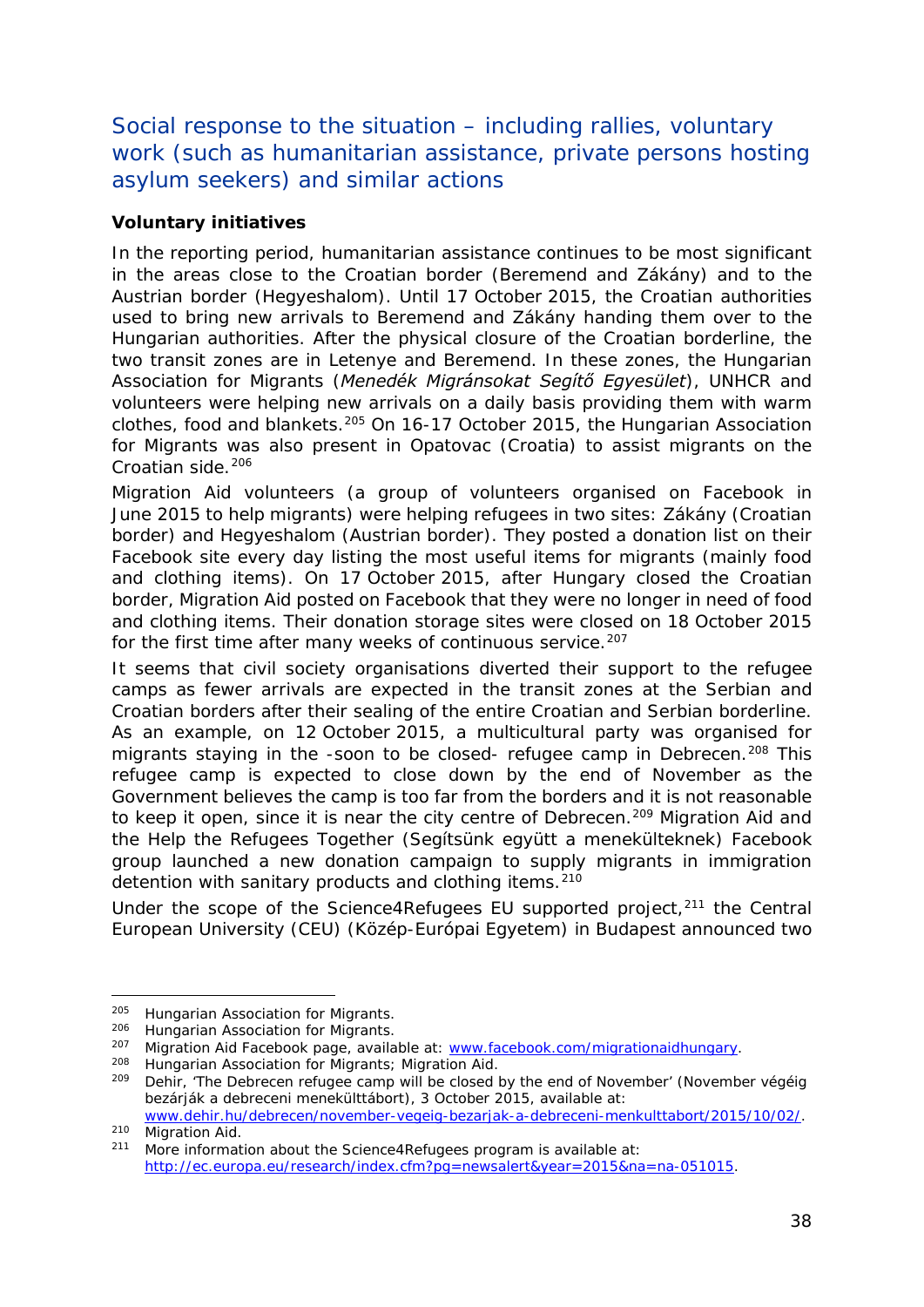job opportunities for migrant scientists and professors who have been granted refugee status. CEU urges other Hungarian universities to join the programme.<sup>[212](#page-38-0)</sup>

#### **Racist incidents, including hate crimes**

In the reporting period, there were no racist or related incidents against migrants from either staff of authorities or citizens. The number of racist comments seemed to decrease on Facebook. This could possibly be related to the decision of the Government to close the borders with Croatia.<sup>[213](#page-38-1)</sup>

### Legal and policy responses, including any changes to the law

By Decree of the Minister of Internal Affairs No. 55/2015. (X.16.) ordering partial border closure (*55/2015. (X. 16.) BM rendelet részleges határzár elrendeléséről)*, three rail crossing points (Murakeresztúr, Gyékényes, Magyarbóly) were closed at the Hungarian borders with Croatia. Trains arriving from Croatia may occasionally enter at Gyékényes. The closure of the rail crossing points takes effect during 30 days.[214](#page-38-2)

Decree of the Minister of Internal Affairs No. 56/2015. (X. 17.) on ordering partial border closure again (*56/2015. (X. 17.) BM rendelet részleges határzár ismételt elrendeléséről)* extended the existing closure of the Röszke-Horgos border crossing at the Serbian-Hungarian border for a period of 30 additional days.<sup>[215](#page-38-3)</sup>

Decree of the Minister of Human Capacities no. 46/2015. (X. 12.) on amending Decree No. 15/1998 (IV. 30.) on the competences and duties of child protection institutions (*46/2015. (X. 12.) EMMI rendelet a személyes gondoskodást nyújtó gyermekjóléti, gyermekvédelmi intézmények, valamint személyek szakmai feladatairól és működésük feltételeiről szóló 15/1998. (IV. 30.) NM rendelet módosításáról)* provides detailed rules for institutions exclusively hosting unaccompanied migrant children and the services they must provide (accommodation, catering, communication, education, cultural services, etc.). $^{216}$  $^{216}$  $^{216}$ 

<span id="page-38-0"></span><sup>212</sup> Héti Világgazdaság (news magazine), 'CEU announced jobs for migrants' (*Menekülteknek hirdetett meg állásokat a CEU),* available at: -

<span id="page-38-1"></span>[http://hvg.hu/itthon/20151012\\_Menekulteknek\\_hirdetett\\_meg\\_allasokat\\_a\\_C#rss.](http://hvg.hu/itthon/20151012_Menekulteknek_hirdetett_meg_allasokat_a_C%23rss)<br><sup>213</sup> Information is based on expert's personal observation between the period of 12 October and 18 October 2015.

<span id="page-38-2"></span><sup>214</sup> Decree of the Minister of Internal Affairs no. 55/2015. (X.16.) on ordering partial border closure (*részleges határzár elrendeléséről),* available at:<br>http://net.jogtar.hu/jr/gen/hjegy\_doc.cgi?docid=A1500055.BM.

<span id="page-38-3"></span>http://net.jogu/minister.jog.com/http://gen/highttp.com/http://net.com/highttp.com/higher-215 Decree of the Minister of Internal Affairs no. 56/2015. (X. 17.) on ordering partial border closure again (*részleges határzár ismételt elrendeléséről)*, available at:<br>http://net.jogtar.hu/jr/gen/hjegy\_doc.cgi?docid=A1500056.BM.

<span id="page-38-4"></span><sup>&</sup>lt;sup>216</sup> Decree of the Minister of Human Capacities no. 46/2015. (X. 12.) on amending Decree no. 15/1998. (IV. 30.) on the competences and duties of child protection institutions and persons (*46/2015. (X. 12.) EMMI rendelet a személyes gondoskodást nyújtó gyermekjóléti, gyermekvédelmi intézmények, valamint személyek szakmai feladatairól és működésük feltételeiről szóló 15/1998. (IV. 30.) NM rendelet módosításáról),* available at: [http://magyarkozlony.hu/dokumentumok/ec344f147cb74c52b02f830c8c13b9167b4ab488/me](http://magyarkozlony.hu/dokumentumok/ec344f147cb74c52b02f830c8c13b9167b4ab488/megtekintes) [gtekintes.](http://magyarkozlony.hu/dokumentumok/ec344f147cb74c52b02f830c8c13b9167b4ab488/megtekintes)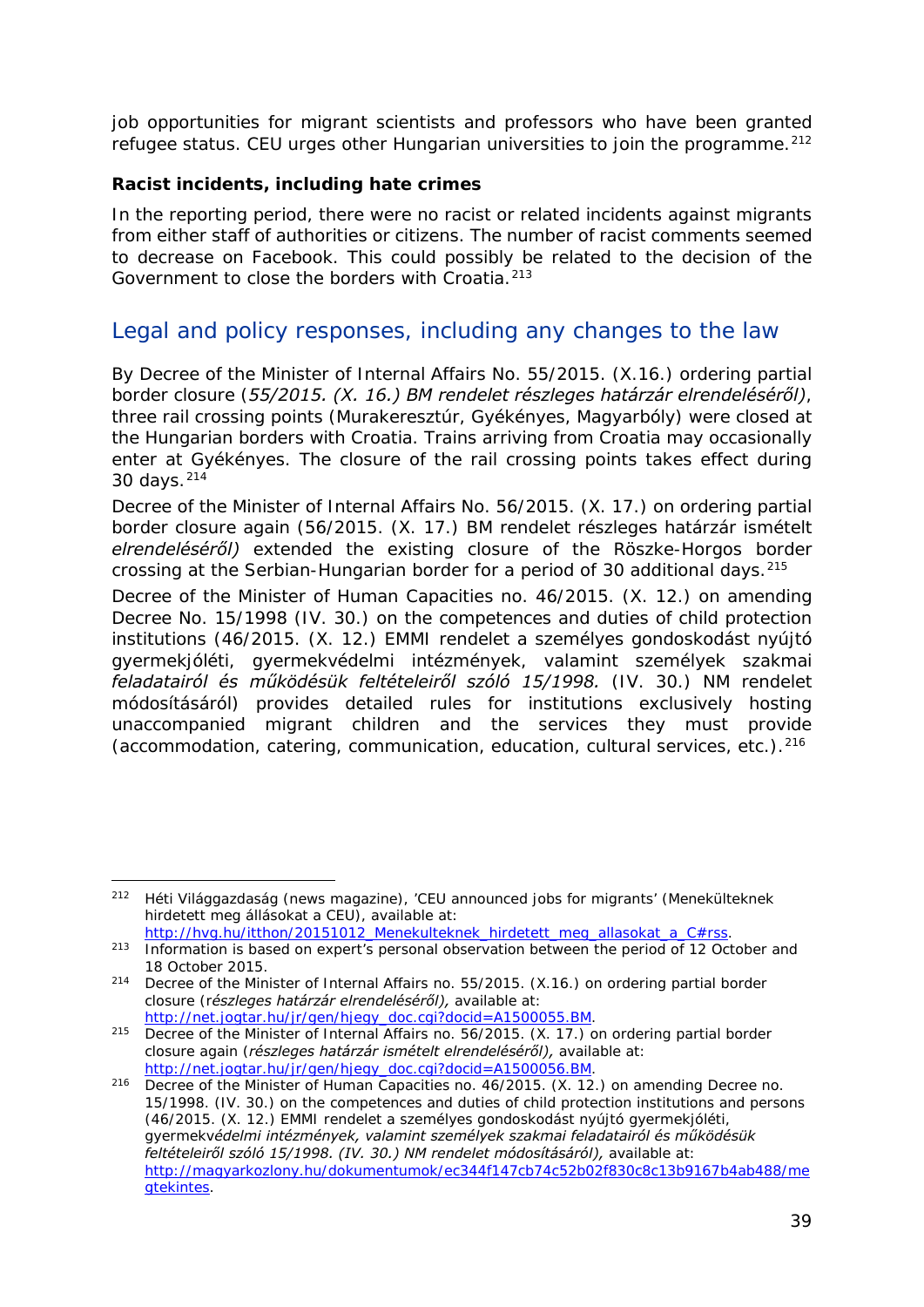## <span id="page-39-0"></span>**Italy**

#### **Stakeholders contacted**

Interviews were carried out mainly via phone and email in the week of 12 to 16 October 2015. They involved the following stakeholders:

- Ministry of the Interior, Public Security Department, Directorate General for Immigration and Border Police (Ministero dell'Interno, Dipartimento della Pubblica Sicurezza, Direzione centrale dell'Immigrazione e della Polizia delle Frontiere);
- Coast Guard (Guardia Costiera), Patrol Unit;
- NGO 'Medici Senza Frontiere Italia' (MSF Italia);
- Save the Children Italia Onlus;
- NGO Askavusa<sup>[217](#page-39-1)</sup> (NGO based in Lampedusa);
- Association for Legal Studies on Immigration (Associazione Studi Giuridici Immigrazione)
- Migration Policy Unit of the Piedmont Region (Assessore alle Politiche giovanili, Diritto allo studio universitario, Cooperazione decentrata internazionale, Pari opportunità, Diritti civili, Immigrazione).

## Overview of the situation in terms of size and patterns of new arrivals

#### **Numbers and patterns of new arrivals**

From 12 to 18 October, more than 1000 people arrived in Italy.<sup>[218](#page-39-2)</sup> According to media and NGO sources, the number of people rescued is around 1400.

On 15 October 2015, the Irish military ship 'Samuel Beckett' – coordinated by the Italian Maritime Rescue Coordination Centre – rescued 102 people, including two children, at around 50 km north-west of Tripoli.<sup>[219](#page-39-3)</sup> The following day, the ship disembarked them in Catania (Italy). According to unofficial sources, there were nine children.<sup>[220](#page-39-4)</sup>

On 17 October 2015, the Italian Navy's ship 'Cigala Fulgosi' carried out four search and rescue operations: the first rescued 105 people (including 16 women and three children); the second 117 people (four women and eight children); the third 108 people; and the fourth 111.[221](#page-39-5) On the same day, the Italian Navy's ship 'Fasan' rescued 121 people (including 49 women and one child).<sup>[222](#page-39-6)</sup>

<span id="page-39-2"></span><sup>218</sup> Ministry of Interior, Immigration and Civil Liberties Department.<br><sup>219</sup> Information available on the Twitter account of the Irish Navy and at:

<span id="page-39-1"></span>The NGO was set up in Lampedusa as a response to the refugee crisis. More information on the work and activities of the NGO available at [https://askavusa.wordpress.com/.](https://askavusa.wordpress.com/) 217

<span id="page-39-3"></span>[www.irishtimes.com/news/social-affairs/irish-naval-ship-lé-samuel-beckett-rescues-100-off](http://www.irishtimes.com/news/social-affairs/irish-naval-ship-l%C3%A9-samuel-beckett-rescues-100-off-libya-1.2392904)[libya-1.2392904.](http://www.irishtimes.com/news/social-affairs/irish-naval-ship-l%C3%A9-samuel-beckett-rescues-100-off-libya-1.2392904)

<span id="page-39-4"></span><sup>220</sup> Giornale di Sicilia, *Altro sbarco a Catania, arrivano 102 profughi,* 17 October 2015, available

<span id="page-39-5"></span><sup>&</sup>lt;sup>221</sup> Information available on the Twitter account of the Italian Navy [\(@ItalianNavy\)](https://twitter.com/ItalianNavy).<br><sup>222</sup> Information available on the Twitter account of the Italian Navy (@ItalianNavy).

<span id="page-39-6"></span>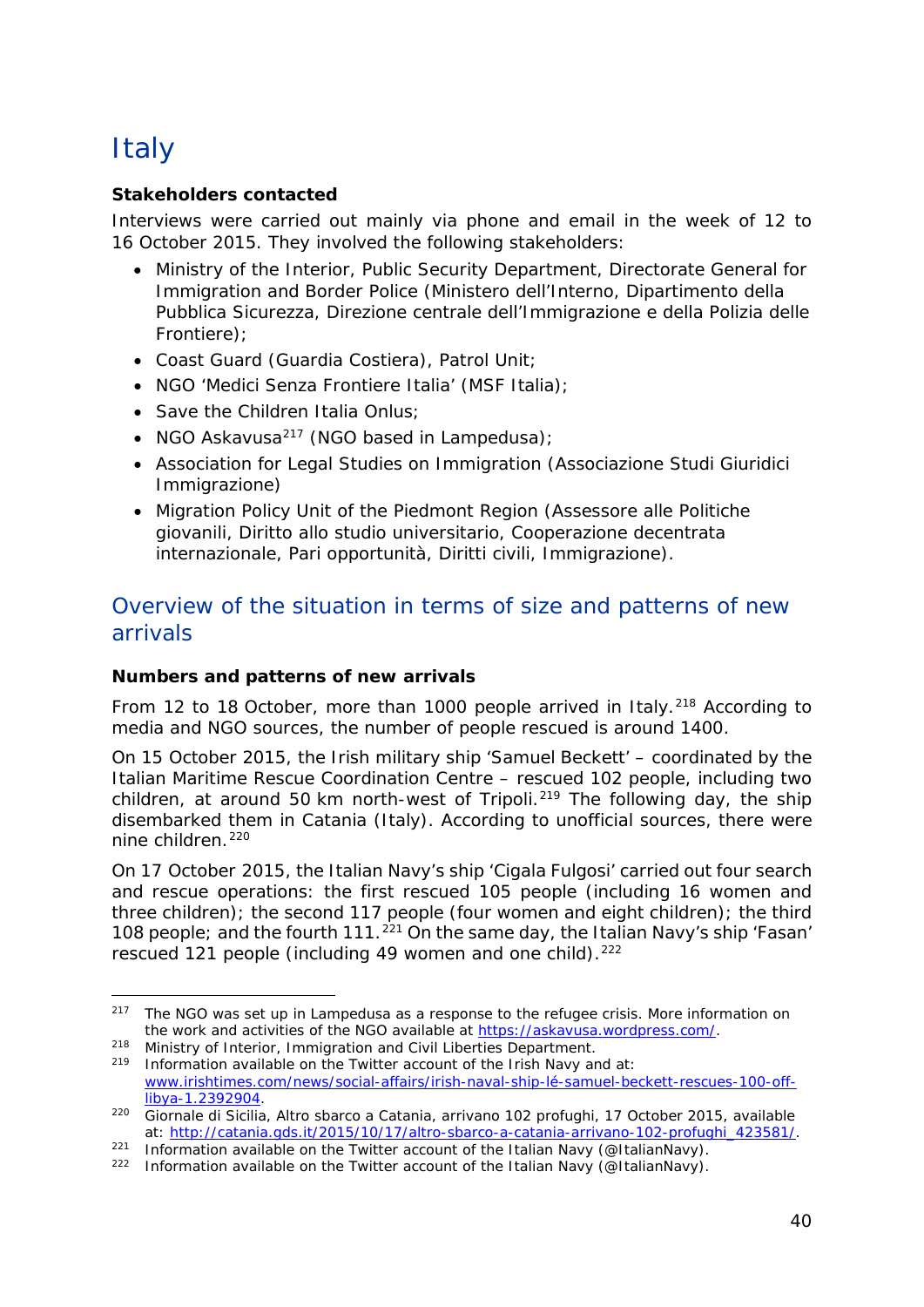<span id="page-40-1"></span>On 18 October 2015, several rescue operations were carried out. The Italian Navy's ship 'Bersagliere' rescued 118 people, and found eight corpses (seven women and one man).<sup>[223](#page-40-0)</sup> The Italian Coast Guard's ships 'Dattilo' and 'Fiorillo' rescued 100 and 278 people, respectively.<sup>[224](#page-40-1)</sup> The ship 'Dignity I' of the NGO 'Medici Senza Frontiere' (MSF) rescued 242 people, including six pregnant women. A child was born on board of the ship. The people rescued were then transferred onto a boat of the Spanish Military Police (*Guardia Civil*), and disembarked in Italy. $225$ 

#### **Criminal proceedings against those crossing the borders**

There are no criminal proceedings against people who crossed the sea borders. The Italian authorities are still focusing their attention on catching smugglers. On 12 October 2015, the police arrested seven suspected people smugglers who had disembarked in Catania two days before, carrying on board of their ship 134 people coming from sub-Saharan countries. Two more suspected smugglers were arrested on the same day in Siracusa (Sicily): they are accused of having smuggled 237 people who arrived in Augusta (Sicily) on 11 October 2015.<sup>[226](#page-40-2)</sup>

#### **Asylum applications**

In the reporting period, some 2,570 people applied for asylum.

#### **Returns**

On 16 October 2015, the NGO Doctors without Borders (*Medici Senza Frontiere Italia*) asked the Ministry of the Interior for clarifications about the increasing number of expulsion orders issued against people hosted in the first-aid and reception centre in Pozzallo (Sicily). MSF stated that since 24 September 2015 they had been witnessing more than 100 cases persons in return procedures involving also women, two children, and people that needed medical attention.<sup>[227](#page-40-3)</sup> Since 26 September 2015, one lawyer of the Association for Legal Studies on Immigration (*Associazione per gli Studi Giuridici sull'Immigrazione*, ASGI) has registered more than 100 cases of new arrivals, who have been notified with an expulsion order without being given the possibility to apply for international protection in the first-aid and reception centre in Pozzallo. Police authorities, in fact, seem not to comply with the specific procedure for international protection – which should carefully consider each applicant's individual situation and history. Instead, they use generic forms, asking new arrivals the reason why they came to Italy, along with the ordinary identification and fingerprinting procedure. If the answer given is 'work', new arrivals are automatically notified an expulsion order

<span id="page-40-0"></span>Information available on the Twitter account of the Italian Navy [\(@ItalianNavy\)](https://twitter.com/ItalianNavy) and at: [http://palermo.repubblica.it/cronaca/2015/10/19/news/sette\\_donne\\_e\\_un\\_uomo\\_morti\\_su\\_u](http://palermo.repubblica.it/cronaca/2015/10/19/news/sette_donne_e_un_uomo_morti_su_un_gommone_carico_di_migranti-125403432/?ref=search)<br>n\_gommone\_carico\_di\_migranti-125403432/?ref=search.  $223$ 

<sup>&</sup>lt;sup>224</sup> Information available on the Twitter account of the Italian Coast Guard (@guardiacostiera).<br><sup>225</sup> Information available on the Twitter account of MSF (@MSF\_Sea).

<span id="page-40-2"></span><sup>&</sup>lt;sup>226</sup> Repubblica, *Sbarchi a Catania e Augusta, fermata nove scafisti,* 12 October 2015, available at:

[http://palermo.repubblica.it/cronaca/2015/10/12/news/sbarchi\\_a\\_catania\\_e\\_augusta\\_fermati](http://palermo.repubblica.it/cronaca/2015/10/12/news/sbarchi_a_catania_e_augusta_fermati_nove_scafisti-124890882/?ref=search)\_<br>\_nove\_scafisti-124890882/?ref=search.

<span id="page-40-3"></span>november 227 Information available at: http://www.medicisenzafrontiere.it/notizie/comunicato-<br>stampa/espulsioni-pozzallo-msf-aspetta-un-chiarimento-dalle-autorità-competenti. MSF [stampa/espulsioni-pozzallo-msf-aspetta-un-chiarimento-dalle-autorità-competenti.](http://www.medicisenzafrontiere.it/notizie/comunicato-stampa/espulsioni-pozzallo-msf-aspetta-un-chiarimento-dalle-autorit%C3%A0-competenti) confirmed the information.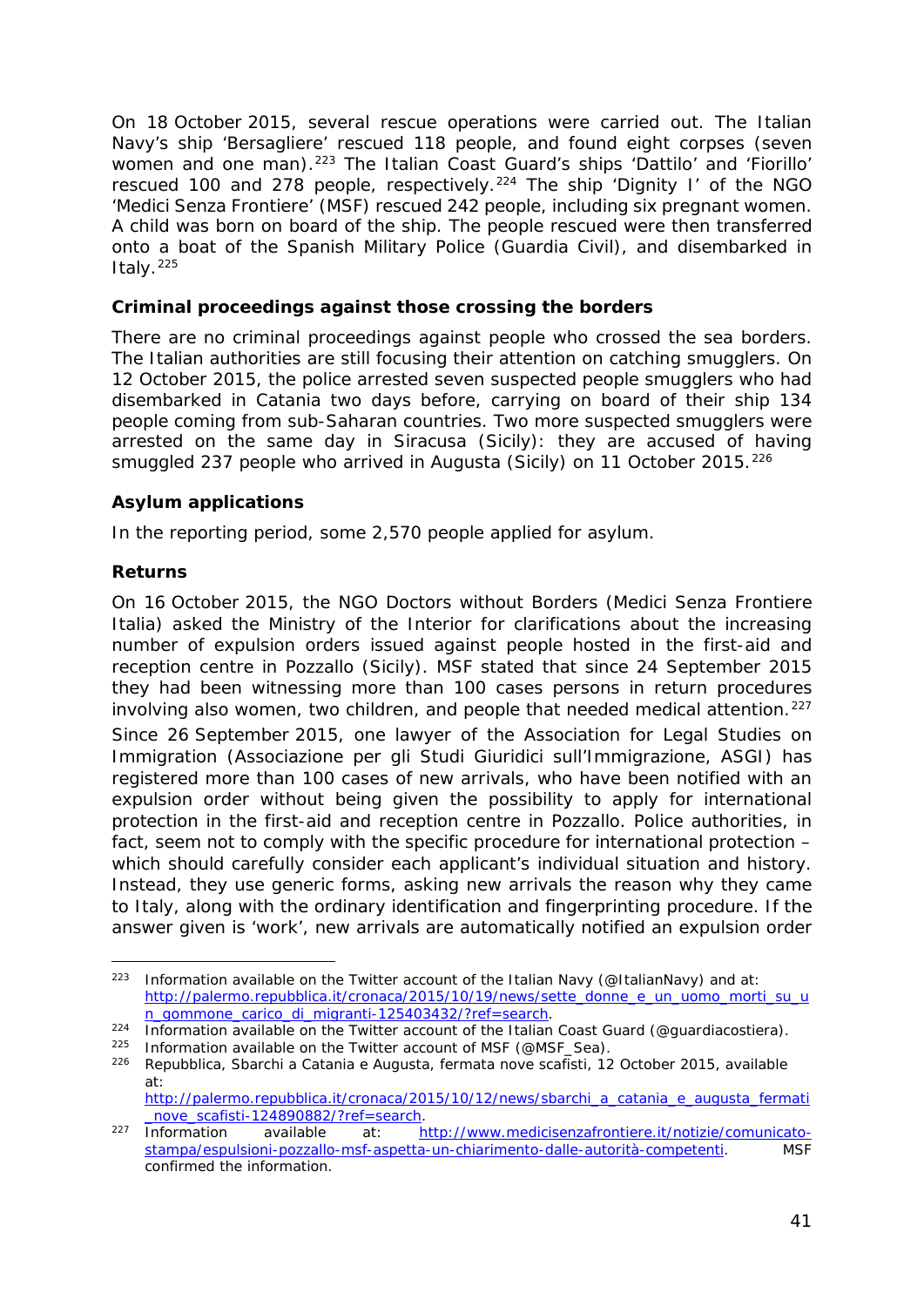without even being informed of the possibility to apply for international protection. This procedure is applied to all new arrivals, except for those coming from Syria and Eritrea.<sup>[228](#page-41-0)</sup> This practice caused several protests among the asylum seekers and migrants living in reception centres in Sicily (mainly in Lampedusa).<sup>[229](#page-41-1)</sup>

## Fundamental rights issue concerning initial registration and fingerprinting for Eurodac

Nothing new to report.

### Challenges and developments concerning reception conditions of new arrivals, also in relation to provision of healthcare

The association 'Borderline Sicilia' has pointed out the unsatisfactory reception conditions for unaccompanied children arrived in Messina (Sicily) on 29 September and 9 October. This situation concerns 58 children aged 14–17, currently accommodated in a local gym. This facility does not provide basic hygiene standards and appropriate living conditions: children have to share beds and two toilets and four bathrooms in total. They are not offered any medical and psychological assistance, or linguistic mediation services (most children come from Egypt, and there are no social workers who can speak Arabic), nor have they been given the possibility to contact their families to inform them of their arrival in Italy. Furthermore, they have not been identified, and the legal safeguard procedure has not been started yet. Younger children as well – less than 10 years old – were living in the same place, but they have then been transferred to more suitable locations, albeit only a few days after their arrival. Moreover, two children are currently missing after they escaped from the reception centre, and have not yet been tracked down.<sup>[230](#page-41-2)</sup>

In Sardinia, migrants protested against the bad reception conditions they were experiencing in the reception centre Sulcis in Terrubia (Cagliari). On 15 October 2015, 38 people (out of 130) left the centre complaining about the bad quality of the meals. They started walking down the road to Cagliari asking for better reception conditions and to leave Sardinia to reach their relatives in other EU Member States. The demonstration ended in a sit-in.<sup>[231](#page-41-3)</sup>

<span id="page-41-0"></span><sup>228</sup> Redattore Sociale, *Migranti, nei future hotspot già emesis centinaia di respingimenti "differiti",* 14 October 2015, available at: [www.redattoresociale.it/Notiziario/Articolo/492423/Migranti](http://www.redattoresociale.it/Notiziario/Articolo/492423/Migranti-nei-futuri-hotspot-gia-emessi-centinaia-di-respingimenti-differiti)[nei-futuri-hotspot-gia-emessi-centinaia-di-respingimenti-differiti,](http://www.redattoresociale.it/Notiziario/Articolo/492423/Migranti-nei-futuri-hotspot-gia-emessi-centinaia-di-respingimenti-differiti) Siciliamigranti, *Storie di migrant da Lampedusa al foglio di via,* 17 October 2015, available at: [http://siciliamigranti.blogspot.it/2015/10/storie-di-migranti-da-lampedusa-al.html,](http://siciliamigranti.blogspot.it/2015/10/storie-di-migranti-da-lampedusa-al.html) Avvenire, 17 October 2015, available at: [http://mobile.avvenire.it/Cronaca/Pagine/Ora-lItalia-respinge](http://mobile.avvenire.it/Cronaca/Pagine/Ora-lItalia-respinge-hotspot-gi-nel-mirino-.aspx)[hotspot-gi-nel-mirino-.aspx.](http://mobile.avvenire.it/Cronaca/Pagine/Ora-lItalia-respinge-hotspot-gi-nel-mirino-.aspx)<br><sup>229</sup> Askavusa.<br><sup>230</sup> Siciliamigranti, *Messina. Scandalose condizioni di accoglienza di minori non accompagnati, 13*  $228$ 

<span id="page-41-1"></span>

<span id="page-41-2"></span>October 2015, available at: [http://siciliamigranti.blogspot.it/2015/10/messina-scandalose-](http://siciliamigranti.blogspot.it/2015/10/messina-scandalose-condizioni-di.html)

<span id="page-41-3"></span>[condizioni-di.html.](http://siciliamigranti.blogspot.it/2015/10/messina-scandalose-condizioni-di.html) 231 L'Unione Sarda, *,Migranti in fuga dal Sulcis*, 15 October 2015, available at: [http://cartadiroma.waypress.eu//RassegnaStampa/LeggiArticolo.aspx?codice=TO24034.TIF&s](http://cartadiroma.waypress.eu/RassegnaStampa/LeggiArticolo.aspx?codice=TO24034.TIF&subcod=20151015&numPag=1&) [ubcod=20151015&numPag=1&,](http://cartadiroma.waypress.eu/RassegnaStampa/LeggiArticolo.aspx?codice=TO24034.TIF&subcod=20151015&numPag=1&) La Nuova Sardegna, *Migranti, scoppia la rivolta bloccata la strada per Nuxis*, 15 October 2015, available at: [http://cartadiroma.waypress.eu//](http://cartadiroma.waypress.eu/RassegnaStampa/LeggiArticolo.aspx?codice=SIF4333.TIF&subcod=20151015&numPag=1&) [RassegnaStampa/LeggiArticolo.aspx?codice=SIF4333.TIF&subcod=20151015&numPag=1&.](http://cartadiroma.waypress.eu/RassegnaStampa/LeggiArticolo.aspx?codice=SIF4333.TIF&subcod=20151015&numPag=1&)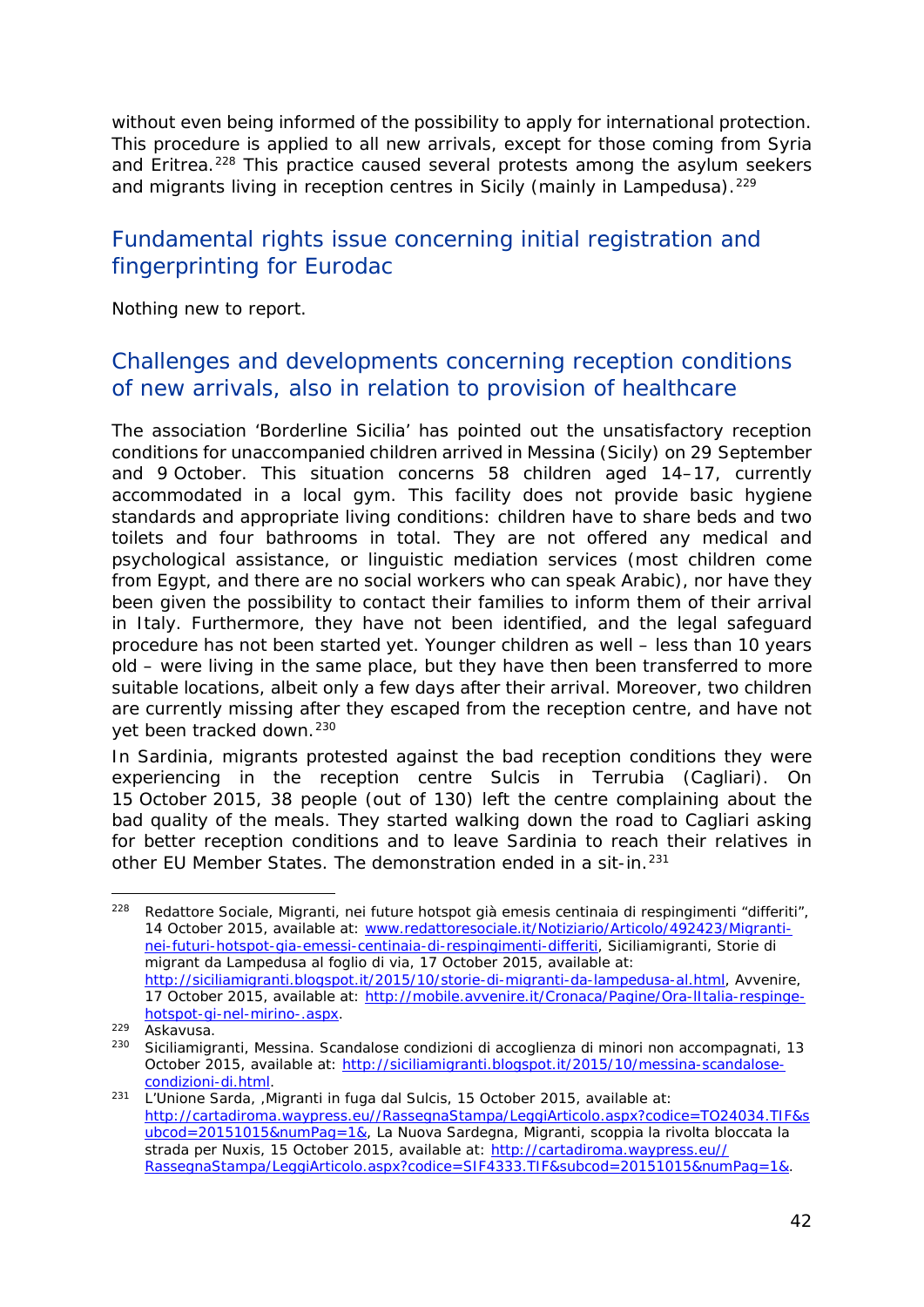## <span id="page-42-3"></span>Social response to the situation – including rallies, voluntary work (such as humanitarian assistance, private persons hosting asylum seekers) and similar actions

As reception centres cannot provide shelter for all asylum seekers due to limited capacity, the Region of Piedmont, in cooperation with local religious communities, is planning to set up a reception system at the regional level. The system will involve families that expressed willingness to host asylum seekers.<sup>[232](#page-42-0)</sup>

The racist party 'New Force' (*Forza Nuova*, FN) organised a demonstration in Bologna against immigrants and asylum seekers, criticising the use of public funds to take care of them. The protestors reached the former Identification and Expulsion Centre of Bologna.<sup>[233](#page-42-1)</sup>

## Legal and policy responses, including any changes to the law

The first implementation period of the Legislative Decree of 18 August 2015<sup>[234](#page-42-2)</sup> transposing the Reception Directive and the Asylum procedure Directive, shows inconsistencies and differences across Italy with respect to the application of the new rules on travel documents for refugees and stateless persons. For example: the Police Headquarters (*Questura*) of Brescia requires the consent from the other parent in cases where a request for travel documents concerning a child is made by one parent. If the spouse is in the country of origin, the consent has to be given at the Italian Embassy in the country. In Turin, the Police Headquarter has suspended the issuance of the travel document, waiting for clarifications by the Ministry of Interior.<sup>[235](#page-42-3)</sup>

<span id="page-42-0"></span><sup>232</sup> Redattore Sociale, *Rifugiati, in Piemonte 300 famiglie pronte ad accoglierli in casa,* 17 October 2015, available at: [www.redattoresociale.it/Notiziario/Articolo/492702/Rifugiati-in-Piemonte-](http://www.redattoresociale.it/Notiziario/Articolo/492702/Rifugiati-in-Piemonte-300-famiglie-pronte-ad-accoglierli-in-casa)[300-famiglie-pronte-ad-accoglierli-in-casa.](http://www.redattoresociale.it/Notiziario/Articolo/492702/Rifugiati-in-Piemonte-300-famiglie-pronte-ad-accoglierli-in-casa) The information has been confirmed by Migration Policy Unit of the Piedmont Region (*Assessore alle Politiche giovanili, Diritto allo studio universitario, Cooperazione decentrata internazionale, Pari opportunità, Diritti civili, Immigrazione).*

<span id="page-42-1"></span><sup>233</sup> Repubblica, *"Basta immigrati" la Marcia in camicia Bianca di Forza Nuova,* 18 October 2015, available at: [http://cartadiroma.waypress.eu//RassegnaStampa/LeggiArticolo.aspx?codice](http://cartadiroma.waypress.eu/RassegnaStampa/LeggiArticolo.aspx?codice=SIW1218.TIF&subcod=20151019&numPag=2&)<br>=SIW1218.TIF&subcod=20151019&numPag=2&.

<span id="page-42-2"></span>Estim Packet 18. August 2015, no. 142, 18 August 2015, available at:<br>www.normattiva.it/uri-res/N2Ls?urn:nir:stato:decreto.legislativo: 2015-08-18; 142.

**E-mail exchange among Association for Legal Studies on Immigration (Associazione per gli** *Studi Giuridici sull'Immigrazione)*. Lawyers in the mailing list.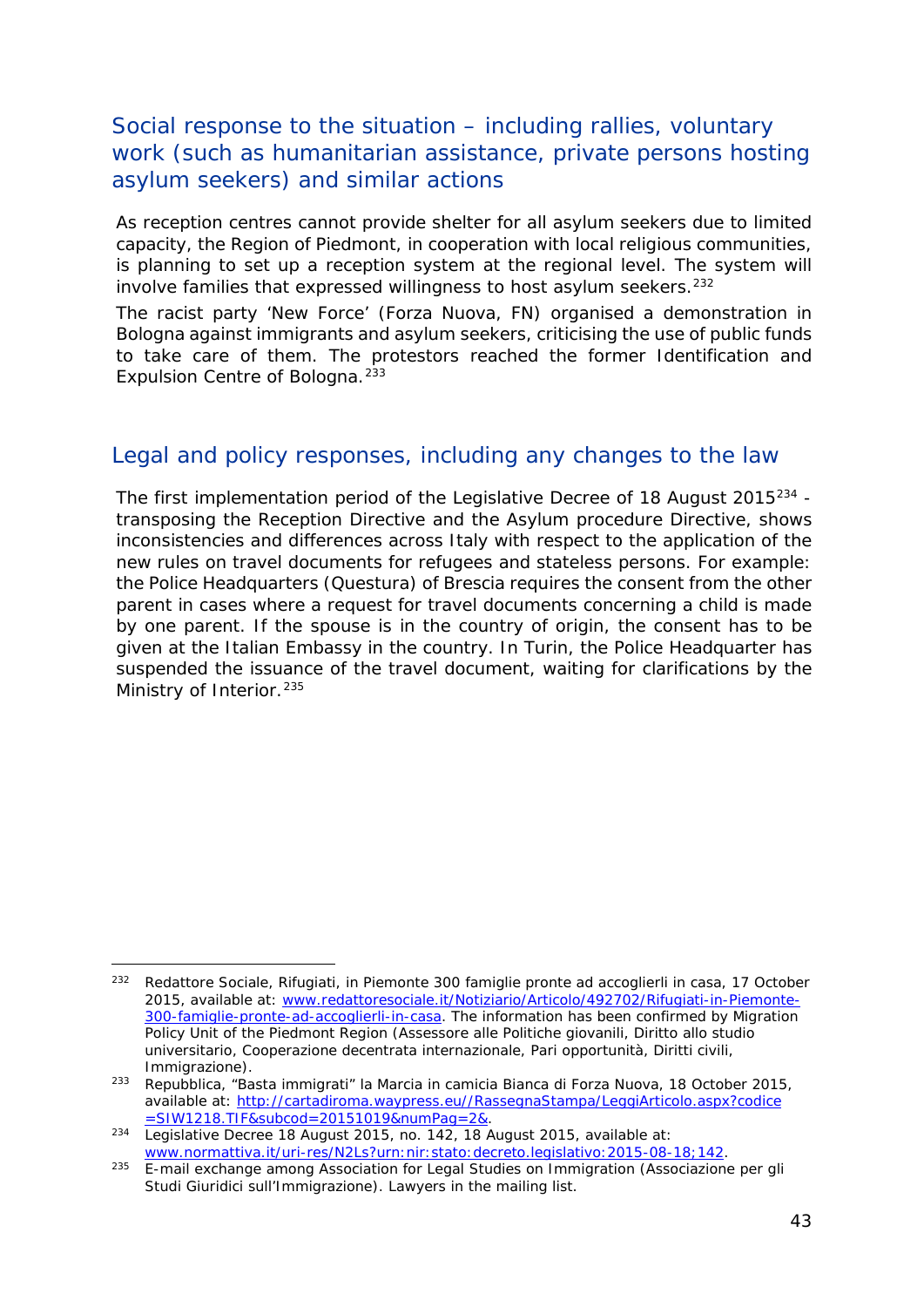## <span id="page-43-0"></span>Slovenia

## Stakeholders contacted

Interviews took place via phone and email during the reporting period:

- Administration of the Republic of Slovenia for Civil Protection and Disaster Relief (*Uprava Republike Slovenije za zaščito in reševanje*, *URSZR*);
- Centre for foreigners in Postojna (*Center za tujce Postojna*);
- The Office of the State Prosecutor General of the Republic of Slovenia (*Vrhovno državno tožilstvo Republike Slovenije*);
- Caritas Slovenia (*Slovenska Karitas*);
- ADRA Slovenia (*ADRA Slovenija*), a humanitarian organisation established by the Seventh-day Adventist Church (*Krščanska adventistična cerkev*);
- Slovenian Philanthropy (*Slovenska Filantropija*);
- Amnesty International Slovenia (*Amnesty International Slovenije*);
- Human rights division of the Legal Information Centre of NGOs (*Pravnoinformacijski center nevladnih organizacij, PIC*) - the UNCHR implementation partner in Slovenia;
- Advocacy division at SLOGA, a platform for non-profit NGOs;
- Hotline for reporting hate speech and child sexual abuse images on the internet "Web eye" (*Spletno oko*);
- News portal MMC RTVSLO (National radio television web portal) (*MMC RTVSLO*).

## Overview of the situation in terms of size and patterns of new arrivals

#### **Numbers and patterns of new arrivals**

No information was published or provided by the police concerning the period of 12 to 15 October 2015.

On 16 October, after Hungary closed its borders, the wave of arrivals was directed through Slovenia. During the reporting period, 2680 people crossed the border into Slovenia, including some 700 children (seven of whom unaccompanied). All were registered by the police. They mainly came from Syria, Afghanistan, Iraq and Pakistan.<sup>[236](#page-43-1)</sup> The situation changed drastically in the early morning of 19 October when the number of arrivals increased to 8000 per day, according to press releases of the Ministry of Interior.

Three men from Iraq, Nigeria and Albania respectively sought asylum between 10 to 17 October<sup>[237](#page-43-2)</sup>

<sup>236</sup> The Police, Ministry of Interior. j,

<span id="page-43-2"></span><span id="page-43-1"></span><sup>237</sup> The Police, Ministry of Interior.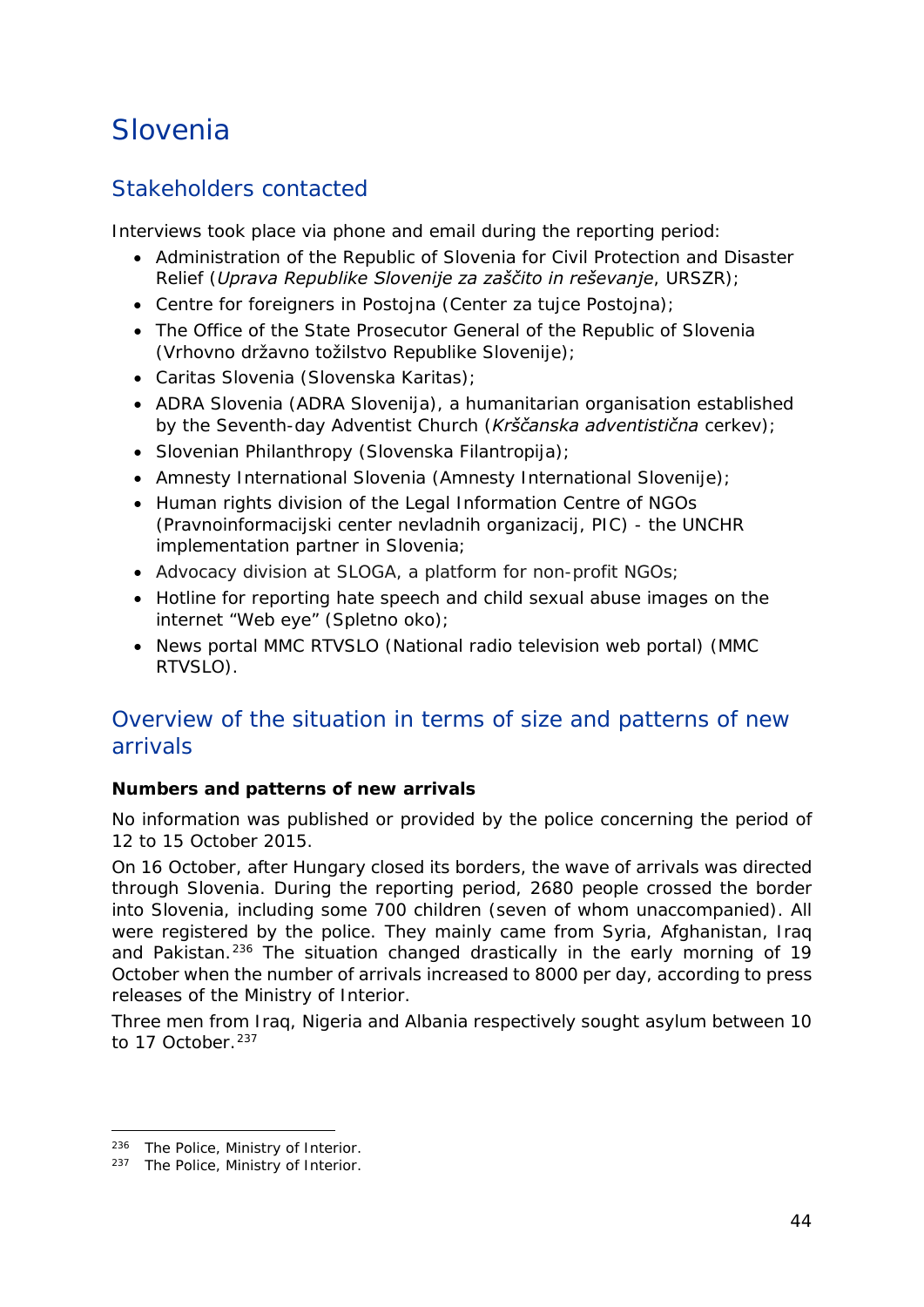<span id="page-44-1"></span>On 18 October, the Ministry of Interior claimed in a press release that Austria would not be able to accept more than 1500, which however turned out to have been a misunderstanding. Austria has been accepting higher numbers of persons.

During the reporting period, one man of unknown citizenship was detained for irregular border crossing[238](#page-44-0) in the Centre for foreigners in Postojna (*Center za tujce Postojna*).[239](#page-44-1) 

## Fundamental rights issue concerning initial registration and fingerprinting for Eurodac

Nothing new to report.

## Challenges and developments concerning reception conditions of new arrivals, also in relation to provision of healthcare

During the reporting period the situation was under control.

From 12 to 16 October, preparations for the expected arrival of people took place. Activities were carried out to assure the provision of necessary material resources for the accommodation and care of people that were to arrive in accommodation and reception centres.<sup>[240](#page-44-2)</sup>

On Saturday, 17 October, the reception and accommodation centres along the border with Croatia (Obrežje, Gruškovje, Središče ob Dravi, Petišovci, Dolga vas) and those by the border with Austria (Šentilj and Gornja Radgona) were activated and prepared for the arrival of people that began entering Slovenia at 8:30 am. Representatives of UNCHR and UNICEF were present at Šentilj location.[241](#page-44-3)

On Sunday, 18 October, the reception and accommodation centres Obrežje, Gruškovje, Središče ob Dravi, Petišovci, Dolga vas, Šentilj and Gornja Radgona were receiving people throughout the day. On Sunday evening the full capacity of Accommodation and Reception centres was 7,959 people with 792 spaces occupied. There were 400 people in Šentilj accommodation centre (the centre/tent can hold up to 2000 people) and 392 in Gornja Radgona-Sejmišče (the centre can hold up to 836 people). UNCHR representatives were present at all centres.<sup>[242](#page-44-4)</sup>

As stated by the Operations Sector of the *URSZR* (Administration of the Republic of Slovenia for Civil Protection and Disaster Relief), the situation in reception and accommodation centres was normal. Rain is an issue, but efforts are underway to provide enough raincoats and to keep people in dry areas. Since 17 October, the centres are heated, however, as some tents are big it will take some time before

<span id="page-44-0"></span><sup>238</sup> Legal basis for detention: Article 76 of the Aliens Act (*Zakon o tujcih*), 27 June 2011, available at: [www.pisrs.si/Pis.web/pregledPredpisa?id=ZAKO5761.](http://www.pisrs.si/Pis.web/pregledPredpisa?id=ZAKO5761) 238

<span id="page-44-2"></span><sup>&</sup>lt;sup>239</sup> Centre for foreigners in Postojna.<br><sup>240</sup> The Administration of the Republic

<sup>240</sup> The Administration of the Republic of Slovenia for Civil Protection and Disaster Relief, *Daily reports on protection, rescue and help activities,* 12 October 2015; 13 October 2015; 14 October 2015; 15 October 2015 and 16 October 2015.

<span id="page-44-3"></span><sup>241</sup> The Administration of the Republic of Slovenia for Civil Protection and Disaster Relief, *Daily reports on protection, rescue and help activities,* 17 October 2015.

<span id="page-44-4"></span><sup>242</sup> The Administration of the Republic of Slovenia for Civil Protection and Disaster Relief, *Daily reports on protection, rescue and help activities,* 18 October 2015.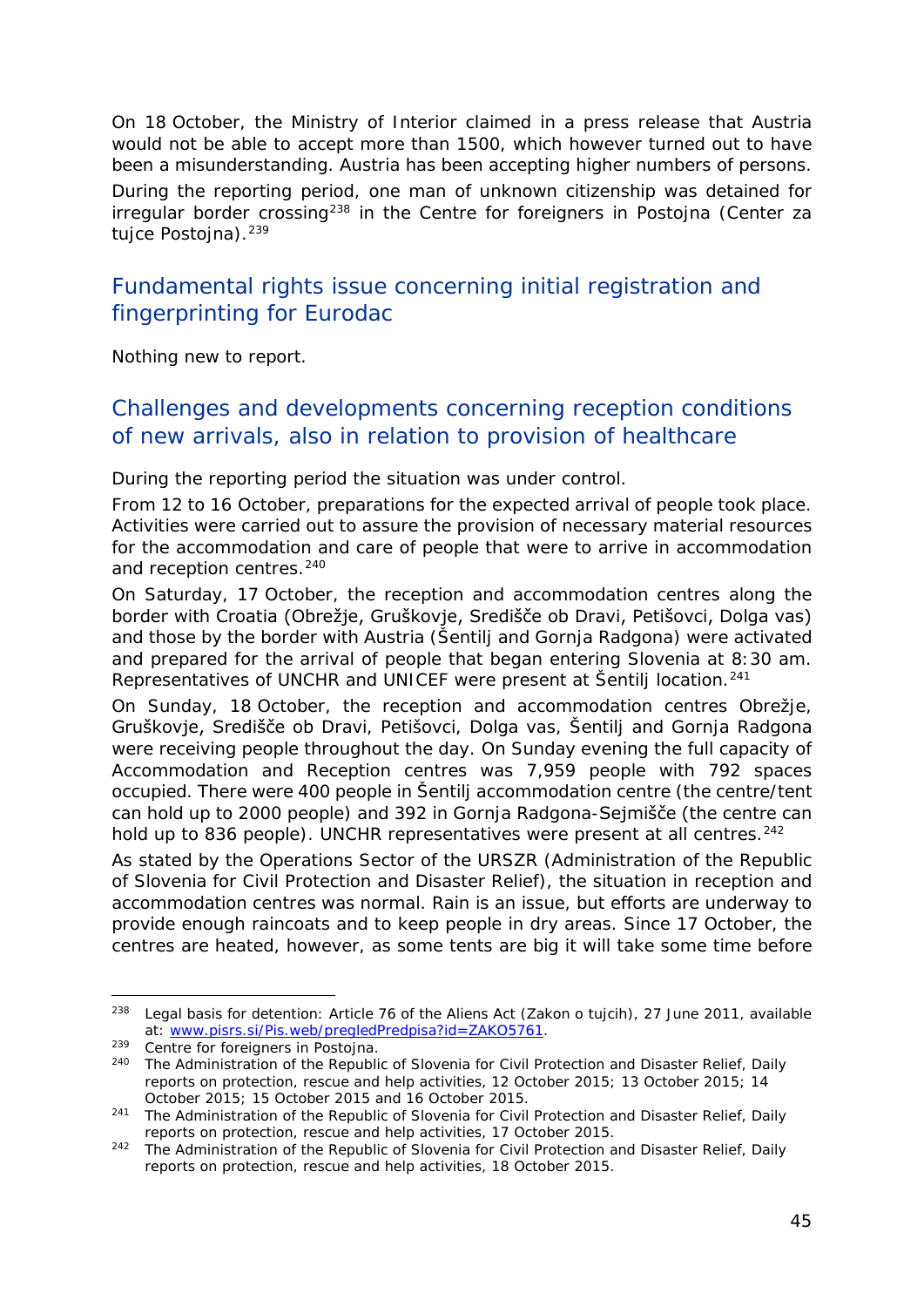the temperature gets comfortably warm. It is expected that this will happen at the latest on Wednesday, 21 October.<sup>[243](#page-45-0)</sup>

The procedure over the weekend (17 and 18 October) was more or less the following: people arriving from Croatia, in order not to wait in the cold (and sometimes rain), were told to stay in the buses while groups of 5-10 were taken to the registration centres for the identification and registration procedure. Interpreters, Red Cross Slovenia (offering first aid assistance), the NGO ADRA and UNCHR representatives were present there. The police are making efforts to speed up the procedures and for people not to wait in the cold.<sup>[244](#page-45-1)</sup> NGOs commend the authorities for "making the system humane."<sup>[245](#page-45-2)</sup> ADRA did not prepare packages in advance, but rather invited people to choose for themselves the material supplies they needed.<sup>[246](#page-45-3)</sup> UNCHR representatives were there to inform people about the procedures that are taking place and to monitor whether human rights were respected.<sup>247</sup> After registration, people were taken to accommodation centres by buses to rest and to continue their journey to Austria – mostly with organised buses, some opted to go by foot.<sup>[248](#page-45-5)</sup>

NGOs report that in comparison to the first wave of arrivals (from 17 to 21 September), procedures were running much more smoothly. There are no major issues to be reported.<sup>[249](#page-45-6)</sup>

Social response to the situation – including rallies, voluntary work (e.g. humanitarian assistance, private persons hosting asylum seekers, etc.) and similar actions

#### **NGO humanitarian activities**

On Monday, 12 October, a coordination meeting took place between the following humanitarian organisations: ADRA Slovenia, Red Cross Slovenia (*Rdeči Križ Slovenije*), Krog (*Zavod Krog*), Up, UNICEF Slovenia, Caritas Slovenia (*Slovenska Karitas*) and Slovenian Philanthropy (*Slovenska filantropija*). These organisations strive to work together and divide tasks amongst themselves in order to be as effective as possible.<sup>[250](#page-45-7)</sup>

On the same day, 12 October, a representative from SLOGA (a platform for nonprofit NGOs) met with representatives from the police (*policija*) in order to ensure cooperation between NGOs and the police. NGOs want the police to know "they are there to help".[251](#page-45-8)

<span id="page-45-0"></span><sup>243</sup> Operations Sector of the Administration of the Republic of Slovenia for Civil Protection and Disaster Relief.<br>
<sup>244</sup> Adra Slovenia.<br>
<sup>245</sup> Adra Slovenia: 243

<span id="page-45-1"></span>

<span id="page-45-2"></span> $245$  Adra Slovenia; Amnesty International Slovenia.<br> $246$  Adra Slovenia

<span id="page-45-3"></span> $246$  Adra Slovenia.<br> $247$  Human rights of

<span id="page-45-4"></span><sup>&</sup>lt;sup>247</sup> Human rights division of the Legal Information Centre of NGOs.<br> $^{248}$  Ampecty International Slovenia

Amnesty International Slovenia.

<span id="page-45-6"></span><span id="page-45-5"></span><sup>249</sup> Opinion provided by the following NGOs: Caritas Slovenia; Amnesty International Slovenia; Adra Slovenia and the Human rights division of the Legal Information Centre of NGOs.

<span id="page-45-7"></span><sup>250</sup> Advocacy division at SLOGA.

<span id="page-45-8"></span><sup>251</sup> Advocacy division at SLOGA.